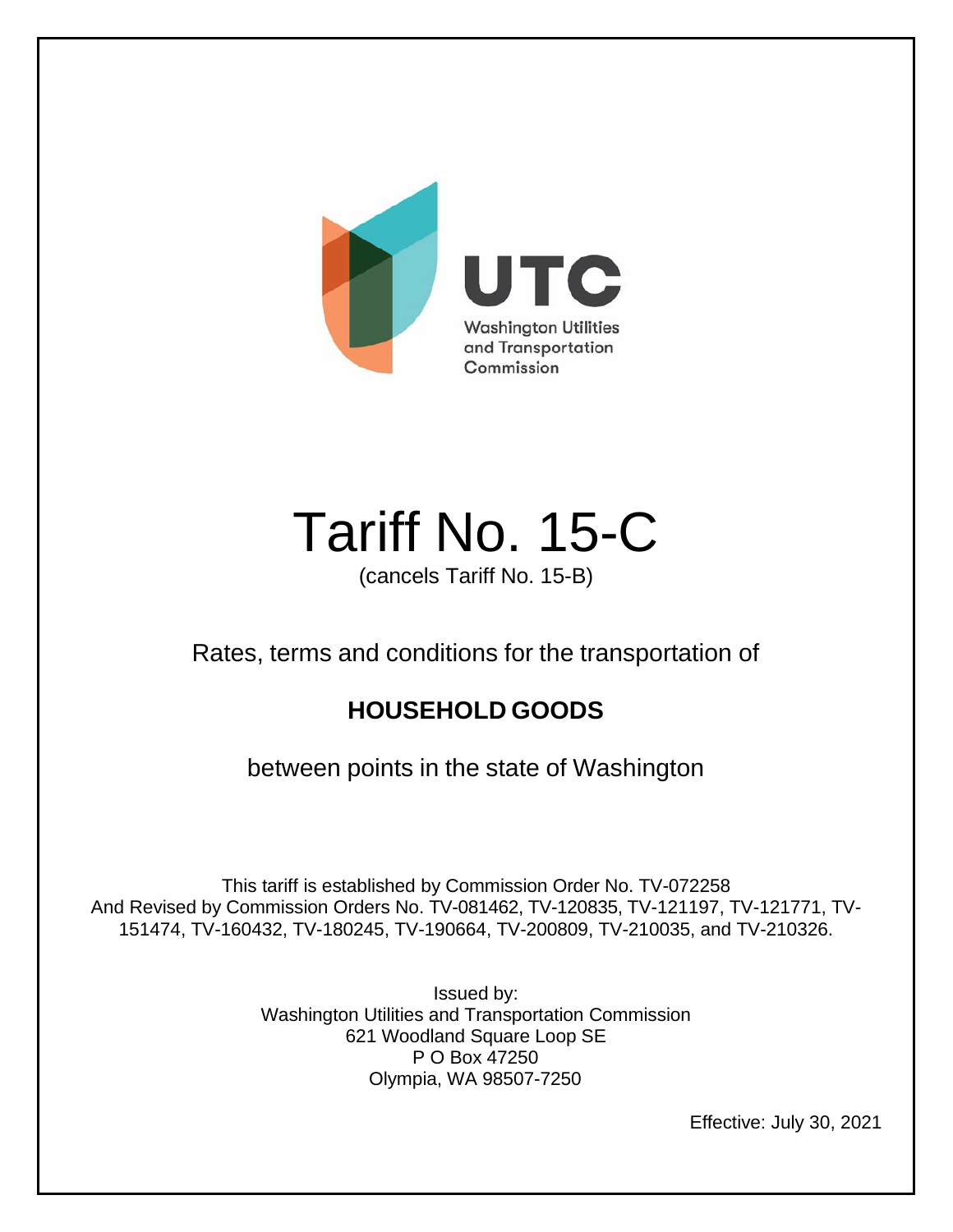#### **Washington Utilities and Transportation Commission Tariff 15-C -- Household Goods**

Original Page No. 1

#### **TARIFF FORMAT**

**This tariff is issued in loose-leaf form.** The commission will make revisions to the tariff by reprinting entire pages. Each page will show a revision number in the upper right corner of the page. Revisions of each page will be issued in numerical order and will cancel all original, prior, or revised pages.

For example: "1<sup>st</sup> Revised Page 2" cancels "Original Page 2."

Effective: February 1, 2008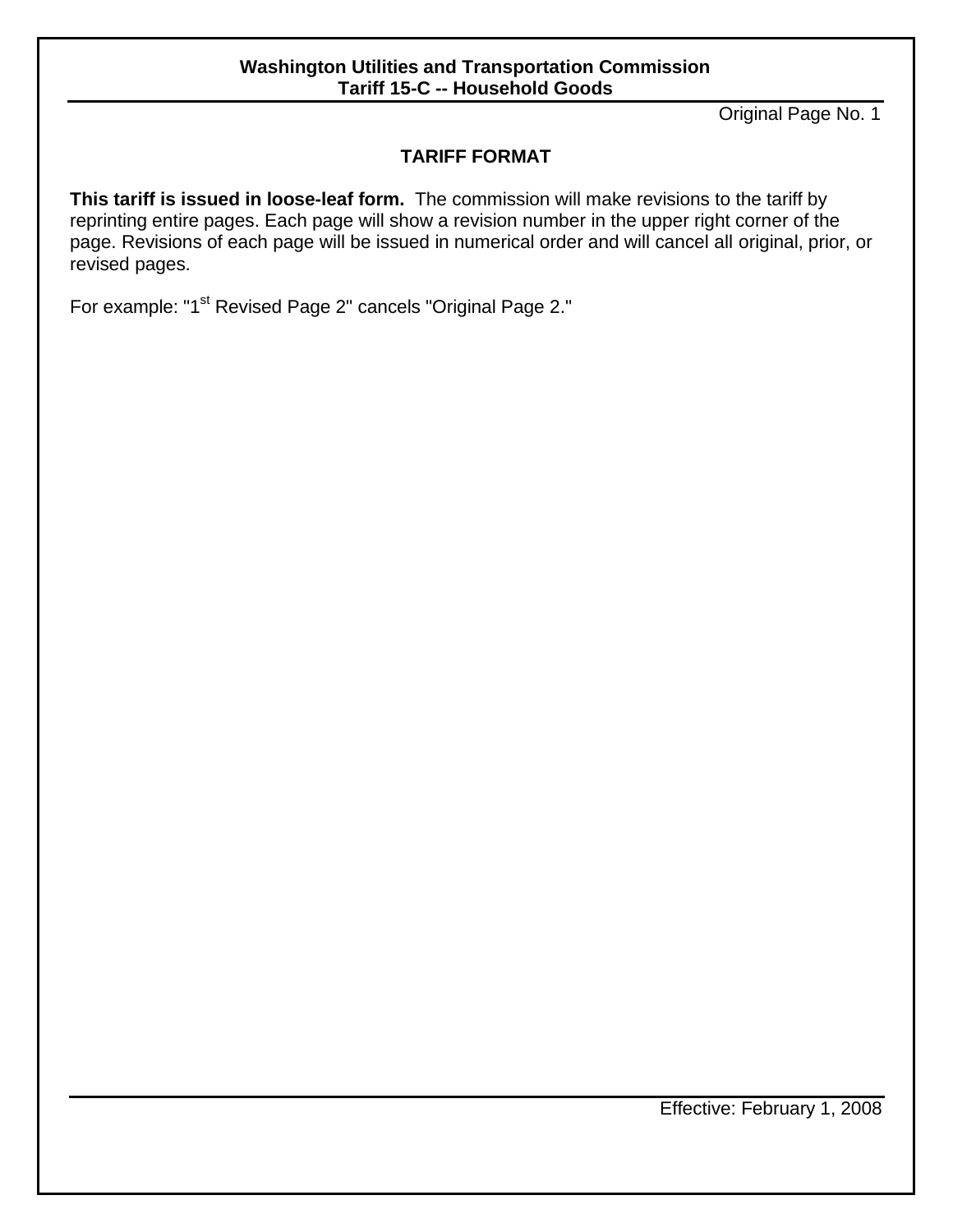Section 1 - General Application

**ITEM/SUBJECT** 

#### **TABLE OF CONTENTS<sup>1</sup>**

| Item 15 - Shuttle Service and Refusal to Provide Service, Pick Up Shipment or Deliver |  |
|---------------------------------------------------------------------------------------|--|
|                                                                                       |  |
|                                                                                       |  |
|                                                                                       |  |
|                                                                                       |  |
|                                                                                       |  |
|                                                                                       |  |
|                                                                                       |  |
|                                                                                       |  |
|                                                                                       |  |
|                                                                                       |  |
|                                                                                       |  |
| Item 90 - Carrier Liability for Household Goods and Customer Valuation Options 15     |  |
|                                                                                       |  |
|                                                                                       |  |
|                                                                                       |  |
|                                                                                       |  |
|                                                                                       |  |
|                                                                                       |  |
|                                                                                       |  |
|                                                                                       |  |
|                                                                                       |  |
|                                                                                       |  |
|                                                                                       |  |
|                                                                                       |  |
|                                                                                       |  |
|                                                                                       |  |
|                                                                                       |  |
|                                                                                       |  |
|                                                                                       |  |
|                                                                                       |  |
|                                                                                       |  |
|                                                                                       |  |
| Item 201 - Mileage Rates for Shipments Moving into Storage-in-Transit 46              |  |
|                                                                                       |  |
|                                                                                       |  |
|                                                                                       |  |
|                                                                                       |  |
|                                                                                       |  |
|                                                                                       |  |

**PAGE** 

5<sup>th</sup> Revised Page No. 2\*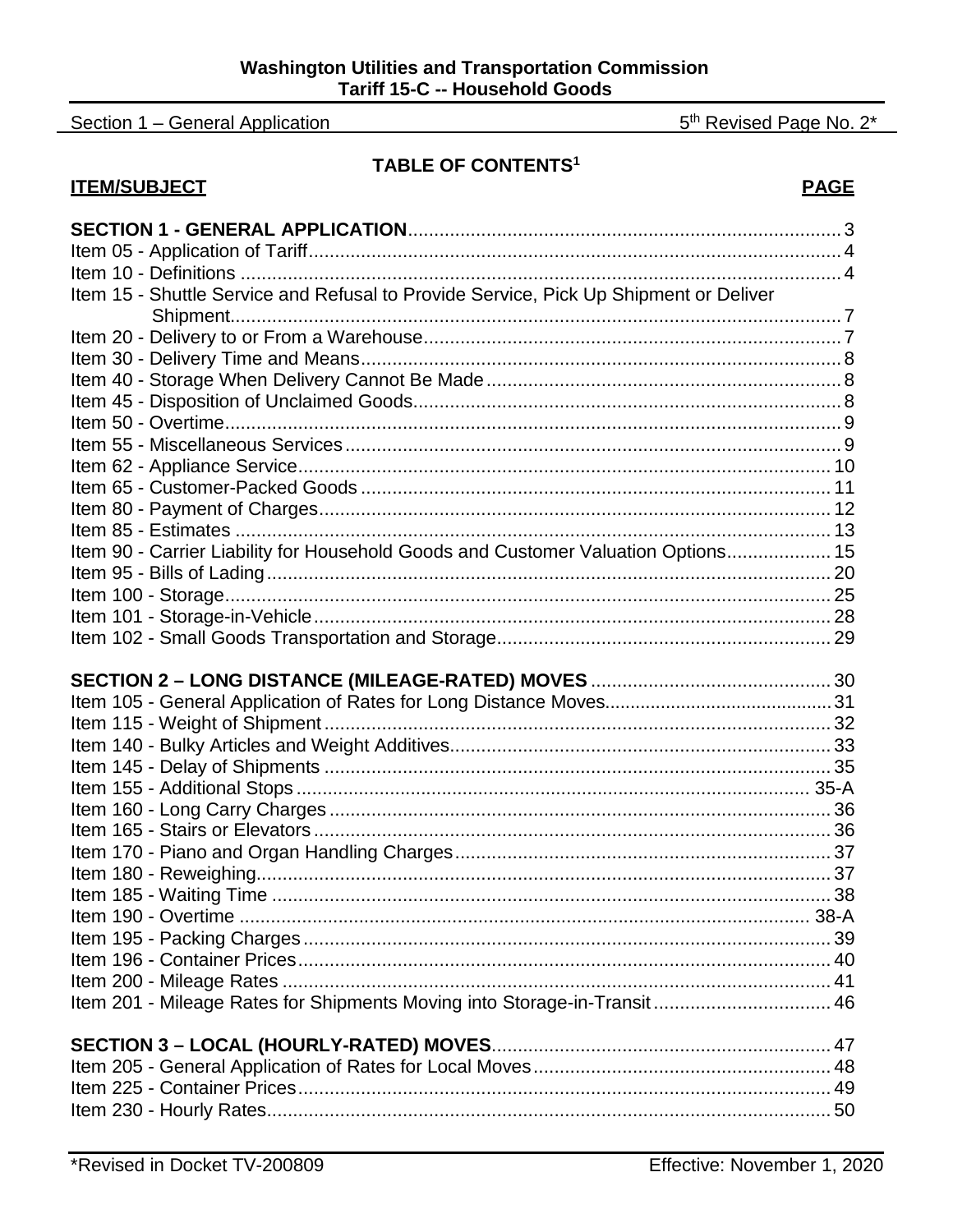Original Page No. 3

## **Section 1**

### **General Application**

Rates, Rules and Charges Shown in This Section Apply on All Shipments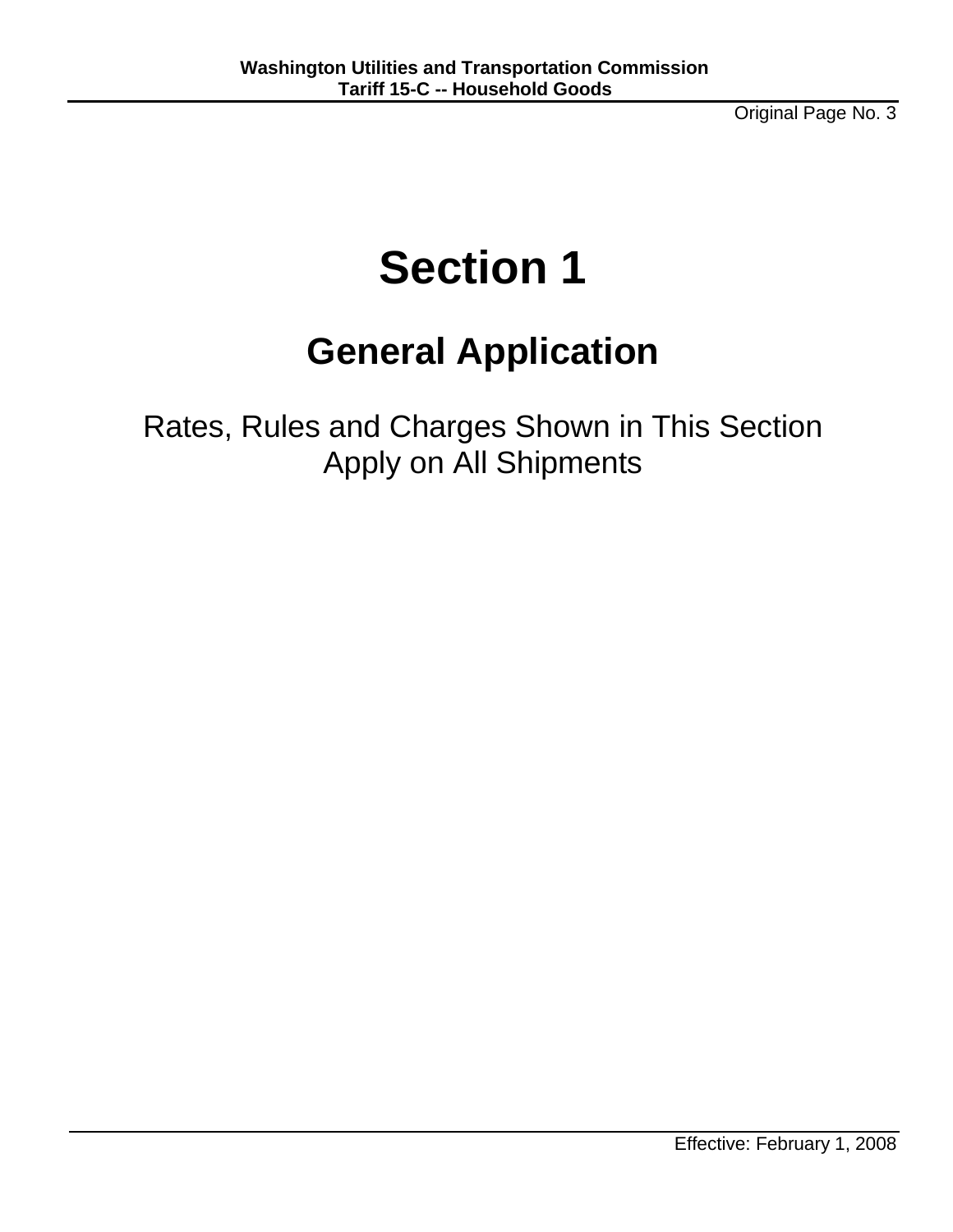Section 1 – General Application 2nd Revised Page No. 4\*

#### **ITEM 05 – APPLICATION OF TARIFF**

- 1. This tariff applies to the transportation of household goods.
- 2. Every household goods carrier must develop, establish and maintain policies, processes and procedures that ensure it complies with all rates, charges, terms, conditions and directions contained in this tariff.

#### **ITEM 10 -- DEFINITIONS**

**Accessorial Service:** Any service provided by a household goods carrier that supplements, or is incidental to, the transportation of household goods. Examples include, but are not limited to, packing, unpacking, wrapping or protecting portions of the shipment or providing special equipment or services such as hoisting.

**Article or Item**: One unit of property, whether in a single piece (set up) or taken apart (knocked down) into its component parts. For example, a table and legs that have been removed is still considered a single article. An article or item does not mean a "set" or all the articles in one container. For example, each individual chair of a matching set of dining chairs is considered an article or item. In a box containing a set of encyclopedias, each encyclopedia is considered an article.

**Bill of Lading**: A shipping document issued by the household goods carrier, signed by both the customer and the carrier that reflects the cost and components of a move.

**Consignee**: The person accepting the goods at the delivery.

**Constructive Weight**: A weight based on a formula of seven pounds per cubic foot of properly loaded van space occupied by the customer's goods.

**Customer**: A person or entity that hires a household goods carrier.

**Declared Value**: The dollar amount the customer states on the bill of lading as the value of the goods being shipped.

**Flat Travel Time**: A fixed amount of time from the carrier's terminal to the origin and from the destination back to the carrier's terminal on a local move.

**Flight of Stairs:** The stairs leading from one complete floor to the next complete floor of a building, or a set of at least 8 but not more than 20 steps outside a building (less than 8 steps is not considered a flight).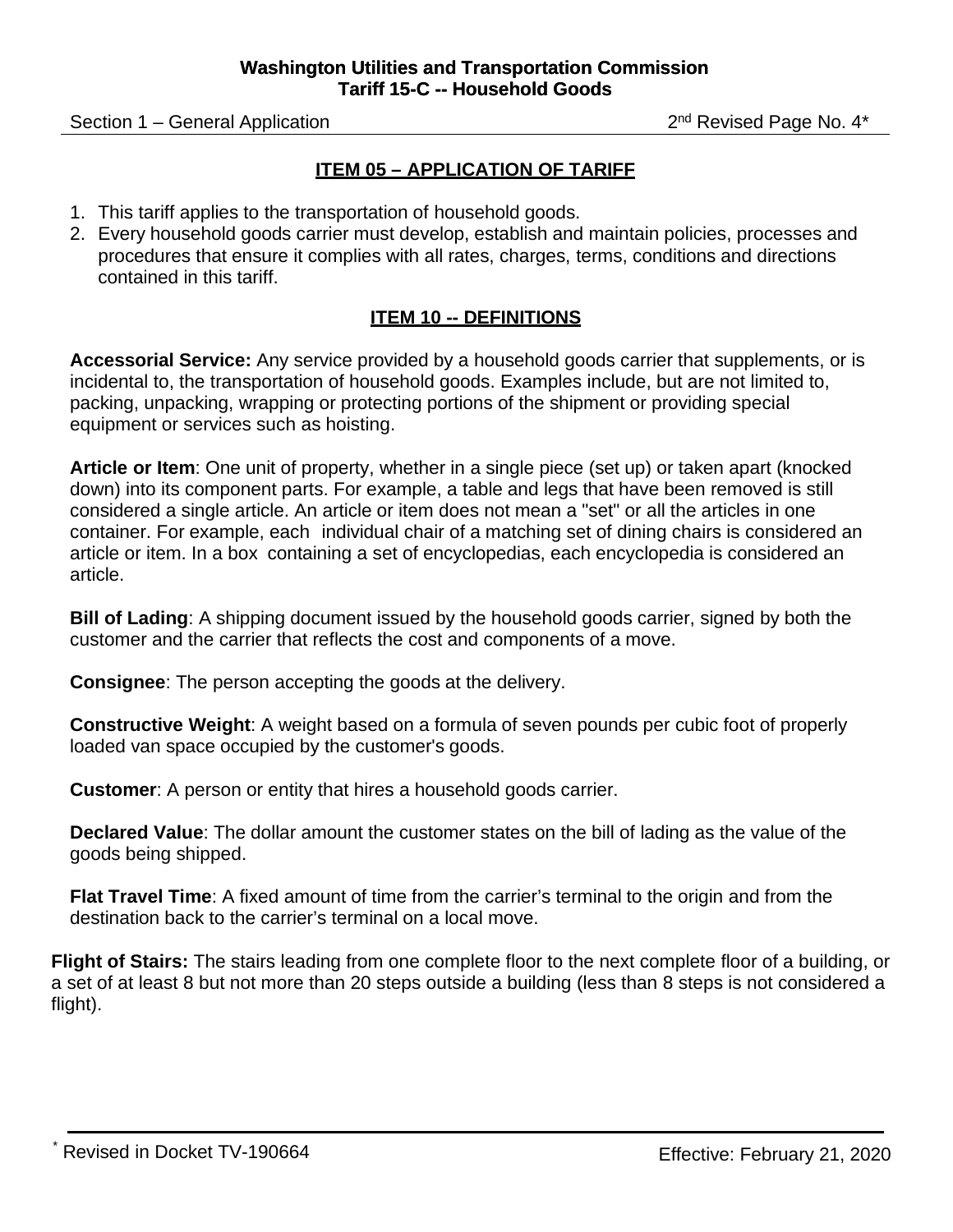Section 1 – General Application 1st Revised Page No. 5\*

**Gross Weight**: The weight of the shipment, including the tare weight of the vehicle, customer's goods, all packing containers, and all packing materials.

**Household Goods**: The personal effects and property used, or to be used, in a residence when it is a part of the equipment or supply of such residence. Transportation of the goods must be arranged and paid for by the customer or by another individual on behalf of the customer. Not included in this definition are operations expressly excluded by WAC 480-15-181.

**Interruption**: A situation causing a stoppage of service that is in the control of the carrier and not in the control of the shipper. Examples include coffee breaks, lunch breaks, breakdown of equipment and other similar occurrences.

#### **Inventory:**

- Cube sheet inventory: An inventory of the items upon which the estimate is based and the estimated cubic footage for each item (cube sheet).
- Descriptive inventory: An inventory of the items that includes a description of each item and the condition of each item at origin and destination.

**Loaded Distance**: The distance between the loading point (origin) of the shipment and the unloading point (destination).

**Local (Hourly-Rated) Move**: Shipments transported 55 miles or less.

**Long Carry**: Exists when the carrier must carry household goods for a distance in excess of 75 feet between the vehicle and the door of the residence, including multi-family housing.

**Long Distance (Mileage-Rated) Move**: Shipments transported more than 55 miles.

**Net Weight**: The weight of the goods shipped by the customer, determined by subtracting the tare weight of the vehicle from the gross weight.

**Packing**: The accessorial service of protecting any portion of a shipment by placing it in boxes, cartons, crates, dish packs, suitcases, trunks or other protective container.

**Replacement**: Providing as good as, or equal in value to, a lost or damaged article.

**Released Valuation**: The stated value of articles tendered by the customer to the carrier.

**Shipment:** A load of household goods moved by a carrier from a single residence or as a single transaction.

**Stops in Transit**: A service where the carrier loads, unloads or both loads and unloads portions of the customer's household goods at more than one site.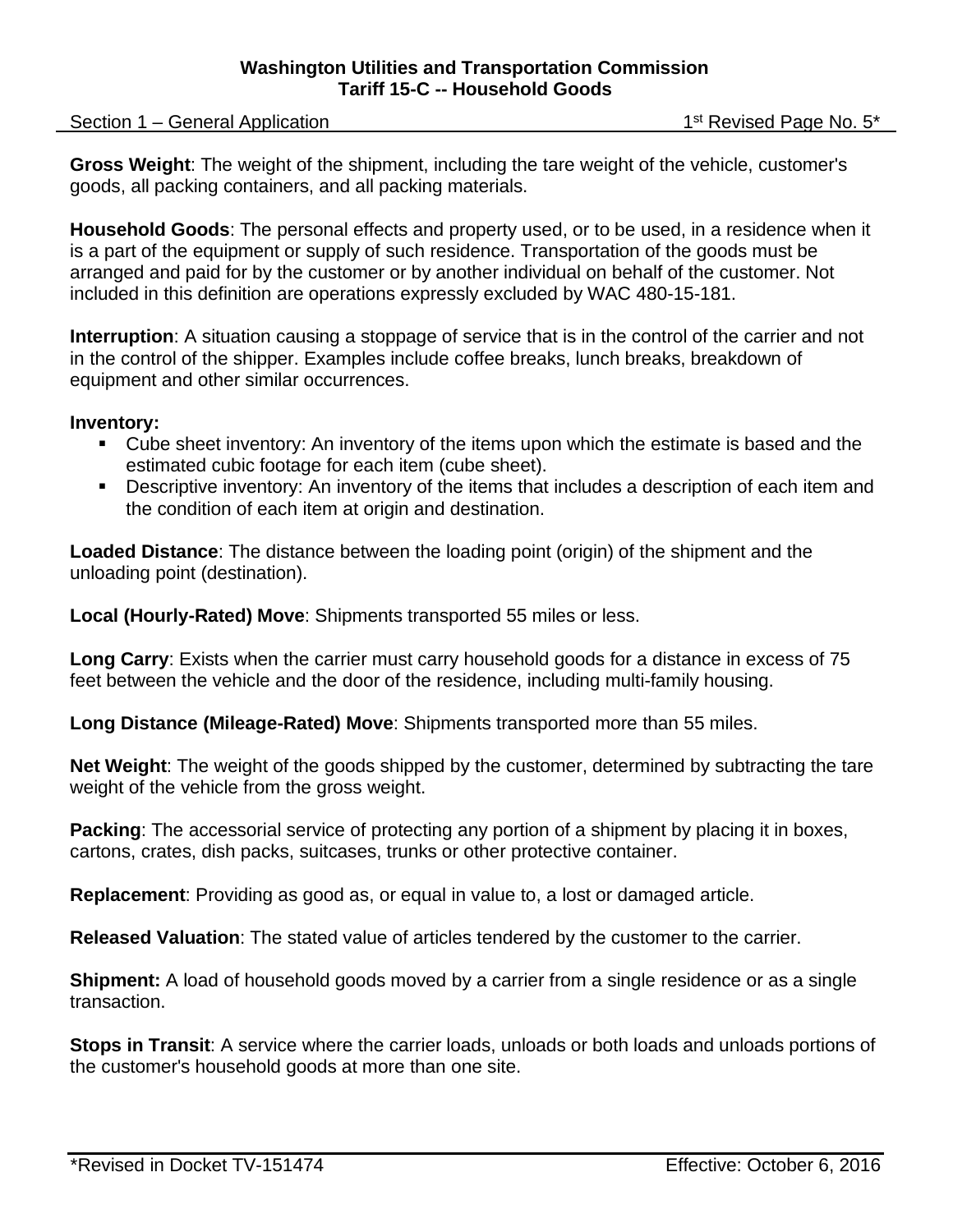Section 1 – General Application 1st Revised Page No. 6\*

**Storage-in-Transit**: Temporary warehouse storage (90 days or less) of a shipment pending further transportation.

**Story**: Inside a building, a story means the stairs leading from one complete floor to the next complete floor. Outside a building, a story means a set of at least 8 but not more than 20 steps (less than 8 steps is not considered a story).

**Tare Weight**: The weight of an empty motor vehicle obtained when all of the following exists:

- The vehicle's fuel tank is full.
- All pads, chains, dollies, hand trucks, and other equipment needed in the transportation of the shipment are on board the vehicle.
- The crew is not on board the vehicle.

**Third Party**: A person or entity other than the carrier who provides services requested by the customer through an arrangement with the carrier.

**Unpacking**: The accessorial service of removing contents from boxes, cartons, crates, dish packs, suitcases, trunks or other protective containers.

**Valuation or Valuation Protection**: The level of protection the customer selects to protect his or her household goods against loss or damage.

**Vehicle**: Any motor truck, tractor or other self-propelled vehicle, any trailer, semi-trailer or any combination of such vehicles moving as a single unit.

**Warehouse Handling In or Out**: Additional charges that apply each time storage-in-transit service is provided. These charges compensate the carrier for the physical placement and removal of items within the warehouse.

**Weight Value**: Weight value means each of the following:

- For long distance moves, the weight determined by multiplying a dollar amount specified in a valuation option times the net weight of the shipment.
- For local moves, the weight determined by multiplying a dollar value amount specified in a valuation option times the constructive weight of the shipment.
- For moves under a non-binding estimate, the weight determined by multiplying a dollar value amount specified in a valuation option times the constructive weight of the shipment.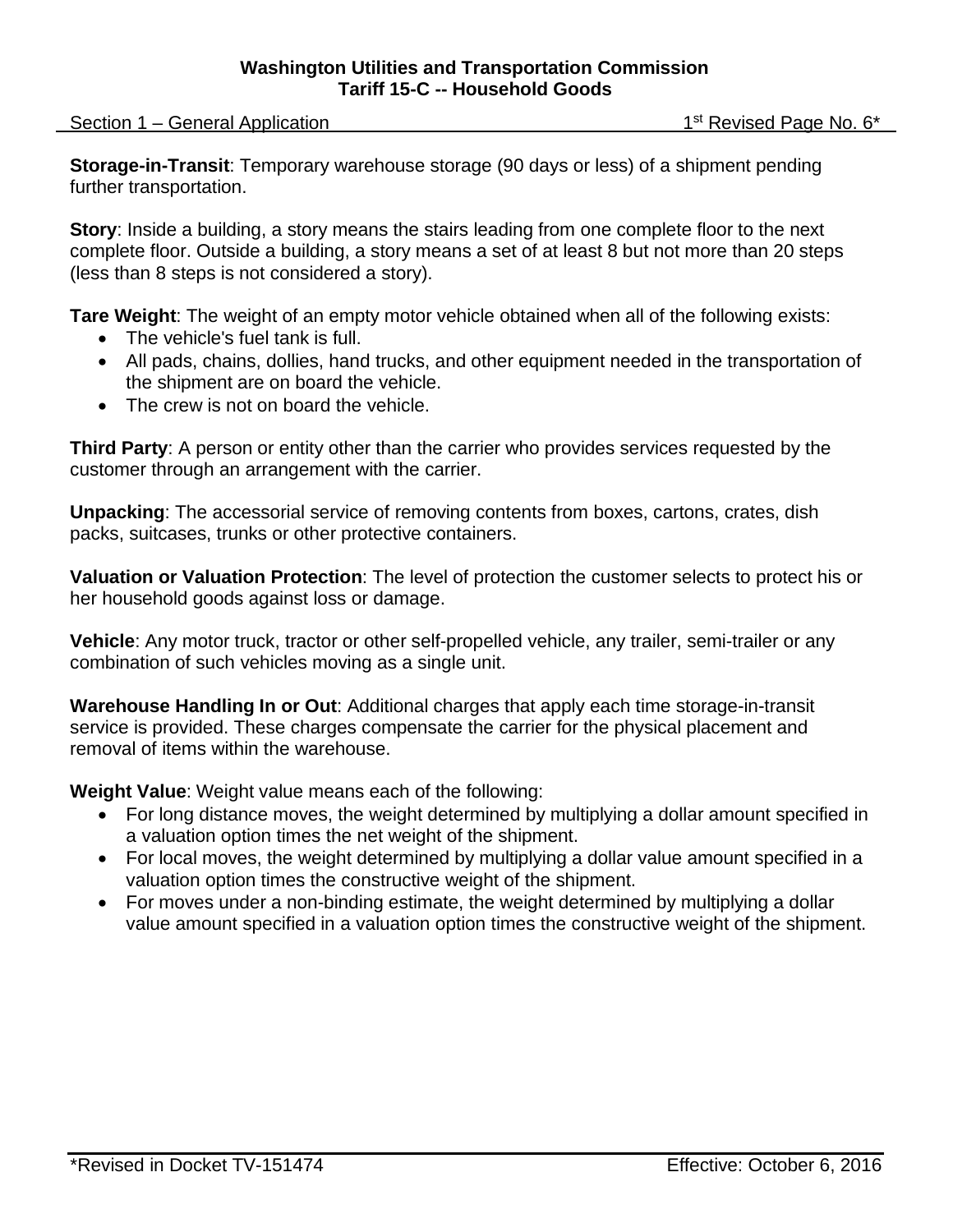Section 1 – General Application 1st Revised Page No. 7

#### **ITEM 15 –SHUTTLE SERVICE AND REFUSAL TO PROVIDE SERVICE, PICK UP SHIPMENT OR DELIVER SHIPMENT**

- 1. A shuttle service may be used when circumstances exist which prevent the carrier from using a standard moving vehicle and a smaller vehicle is required to complete the move. A carrier may provide shuttle service, provided the customer requests it and the carrier agrees to provide properly sized equipment, smaller vehicle, or additional labor to move a shipment between the point of origin or the point of destination and the carrier's vehicle. In this case, the carrier may charge for this service using the hourly rates listed in Item 230, as long as the carrier discloses the charges to the customer by use of a binding, nonbinding or supplemental estimate and obtains the customer's signature before the work begins.
- 2. A carrier may refuse to provide service, to pick up or to deliver a shipment, if in the carrier's judgment any of the following conditions exist and the carrier or customer have not made arrangements as described in (1), above:
	- a. The move will cause the carrier to provide service it is not authorized to provide.
	- b. The customer does not provide adequate information necessary to establish his or her identity.
	- c. The customer uses a false name with the intent to deceive the carrier.
	- d. Conditions such as civil or labor disturbances make pickup or delivery unsafe or unreasonable.
	- e. The shipment is dangerous, contaminated, infested or has been improperly packed.
	- f. The carrier does not have suitable equipment.
	- g. The condition of the roads, streets, driveways, alleys, or loading or unloading facilities is unsafe or inaccessible.

#### **ITEM 20 - DELIVERY TO OR FROM A WAREHOUSE**

Pickup from or delivery to a warehouse, other than the carrier's own warehouse, includes pickup only from a door, platform, or point convenient and accessible to the carrier's vehicle. If the carrier is required to provide service at any other location, additional charges may apply as described in this tariff.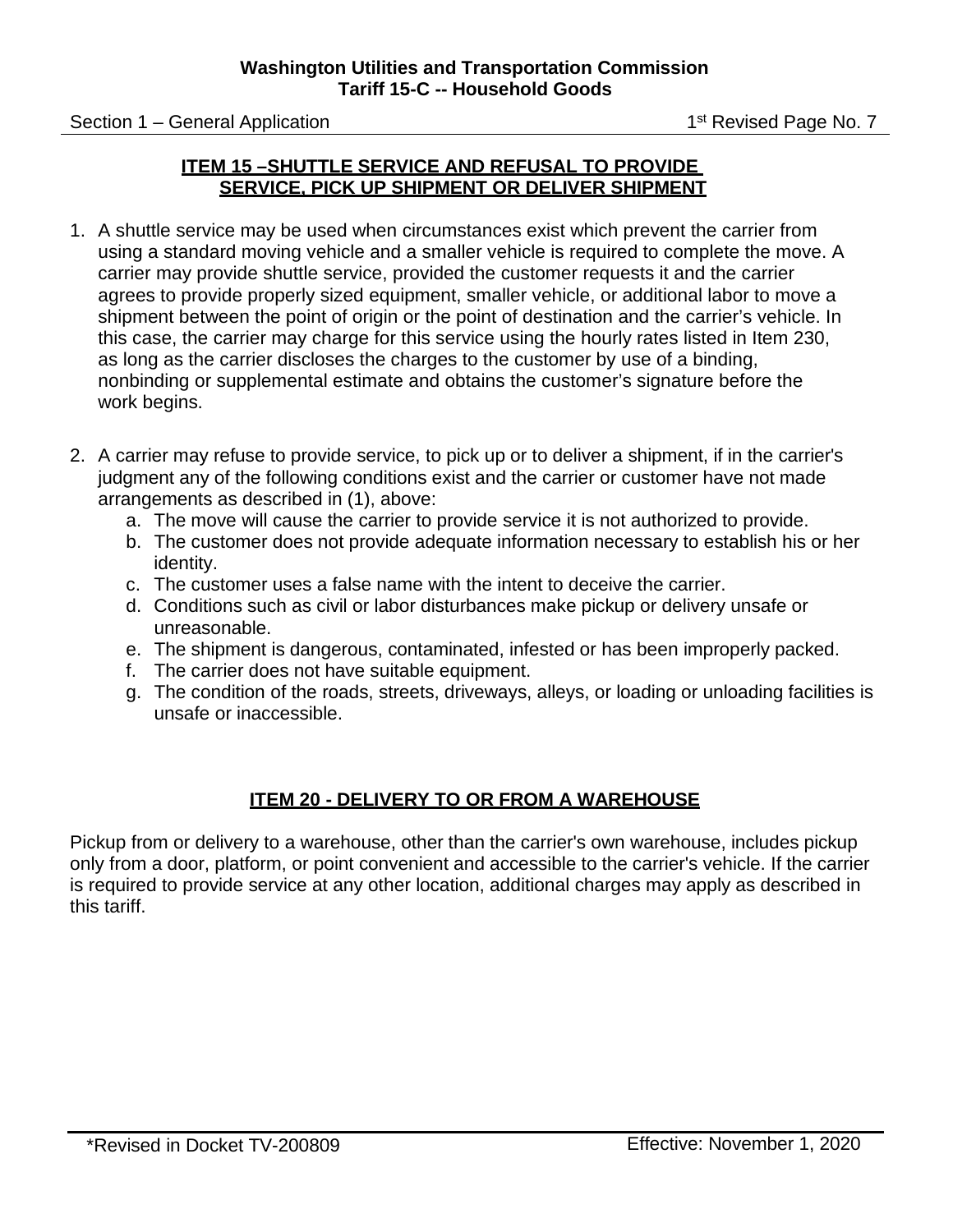Section 1 – General Application **Contract Contract Contract Contract Contract Contract Contract Contract Contract Contract Contract Contract Contract Contract Contract Contract Contract Contract Contract Contract Contract** 

#### **ITEM 30 - DELIVERY TIME AND MEANS**

- 1. A carrier will attempt to deliver a shipment during normal business hours, but is not required to guarantee delivery at a specific hour.
- 2. Unless specific arrangements have been authorized by the customer on the bill of lading, the carrier is not required to transport the customer's goods by any particular means or vehicle and is not liable for delays resulting from causes other than negligence of the carrier.
- 3. In cases of unforeseen circumstances which prevent the carrier from completing delivery, the carrier has the right to forward the customer's property by another carrier. The forwarding carrier must notify the customer of the change in carrier. The carrier issuing the bill of lading is the carrier held responsible for the goods.

#### **ITEM 40 - STORAGE WHEN DELIVERY CANNOT BE MADE**

- 1. A carrier may place a shipment into storage at the public warehouse nearest the point of destination if the carrier is unable to make a delivery because:
	- a. The carrier was unable to locate a customer at the address given on the bill of lading or the correct address if known by the carrier.
	- b. The customer refused or was unable to accept delivery.
	- c. For a shipment moving on a non-binding estimate, the customer was unable or refused to pay up to 110 percent of the amount of the original estimate plus supplements.
- 2. The carrier's liability as a common carrier ends with delivery to the public warehouse. The shipment becomes subject to the warehouse's liability, terms, and conditions.
- 3. The carrier must notify the customer by every means of contact the carrier has for the customer, including telephone, e-mail, and fax, and the carrier must mail or deliver a written notice to the destination address advising that it was unable to make delivery and advising the customer of the name, address, e-mail address, if applicable, and telephone number of the warehouse where the shipment is stored. The written notice must include a statement that if the customer does not receive or claim the shipment within 30 days of the date the written notice was mailed or delivered as specified in the written notice, the shipment becomes subject to disposition by the carrier (see Item 45).

#### **ITEM 45 – DISPOSITION OF UNCLAIMED GOODS**

If the customer does not receive or claim the shipment within 30 days after the carrier mailed or delivered the written notice required in Item 40(3), the shipment becomes subject to disposition by the carrier in accordance with the Washington State Uniform Commercial Code, Chapter 62A.7 RCW.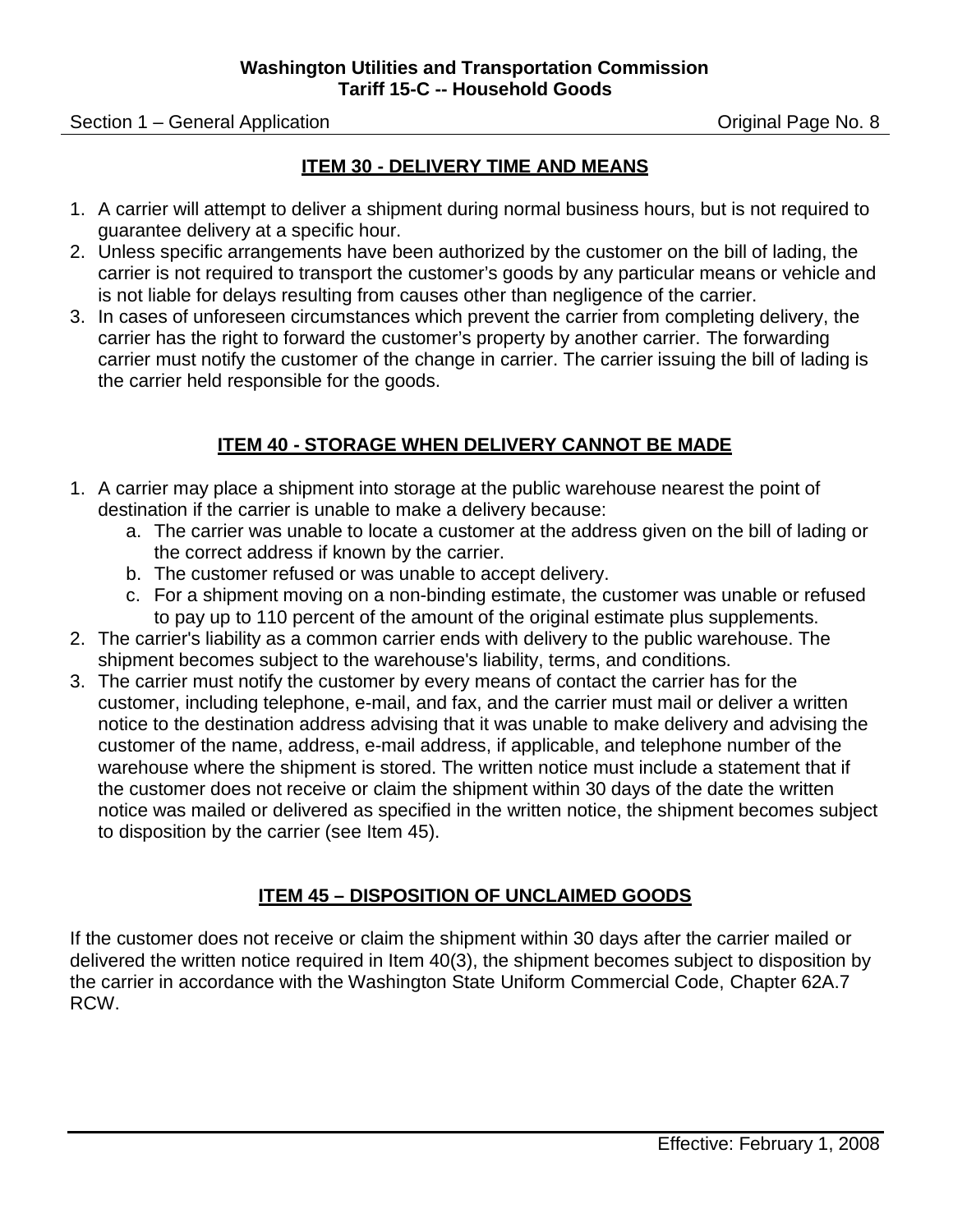Section 1 – General Application 2nd Revised Page No. 9\*

#### **ITEM 50– OVERTIME**

- 1. Carriers are not required to charge for overtime.
- 2. Carriers may not charge overtime if the overtime was provided for the carrier's convenience because the carrier was unable to provide service on a date requested by the customer but was able to provide service during overtime hours.
- 3. If the carrier charges for overtime, overtime charges will apply in addition to all other applicable rates and charges.
- 4. The carrier may bill the customer overtime charges for loading and unloading services performed:
	- a. Monday through Friday, after 5:00 p.m. and before 8:00 a.m.,
	- b. At any time on Saturdays, Sundays and state-recognized holidays, and
	- c. Any time after eight (8) consecutive hours of service.
- 5. Overtime will be performed only at the request of the customer and at the option of the carrier. The carrier must provide the customer with a written estimate of the total overtime charges and get the customer's written consent before providing overtime service.

Overtime rates:

| Rate Applying Per Person, Per Hour |  |  |  |
|------------------------------------|--|--|--|
| <b>Minimum</b><br><b>Maximum</b>   |  |  |  |
| \$11.38<br>\$21.26                 |  |  |  |

#### **ITEM 55 - MISCELLANEOUS SERVICES**

- 1. If the customer asks the carrier to provide a service for which there is no rate or charge listed in the tariff, and providing that service requires use of the carrier's vehicle and employee(s), the following will apply:
	- a. Service will be provided at the option of the carrier.
	- b. Rates in Item 230 (Hourly Rates) will apply.
	- c. Before providing the service, the carrier must provide the customer with a written estimate and obtain the customer's signature approving the additional costs.
- 2. The carrier may charge for services associated with transportation of the customer's goods for which there is no rate or charge listed in the tariff, such as toll bridge or ferry charges. Before providing the service, the carrier must provide the customer with a written estimate and obtain the customer's signature approving the additional costs.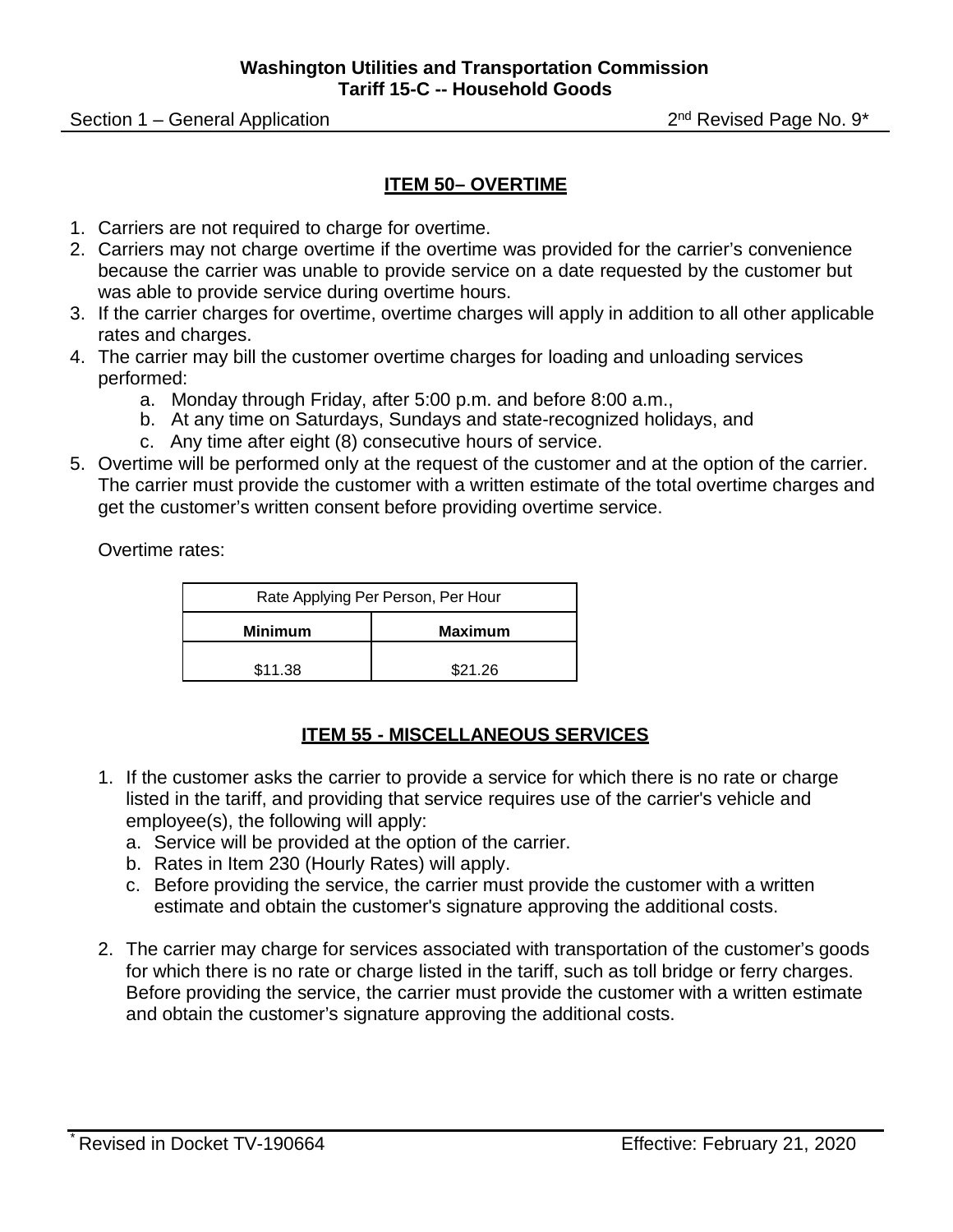Section 1 – General Application **4th Revised Page No. 10** 

#### **ITEM 62 – APPLIANCE SERVICE**

The transportation rates in this tariff do not include the servicing or re-servicing of appliances or other articles to protect them from damage in, or incident to, transit. These appliances or articles include, but are not limited to: refrigerators, deep freezers, radios, microwaves, washing machines, television sets, satellite television/radio receiving discs/dishes, air conditioners, grandfather clocks, computers, clothes dryers, cooking ranges, and dishwashers.

Upon request of the customer, the carrier will, if it possesses qualified personnel, service at point of origin and re-service at point of destination appliances or other articles at the charges shown below. If the carrier does not possess qualified personnel to perform the services, the carrier will, with the authorization of the customer, engage third-party vendors to perform the servicing and/or re-servicing.

The service under the provisions of this item is performed solely to prepare the articles for safe transportation, but does not include disconnecting or reconnecting articles to gas, electrical, plumbing or ventilation hook-ups.

The following flat rates apply when carrier personnel provide service/re-service of appliances or other articles:

|                                         | <b>Minimum</b> | <b>Maximum</b> |
|-----------------------------------------|----------------|----------------|
| <b>Servicing</b>                        |                |                |
| Front Load Washing Machine <sup>1</sup> | \$29.25        | \$76.98        |
| First article or appliance              | \$13.01        | \$34.22        |
| Each additional article or appliance    | \$8.72         | \$22.93        |
| <b>Re-servicing</b>                     |                |                |
| Front Load Washing Machine <sup>1</sup> | \$29.25        | \$76.98        |
| First article or appliance              | \$8.72         | \$22.93        |
| Each additional article or appliance    | \$7.61         | \$20.01        |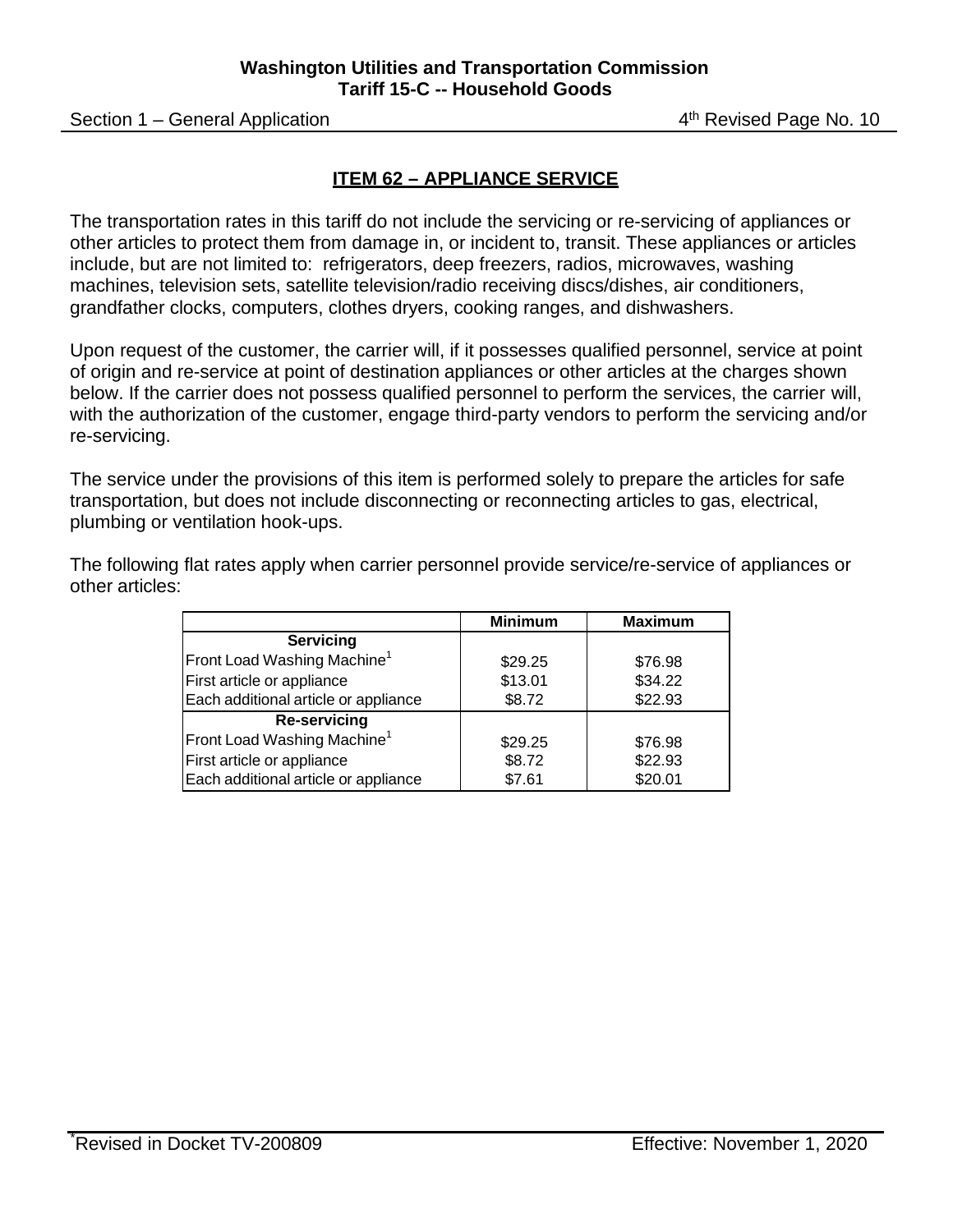Section 1 – General Application **Section 1 – General Application** Contract Contract Contract Contract Contract Contract Contract Contract Contract Contract Contract Contract Contract Contract Contract Contract Contract Con

#### **ITEM 65 - CUSTOMER-PACKED GOODS**

- 1. Customers must carefully pack, cover and wrap all breakable or fragile items. Customers must clearly mark the package as "breakable" or "fragile."
- 2. If a carrier finds that an article has not been properly packed by the customer, the carrier must notify the customer of the improper packaging. The customer may choose to repack the article or have the carrier repack the article. The customer may have to pay additional charges for packing service.
- 3. If the carrier is not able to contact the customer, the carrier will repack the article and charge the customer for the service.
	- a. The carrier must document the methods used to contact the customer, to include at least all of the following:
		- Date attempt was made.
		- Time attempt was made.
		- Method used to attempt contact (telephone, fax, personal visit, etc.).
		- Telephone or fax number called.
		- Name and title of person making attempt to contact customer.
	- b. The carrier must retain the documentation with the copy of the bill of lading retained in the carrier's office. In addition, the carrier must attach a copy of the documentation to the copy of the bill of lading given to the customer.
- 4. A carrier may open and inspect any customer-packed article if the carrier believes it is necessary to determine the actual contents.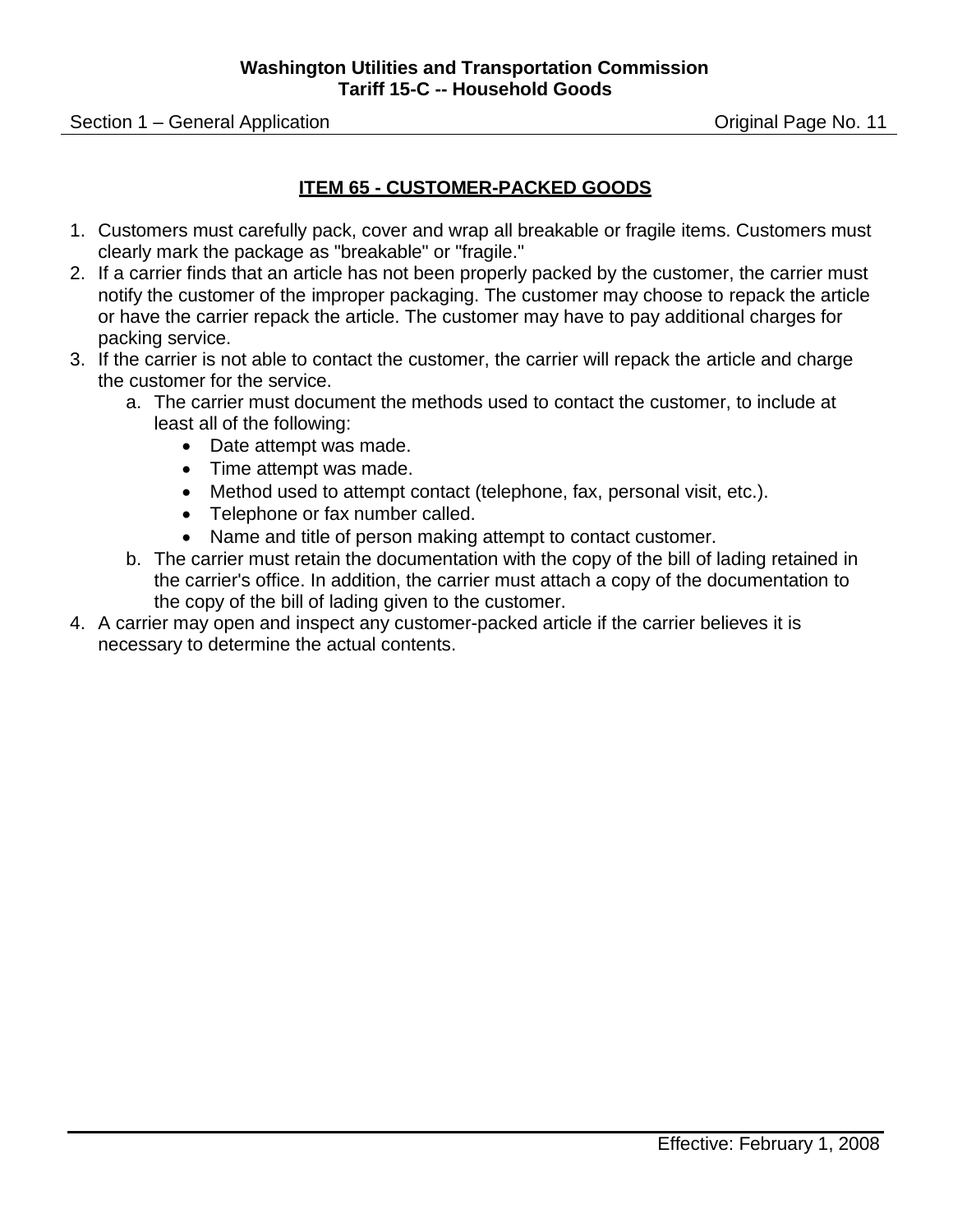Section 1 – General Application **Section 1 – General Application** Contract Contract Contract Contract Contract Contract Contract Contract Contract Contract Contract Contract Contract Contract Contract Contract Contract Con

#### **ITEM 80 – PAYMENT OF CHARGES**

- 1. In advance of the move, the carrier must specify the method of payment on the estimate and any terms or conditions that apply to the method of payment, such as interest rates charged for credit plans. Once specified, the carrier may not require a different payment method. Carriers may accept or require prepayment in part or in full, cash, personal check, cashier's check or money order, credit card, debit card, electronic fund transfers or its own credit plan.
- 2. A carrier may not charge any amount above a binding estimate.
- 3. A carrier may only charge an additional 25 percent above a nonbinding estimate plus any supplemental estimates. The additional 25 percent does not include any finance-related charges the carrier may assess for extending credit, such as interest or late payment fees.
- 4. Unless credit arrangements are made or the move is paid in advance, payment for the move is due upon delivery. If the total due upon delivery exceeds the original estimate, the carrier must release the shipment to the customer when the customer pays either:
	- a. The full amount of the original binding estimate and supplemental estimates.
	- b. 110 percent of the original nonbinding estimate including supplemental estimates.
- 5. The carrier must allow customers at least 30 days from the date of delivery to pay amounts in excess of the 110 percent described in (4)(b) above.
- 6. If the customer fails to pay the rates and charges described in (4) above, the carrier may hold the shipment in secure storage until the customer pays the amount due. The carrier's liability ends with delivery to the storage facility. The shipment becomes subject to the storage facility's liability, terms and conditions. The cost of storage will be charged to the customer at the rates established by the storage facility.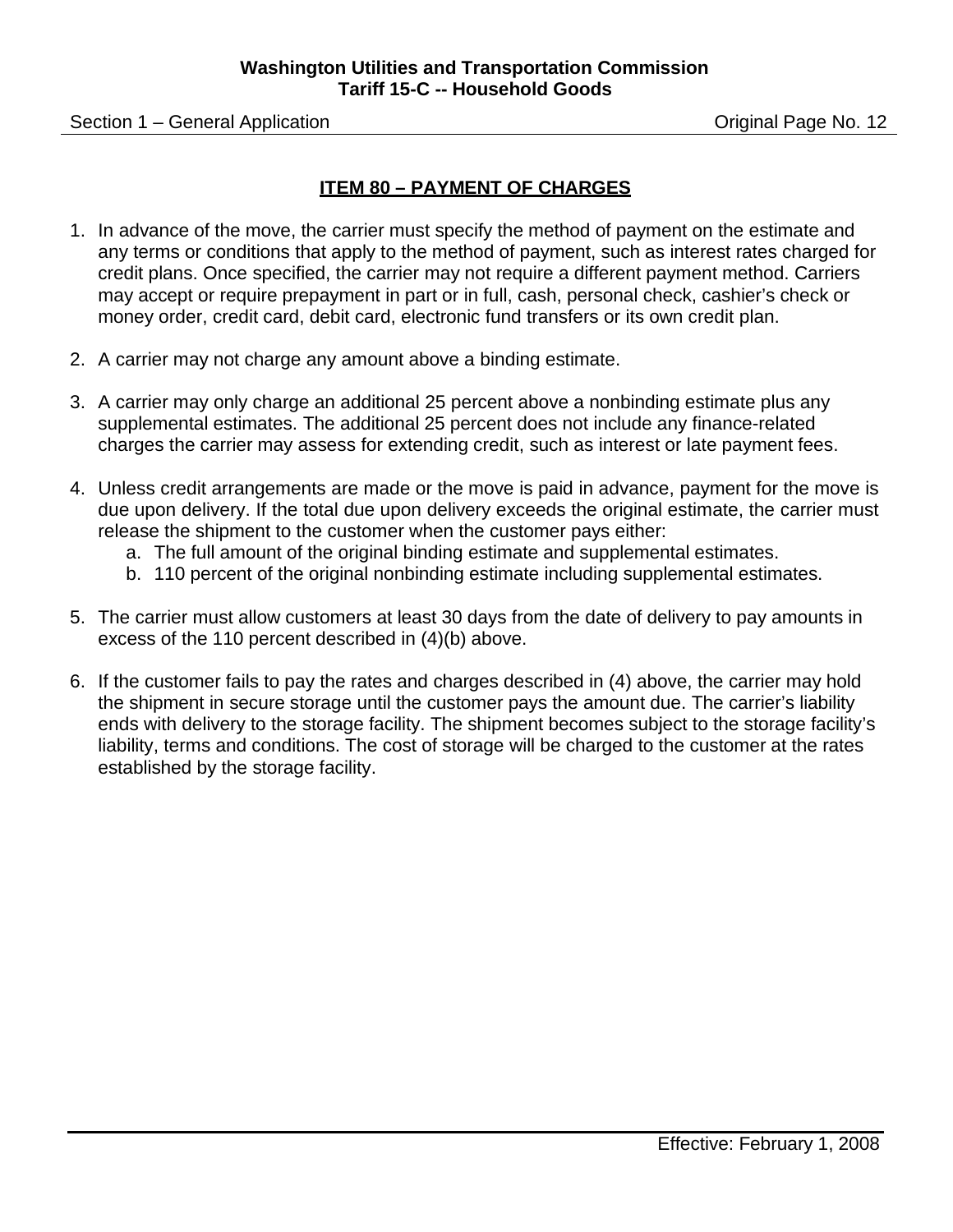Section 1 – General Application 3rdRevised Page No. 13\*

#### **ITEM 85 - ESTIMATES**

- 1. Carriers must provide a written binding or nonbinding estimate to the customer prior to the move.
	- a. Carriers must visually inspect goods to be shipped, prior to the move or have the customer complete a web site calculation or hard-copy calculation sheet as described in WAC 480- 15-630(6).
	- b. Carriers may conduct visual inspections using video conferencing in compliance with WAC 480-15-630(5). Video conferencing options include, but are not limited to Skype, Zoom, Teams, Facetime, or other mobile applications that allow the carrier to interact with the consumer in real time.
- 2. Carriers must give customers a copy of the customer information required in WAC 480-15-620 at the same time as they provide an estimate.
- 3. Carriers must include the following elements in all binding and nonbinding estimates, even if those estimates are completed by the customer in electronic or hard-copy format:
	- a. Carrier's name, address, phone number, fax number (if any), and e-mail address (if any).
	- b. Whether the estimate is binding or nonbinding.
	- c. A space for the customer to sign or initial stating that the customer was provided a copy of the brochure "Consumer Guide to Moving in WA State.
	- d. Customer's name, phone number and address.
	- e. Customer's contact person, if other than customer.
	- f. Origin, destination and any intermediate stops for the shipment.
	- g. A household goods cube sheet inventory of the items upon which the estimate is based and the estimated cubic footage for each item.
	- h. For long distance shipments, the estimated total weight of the shipment and an explanation of the formula used. The formula may not be based on less than seven pounds per cubic foot.
	- i. For local moves, the number of carrier personnel and vehicles that will be used, the number of hours each will be involved in the move and associated rates and charges.
	- j. For long distance moves, the mileage between the origin, destination and intermediate stops and associated rates and charges.
	- k. Overtime hours and charges, if applicable.
	- l. Third-party or accessorial services to be provided and associated charges, if applicable.
	- m. Charges for loss or damage protection coverage (valuation).
	- n. Storage to be provided and associated charges, if applicable.
	- o. Charges for packing and unpacking services, and for containers, if applicable.
	- p. For binding estimates, a statement that the estimate is a guarantee of the cost of the move and that the carrier will not charge above the estimated charges without preparing a supplemental estimate.
	- q. For nonbinding estimates, the following information: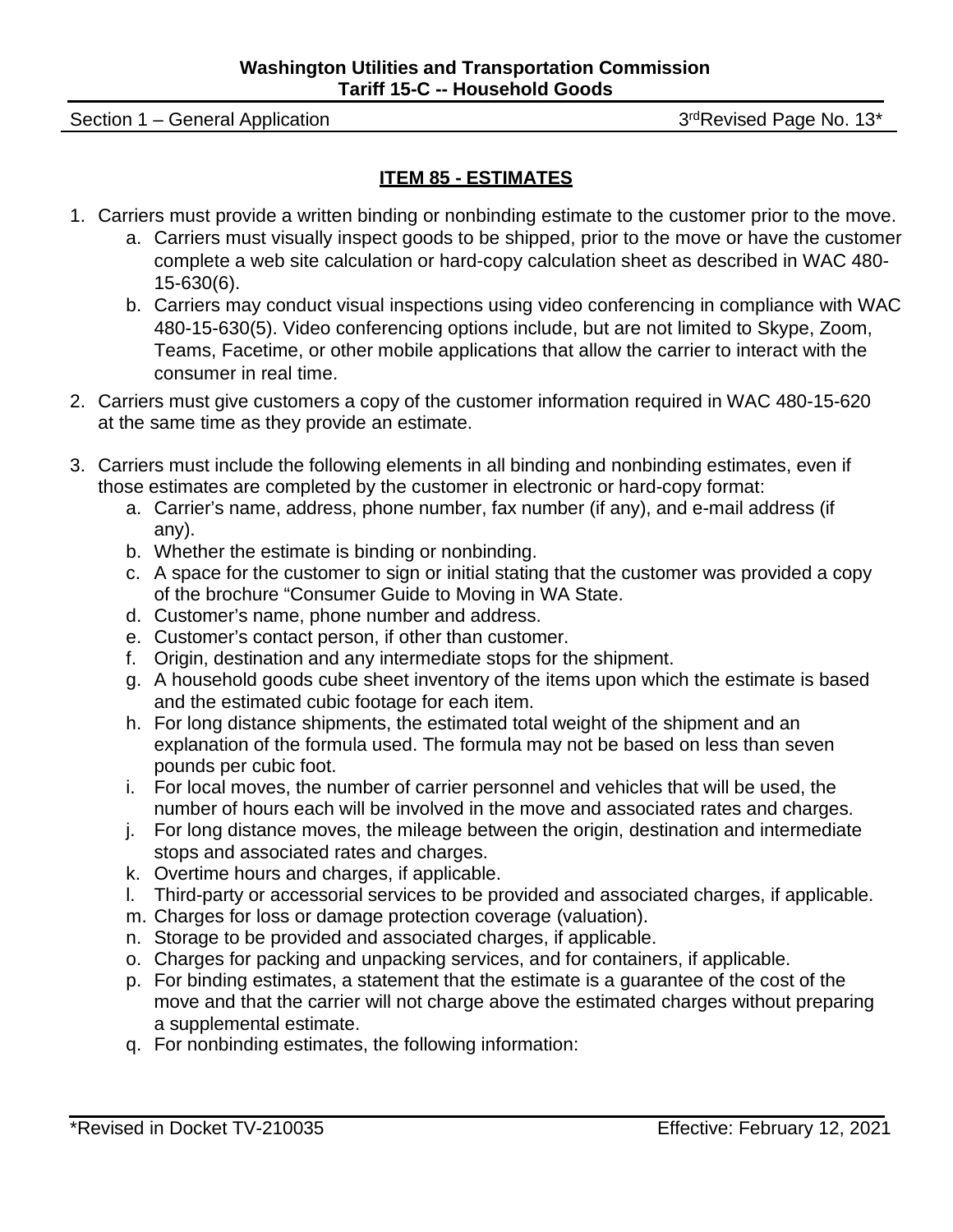#### **Washington Utilities and Transportation Commission Tariff 15-C -- Household Goods**

#### Section 1 – General Application 3rd Revised Page No. 14\*

- i. The estimate is not binding.
- ii. The cost of the move may exceed the estimate.
- iii. The carrier must release the shipment to a customer upon payment of no more than 110 percent of the estimate. Carriers must allow customers at least 30 days from the date of delivery to pay amounts in excess of the 110 percent.
- iv. The customer is not required to pay more than 125 percent of the estimate regardless of the total cost unless the carrier issues and the customer accepts a supplemental estimate. (The 125 percent does not include any financerelated charges the carrier may assess for extending credit, such as interest or late payment fees.)
- r. The forms of payment the carrier will accept, including any terms or conditions that apply to the method of payment, such as interest rates charged for credit plans.
- s. Estimated charges for per-diem if overnight stay will be required, as identified in Item 200 of this tariff.
- t. Signatures of the carrier personnel completing the form, the customer, and the dates each signed.
- 4. A supplemental estimate must include the following, if changed from the original estimate:
	- a. Carrier's name, address and phone number.
	- b. Customer's name, address and phone number.
	- c. Origin, destination and any intermediate stops for the shipment.
	- d. Customer contact person for the supplemental estimate, if other than the customer.
	- e. A complete description of the services or products added by the supplemental estimate and associated charges. Each service or product and charge must be listed separately in sufficient detail to determine if proper rates were charged according to the tariff or, where no tariff charges exist, in sufficient detail to determine the exact nature, number, and type of charges.
	- f. Signatures of the carrier personnel completing the form and the customer and the dates each signed.
- 5. Estimates for moves completed by the carrier must be filed with the bill of lading and retained for the same length of time as required for the bill of lading. Estimates for moves not completed may be discarded when the estimate expires.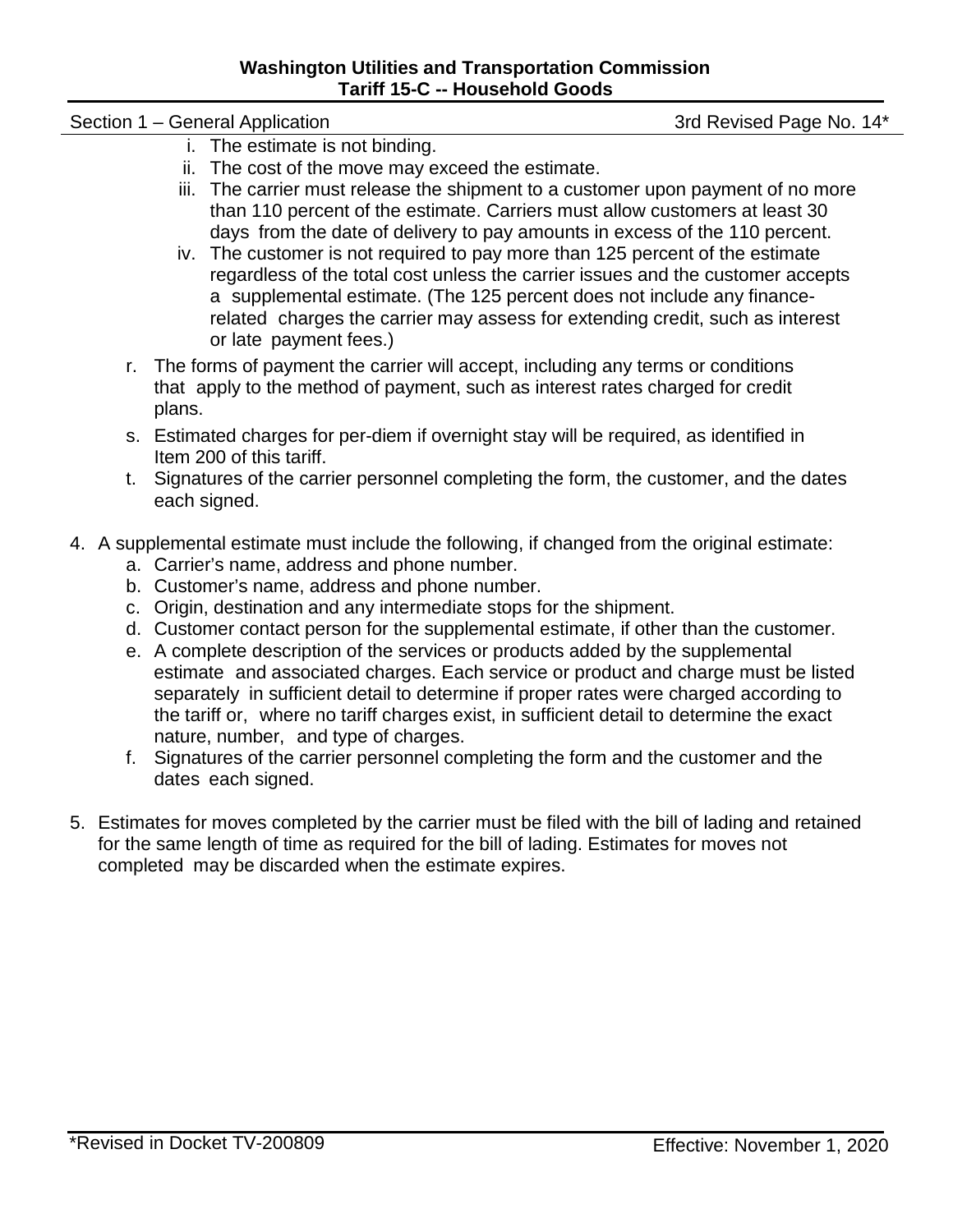Section 1 – General Application **Contract Contract Contract Contract Contract Contract Contract Contract Contract Contract Contract Contract Contract Contract Contract Contract Contract Contract Contract Contract Contract** 

#### **ITEM 90 - CARRIER LIABILITY FOR HOUSEHOLD GOODS AND CUSTOMER VALUATION OPTIONS**

- 1. The carrier is liable for physical loss of, or damage to, any article from external cause while being packed, unpacked, loaded, unloaded, carried, or held in Storage-in-Transit, including breakage, if the articles are packed by the carrier and/or if the breakage results from negligence of the carrier. The amount of liability a carrier must assume depends on the level of valuation protection selected by the customer, as indicated on the bill of lading.
- 2. The carrier is liable directly to the customer for loss and damage, regardless of any cargo insurance policies the company may have.
- 3. Customers may include the following items in a shipment, however, the carrier is not responsible for the condition or safe delivery of:
	- Coins, currency, deeds, notes, postage stamps, letters, drafts or valuable papers of any kind.
	- **Jewelry, precious stones, or precious metals.**
	- **Items of extraordinary value.**
	- **If thems requiring temperature control.**
	- **Household pets.**
	- Live plants.
	- **Perishable items.**
	- Furniture or other items made of pressboard, particle board or similar pressed material.
- 4. The carrier is not liable for the loss of or damage to any article from external cause while being carried or held in Storage-in-Transit, due to the following circumstances:
	- a. Breakage, when items are packed by the customer or the customer's representative unless it can be proved that the breakage resulted from negligence by the mover in handling the articles.
	- b. Internal damage to electronics (radios, stereos, VHS players, CD/DVD players, televisions, computers, printers, scanners, etc.) when no visible damage to the external packaging or contents exists or if the item was packed by the customer or the customer's representative.
	- c. Loss or damage from insects, moths, vermin, mold, fungus or bacteria within the customer's belongings or that develop therein due to conditions present before the carrier picks up the customer's belongings.
	- d. Loss or damage because the item was in an obvious state of disrepair at the time of shipment, provided that the carrier noted the disrepair on the inventory.
	- e. An act, omission, or order of the customer, or loss or damage resulting from the customer's inclusion in the shipment of such articles as explosives, dangerous articles or dangerous goods.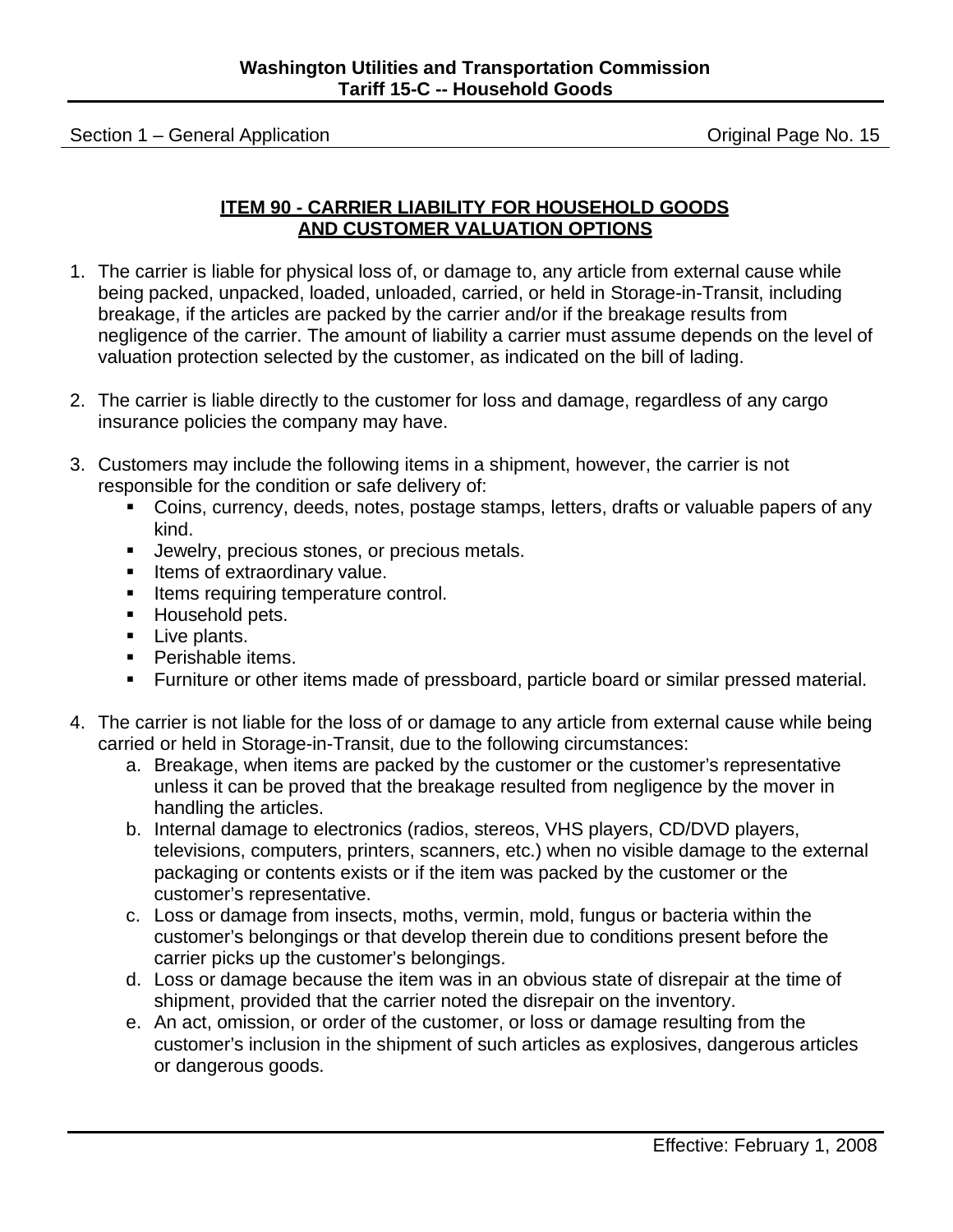Section 1 – General Application **Section 1 – General Application** Contract Contract Contract Contract Contract Contract Contract Contract Contract Contract Contract Contract Contract Contract Contract Contract Contract Con

- f. Defective design of an article, including susceptibility to damage because of atmospheric conditions such as temperature or humidity changes.
- g. Hostile or warlike action or use of any weapon of war (in time of peace or war), terrorism, insurrection, rebellion, revolution, civil war, usurped power, and action taken in hindering, combating, or defending against such occurrences: a) by any government or sovereign power, or by authority maintaining or using military forces; b) by military forces; or, c) by an agent of such government, power, authority or forces.
- h. Seizure, confiscation or destruction under quarantine by order of any government or public authority.
- i. Strikes, lockouts, labor disturbances, riots, civil commotions or the acts of any person or persons taking part in any such occurrence or disorder.
- j. Acts of God.
- 5. The carrier will not accept the following items for shipment:
	- 1. Explosives.
	- 2. Dangerous goods.
	- 3. Property liable to damage carrier equipment or other property.
- 6. The customer assumes all liability for goods left unattended by the customer before pickup by the carrier.
- 7. The customer assumes all liability for goods when the customer directs the carrier, in writing, to unload or deliver property at a location that will be unattended.
- 8. The amount of liability a carrier must assume depends on the level of valuation protection selected by the customer and the customer-declared value, as indicated on the bill of lading. Before providing service, the carrier must require the customer to state in writing on the bill of lading either the declared value of the shipment in cents per pound or a lump sum value for the entire shipment. If the carrier fails to obtain the customer's declared value, the value will be based on the net weight or constructive weight of the shipment.
	- For long distance moves, the weight of the shipment is determined by recording the net weight.
	- For local moves, the weight of the shipment is determined by recording the constructive weight. Constructive weight is calculated by multiplying seven pounds times each cubic foot of space used in the moving vehicle.
- 9. The customer may choose from three valuation options to determine the liability the carrier must assume for loss or damage. Each option has a different cost to the customer and represents a different level of carrier responsibility. The customer has the following valuation protection options and must, on the face of the bill of lading, select one of the options. The carrier must not load the customer's goods until the customer selects an option and makes the appropriate notation on the bill of lading.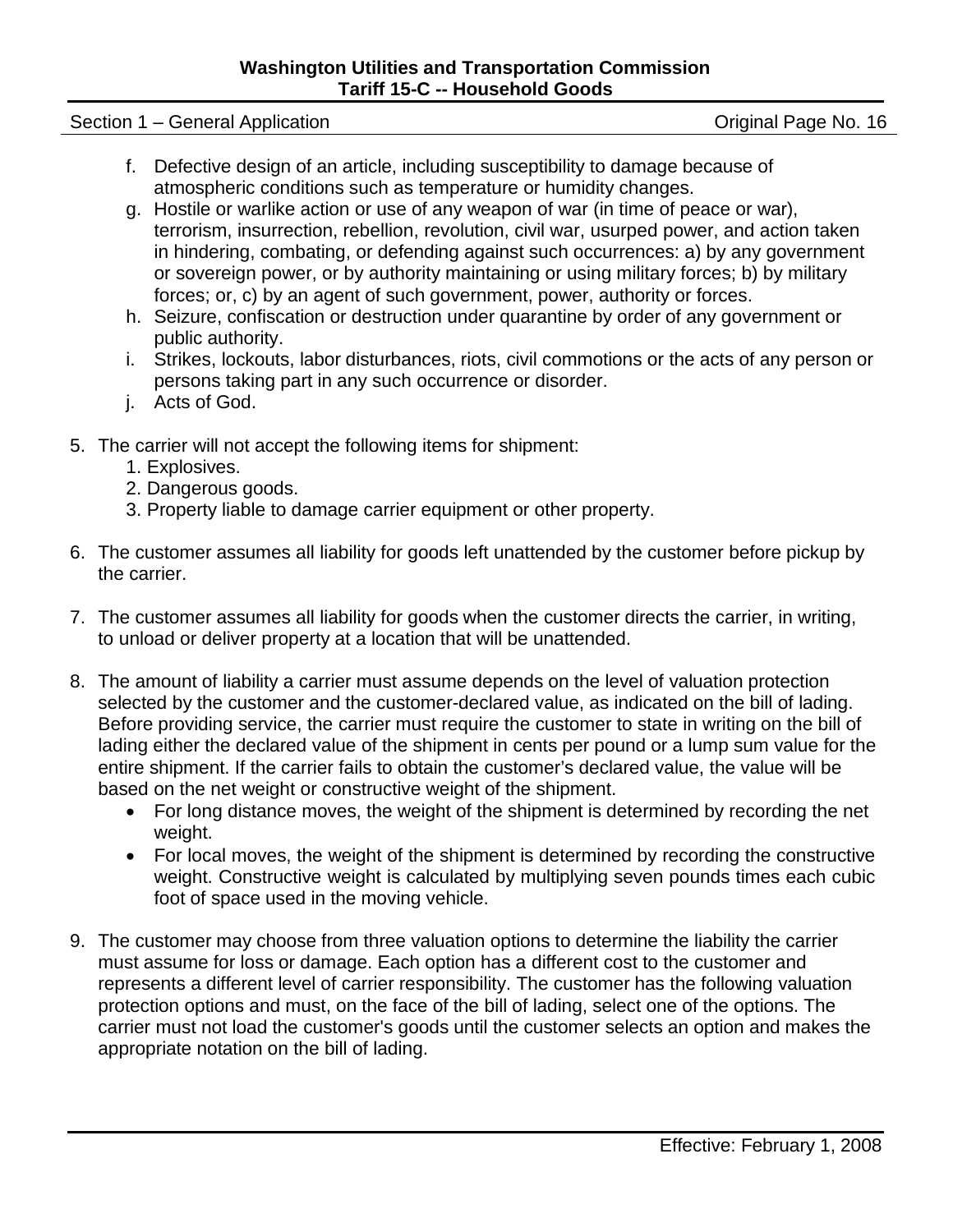Section 1 – General Application **Section 1 – General Application** Contract Contract Contract Contract Contract Contract Contract Contract Contract Contract Contract Contract Contract Contract Contract Contract Contract Con

a. **Option 1 - Basic Value Protection**. This is the most economical protection option available to a customer and is the minimum level of responsibility a carrier must assume for a household goods shipment. This option provides coverage at \$0.60 per pound per item. In case of loss or damage, the liability is \$0.60 times the net weight of the lost or damaged goods. In the event of a loss or damage to one of a matched pair or set of items, the carrier's maximum liability will be limited to the damage or loss of only the individual item.

The customer incurs no additional cost for this level of coverage.

b. **Option 2 - Replacement Cost Coverage with Deductible**. This option provides full value coverage less a \$300 deductible to the customer and a maximum carrier liability up to the declared value or \$5.00 times the net weight of the shipment, whichever is greater. If the customer fails to select a level of valuation protection on the bill of lading, replacement value protection will be the **default** level in the case of a loss or damage claim.

In the case of loss or damage the carrier must repair the damaged goods to the customer's satisfaction, reimburse the customer or replace the damaged goods for any amount above the \$300 deductible. The \$300 deductible applies to the entire shipment rather than each individual item.

For example, if the value of three lost items equals a replacement cost of \$500, the carrier would be liable for \$200 (\$500 less \$300 deductible).

In the event of a loss or damage to one of a matched pair or set of items, the carrier's maximum liability will be limited to the damage or loss of only the individual item, subject to declared value limitations. If the carrier decides to reimburse for or replace a lost or damaged item, the carrier may claim the lost or damaged item as its property.

The basis for valuation of the following items will revert to depreciated or fair market value, even if the customer selects Option 2. The customer must provide information about these items and the carrier must list these items separately on an inventory that accompanies the bill of lading.

- Any item which inherently cannot be replaced with new items such as antiques, fine art, paintings and statuary.
- Items for which age or history contributes substantially to their value such as memorabilia, souvenirs and collector's items.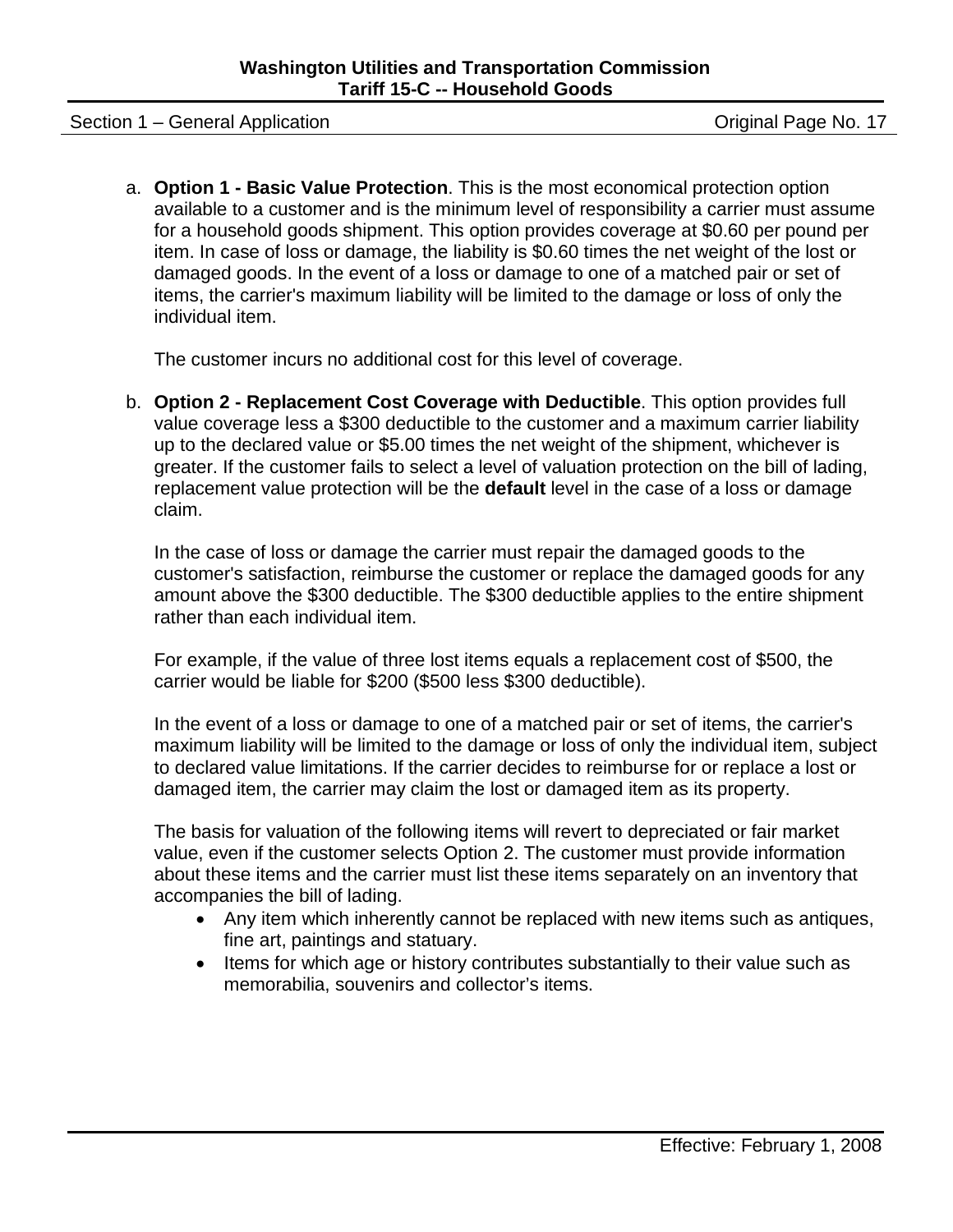Section 1 – General Application **Section** Critics of Critics And Critics And Critics And Critics And Critics And Critics And Critics And Critics And Critics And Critics And Critics And Critics And Critics And Critics And C

| Rate applying per \$100 of weight value<br>(Declared value or \$5.00 times the net weight of the<br>shipment, whichever is greater, rounded to the nearest<br>increment of \$100.00) |  |  |  |
|--------------------------------------------------------------------------------------------------------------------------------------------------------------------------------------|--|--|--|
| <b>Minimum</b><br><b>Maximum</b>                                                                                                                                                     |  |  |  |
| \$1 15                                                                                                                                                                               |  |  |  |

The cost to the customer for replacement cost coverage with deductible is calculated by:

- (i) Multiplying the net weight of the shipment by \$5.00; rounding to the nearest increment of \$100.
- (ii) Obtaining the customer's declared value of the shipment.
- (iii) Determining the greater of (i) or (ii), above.
- (iv) Charging the customer a minimum of \$0.55 and a maximum of \$1.15 for every \$100 as calculated in (iii), above.
- c. **Option 3 - Replacement Cost Coverage with No Deductible.** This option provides full value replacement coverage for the customer and a maximum carrier liability up to the declared value or \$5.00 times the net weight of the shipment, whichever is greater.

In the case of loss or damage the carrier will either repair, to the customer's satisfaction, reimburse, or replace the lost or damaged item.

If the carrier decides to reimburse for or replace a lost or damaged item, the carrier may claim the lost or damaged item as its property.

| Rate applying per \$100 of weight value<br>(Declared value or \$5.00 times the net weight of the<br>shipment, whichever is greater, rounded to the nearest<br>increment of \$100.00) |       |  |
|--------------------------------------------------------------------------------------------------------------------------------------------------------------------------------------|-------|--|
| <b>Minimum</b><br><b>Maximum</b>                                                                                                                                                     |       |  |
|                                                                                                                                                                                      | S1 40 |  |

The cost to the customer for replacement cost coverage with no deductible is calculated by:

- (i) Multiplying the net weight of the shipment by \$5.00
- (ii) Rounding to the nearest increment of \$100.
- (iii) Charging the customer a minimum of \$0.66 and a maximum of \$1.40 for every \$100 as calculated in (ii), above.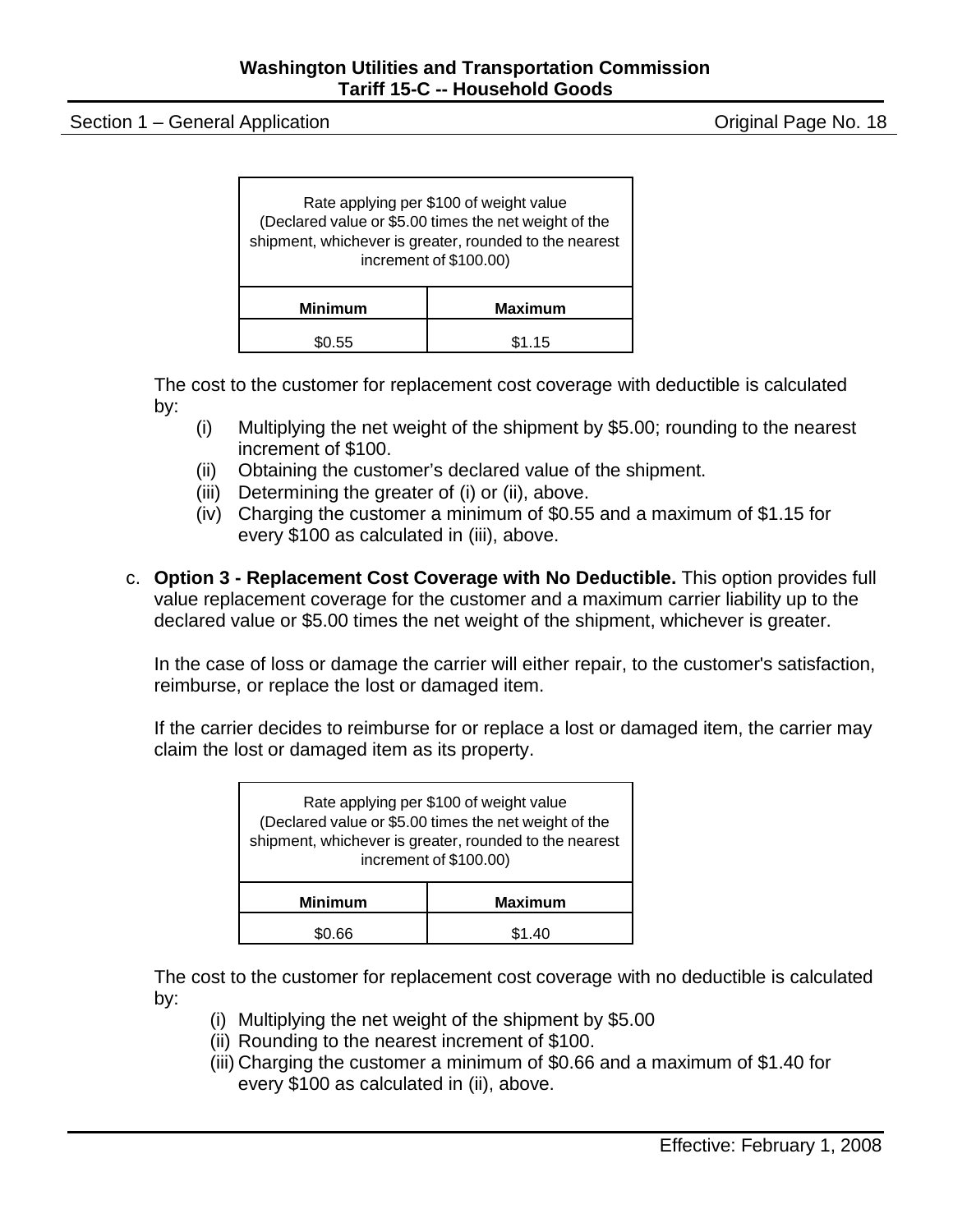Section 1 – General Application 1st Revised Page No. 19\*

The basis for valuation of the following items will revert to depreciated or fair market value, even if the customer selects Option 3. The customer must provide information about these items and the carrier must list these items separately on an inventory that accompanies the bill of lading.

- Any item which inherently cannot be replaced with new items such as antiques, fine art, paintings and statuary.
- Items for which age or history contributes substantially to their value such as memorabilia, souvenirs and collector's items.
- 10. The customer is responsible for any additional insurance he/she wishes to purchase.
- 11. Following are the fees for valuation of goods while in SIT. The fees are to be charged for each 30 days or portion of 30 days household goods remain in storage. The fees are based on a percentage of the amount paid for transportation valuation.**<sup>1</sup>**

| <b>Valuation Option Selected</b>             | For each 30 days or fraction of 30<br>days,<br>Percentage of transportation<br>valuation allowed: |                |  |
|----------------------------------------------|---------------------------------------------------------------------------------------------------|----------------|--|
|                                              | Minimum                                                                                           | <b>Maximum</b> |  |
| Option 1 - Basic Value Protection            | <b>None</b>                                                                                       | <b>None</b>    |  |
| Option 2 - Replacement cost, with deductible | 7.2%                                                                                              | 12.0%          |  |
| Option 3 - Replacement cost, no deductible   |                                                                                                   |                |  |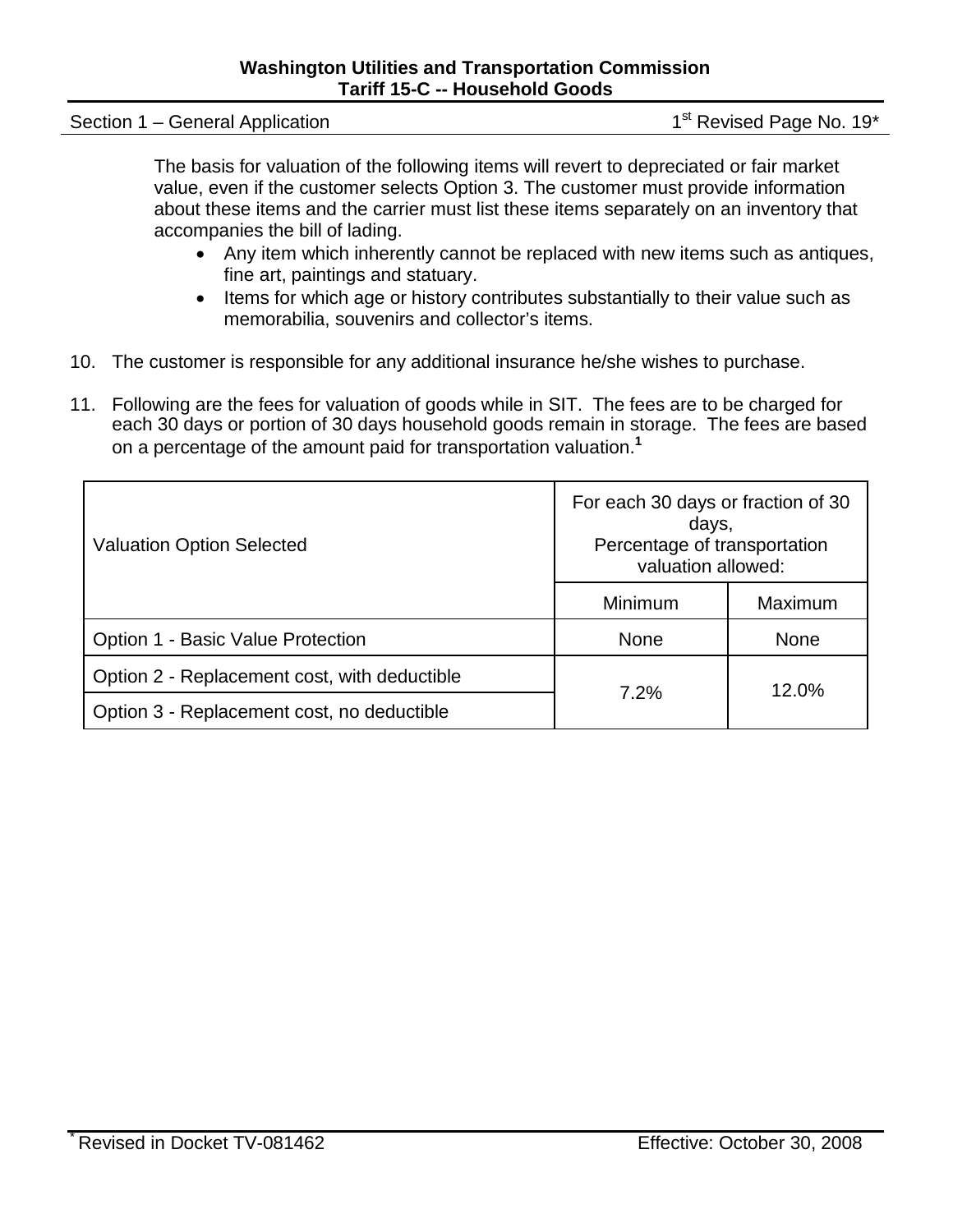Section 1 – General Application **Section** Critics of Critics Critics Critics Critics Critics Original Page No. 20

#### **ITEM 95 – BILLS OF LADING**

- 1. The carrier must issue a bill of lading for each shipment of household goods transported and must maintain a copy of each bill of lading on file for three years. Both the carrier and the customer must sign and date the bill of lading. The bill of lading must include, at a minimum, all information described below:
	- a. The name, permit number, address, and telephone number of the household goods carrier and the fax, Web site, and e-mail address, if any.
	- b. The name and telephone number of the customer.
	- c. The name and telephone number of the consignee, if different than the customer.
	- d. The exact address of the origin of the move.
	- e. The exact address of the destination of the move.
	- f. The exact address of any additional pickup points or stops to partially load or unload.
	- g. A separate section of the form that includes a declaration of the length of time and location at which the customer wishes property to be stored. For example:
		- i. Storage-in-transit (storage for 90 days or less).
		- ii. Permanent storage (storage for more than 90 days).
		- iii. Storage in the carrier's vehicle.
	- h. A separate section of the form that indicates whether the associated estimate is binding or nonbinding.
	- i. A statement that the carrier must release the shipment to a customer upon payment of no more than 110 percent of the estimated charges when the carrier uses a nonbinding estimate.
	- j. A statement that the carrier will extend credit for at least 30 days and that within such period the customer must pay the remainder due. The carrier may establish its own credit policy, but it must allow at least 30 days and must disclose its policy to the customer on the bill of lading. The carrier may not require the customer to pay more than 125 percent of the non-binding estimate plus supplemental estimates. (The 125 percent does not include any finance-related charges the carrier may assess for extending credit, such as interest or late payment fees.)
	- k. A section where the customer must select, by signing his or her initials, the type of loss and damage protection (valuation) for the shipment. This section must read as follows:

**LOSS AND DAMAGE PROTECTION (Valuation):** The customer must select and initial only one of the following options:

- **Basic value protection.** I release this shipment to a value of 60 cents per pound per article, at no cost to me. This means I will be paid 60 cents per pound for the net weight of the lost or damaged item, regardless of the actual value of the item.
- **Replacement cost coverage with deductible** which includes a

\$300 deductible paid by me. This option will cost \$

The value I declare must be at least \$5.00 times the net weight of the shipment.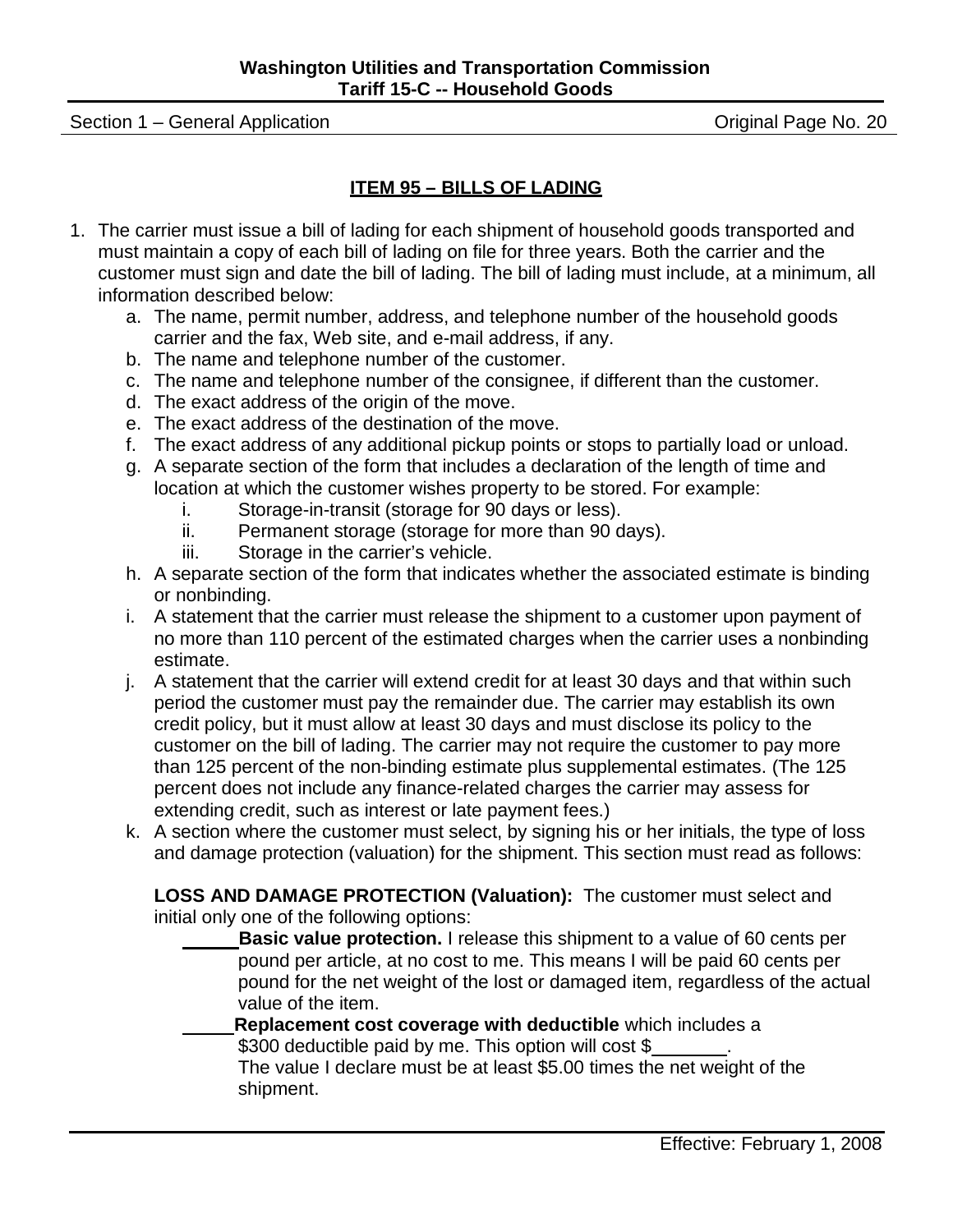Section 1 – General Application 1st Revised Page No. 21\*

**Replacement cost coverage with no deductible**, at a cost of \$ . The value I declare must be at least \$5.00 times the net weight of the shipment. I declare a lump sum total dollar valuation on this entire shipment of \$ **1**

- l. If the shipment will be calculated using mileage rates, include:
	- i. The mileage of the move.
	- ii. The net weight of the shipment, either by constructive or actual weight as evidenced by documentation of the constructive weight calculation or the actual weight ticket.
- m. If the shipment will be calculated using hourly rates, include the time the vehicle leaves the carrier's terminal and the time it returns to the terminal, or when the carrier was released to go to another customer, and the start, stop, and any interruption time for each employee involved in the move.
- n. The amount and type of every charge assessed as a separate line item. Each charge must be fully described in sufficient detail to determine if proper rates were charged according to the tariff or, where no tariff charges exist, in sufficient detail to determine the exact nature, number, and type of charges.
- 2. Information That Must Be Included on the Back of the Bill of Lading The following terms and conditions which govern transportation of household goods in Washington intrastate commerce must be printed on the back of the Bill of Lading:

#### **CONTRACT TERMS AND CONDITIONS OF UNIFORM HOUSEHOLD GOODS BILL OF LADING**

The following terms and conditions apply to all services performed by the carrier under this contract. This contract is also subject to all rules, rates, and charges in the current tariff published by, or on file with, the Washington Utilities and Transportation Commission:

**SECTION 1.** (A) **THE CARRIER IS LIABLE** for physical loss of, or damage to, any article from external cause while being packed, unpacked, loaded, unloaded, carried, or held in Storage-in-Transit, including breakage, if the articles are packed by the carrier and/or if the breakage results from negligence of the carrier. The carrier is liable directly to the customer for loss and damage, regardless of any cargo insurance policies the carrier may have. The carrier's liability is subject to the limitations of liability described in Section 2.

Customers may include the following items in a shipment however, the carrier is not responsible for the condition or safe delivery of:

- Coins, currency, deeds, notes, postage stamps, letters, drafts or valuable papers of any kind.
- **Jewelry, precious stones, or precious metals.**
- **If thems of extraordinary value.**
- **Items requiring temperature control.**
- **Household pets.**

\*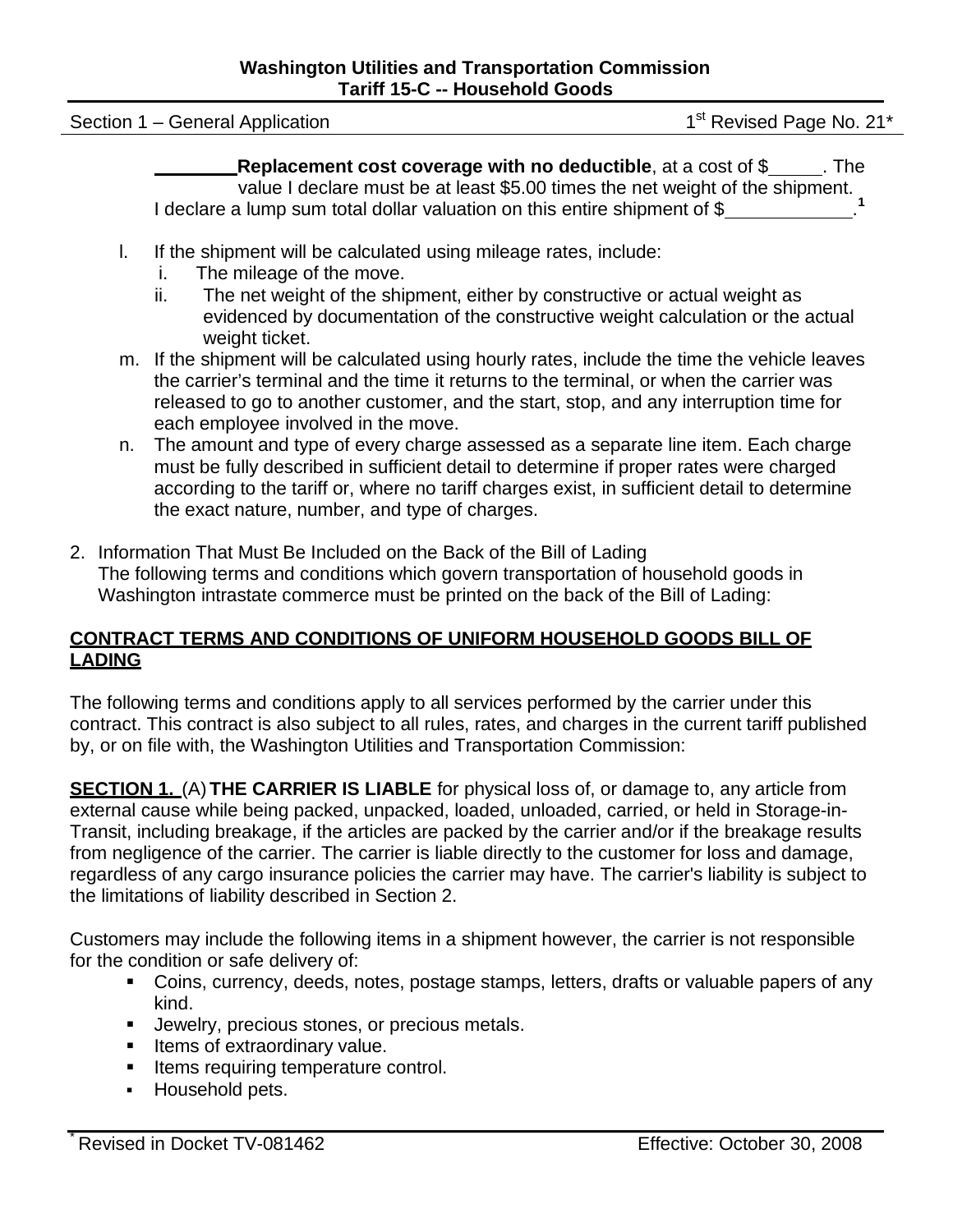Section 1 – General Application **Section 1 – General Application** Contract Contract Contract Contract Contract Contract Contract Contract Contract Contract Contract Contract Contract Contract Contract Contract Contract Con

- Live plants.
- **Perishable items.**
- Furniture or other items made of pressboard, particle board or similar pressed material.

(B) **THE CARRIER IS NOT LIABLE** for the loss of or damage to any article from external cause while being carried or held in Storage-in-Transit, due to the following circumstances:

- a. Breakage, when items are packed by the customer or the customer's representative unless it can be proved that the breakage resulted from negligence by the mover in handling the articles.
- b. Internal damage to electronics (radios, stereos, VHS players, CD/DVD players, televisions, computers, printers, scanners, etc.) when no visible damage to the external packaging or contents exists or if the item was packed by the customer or the customer's representative.
- c. Loss or damage from insects, moths, vermin, mold, fungus or bacteria within the customer's belongings or that develop therein due to conditions present before the carrier picks up the customer's belongings.
- d. Loss or damage because the item was in an obvious state of disrepair at the time of shipment, provided that the carrier noted the disrepair on the inventory.
- e. An act, omission, or order of the customer, or loss or damage resulting from the customer's inclusion in the shipment of such articles as explosives, dangerous articles or dangerous goods.
- f. Defective design of an article, including susceptibility to damage because of atmospheric conditions such as temperature or humidity changes.
- g. Hostile or warlike action or use of any weapon of war (in time of peace or war), terrorism, insurrection, rebellion, revolution, civil war, usurped power, and action taken in hindering, combating, or defending against such occurrences: a) by any government or sovereign power, or by authority maintaining or using military forces; b) by military forces; or, c) by an agent of such government, power, authority or forces.
- h. Seizure, confiscation or destruction under quarantine by order of any government or public authority.
- i. Strikes, lockouts, labor disturbances, riots, civil commotions or the acts of any person or persons taking part in any such occurrence or disorder.
- j. Acts of God.

Carriers will not accept the following items for shipment:

- 1. Explosives.
- 2. Dangerous goods.
- 3. Property liable to damage carrier equipment or other property.

The customer assumes all liability for goods he/she leaves unattended before pickup by the carrier. The customer also assumes all liability for goods when the customer directs the carrier, in writing, to unload or deliver property at a location that will be unattended.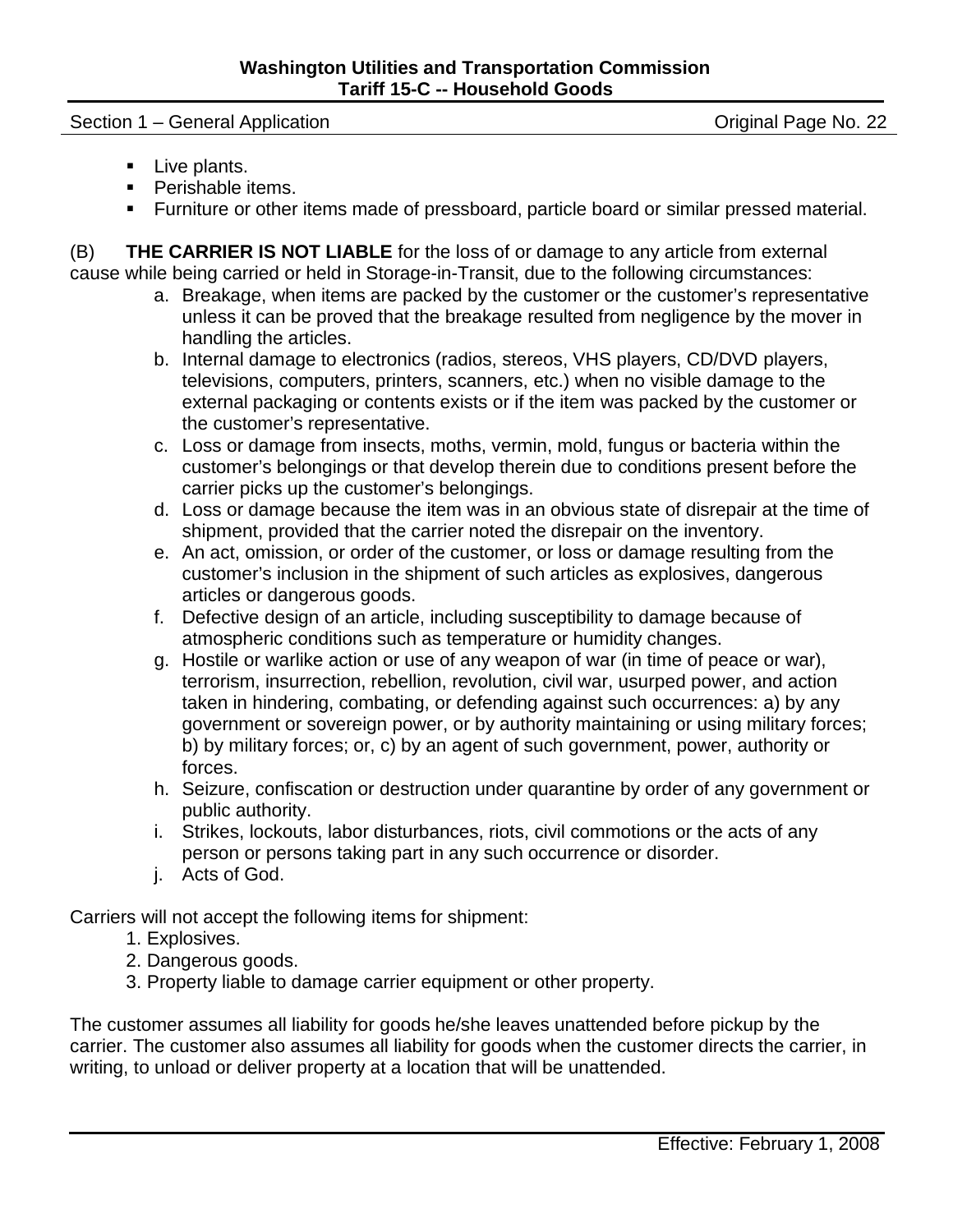Section 1 – General Application 1st Revised Page No. 23\*

**SECTION 2.** The carrier's maximum liability shall be determined based on the valuation option selected by the customer on the face of this contract.

- (A) If the customer selected **Basic Value Protection,** the carrier's maximum liability shall be the actual loss or damage not exceeding \$0.60 per pound of weight of any lost or damaged article(s).
- (B) If the customer selected **Replacement Cost Coverage with Deductible,** the carrier's maximum liability shall be the amount of the actual loss or damage less a \$300 deductible not exceeding \$5.00 times the net weight of the shipment, or the lump sum declared value, whichever is greater. **This option is the option that will apply if the customer fails to indicate a choice on the face of this contract and the customer will be liable for charges applying to this option.**
- (C) If the customer selected **Replacement Cost Coverage,** the carrier's maximum liability shall be the amount of the actual loss or damage not exceeding \$5.00 times the net weight of the shipment, or the lump sum declared value, whichever is greater.

The customer is responsible for any additional insurance the customer wishes to purchase.

**SECTION 3.** Unless specific arrangements have been authorized by this contract, the carrier is not required to transport the customer's goods by any particular schedule, means, or vehicle and is not liable for delays resulting from causes other than negligence of the carrier. Further, in case of unforeseen circumstances which prevent the carrier from completing delivery, the carrier has the right to forward the customer's property by another carrier**.**

**SECTION 4.** (A) The customer must pay all legal charges. (B) If the carrier is required to refer this contract for collection of charges due to an attorney, shipper agrees to pay reasonable attorney fees and collection costs. (C) If this contract is referred to a court for resolution, the losing party shall be responsible for payment of the other party's reasonable attorney fees and court costs. (D) The customer shall be responsible to indemnify the carrier against loss or damage caused by inclusion in the shipment of explosives, dangerous articles, or dangerous goods.

#### **SECTION 5.**

- (A) A carrier may place a shipment into storage at the public warehouse nearest the point of destination if the carrier is unable to make a delivery because:
	- 1. The carrier was unable to locate a customer at the address given on the bill of lading or the correct address if known by the carrier.
	- 2. The customer refused or was unable to accept delivery.
	- 3. The customer (for a shipment moving on a non-binding estimate) was unable or refused to pay up to 110 percent of the amount of the original estimate plus supplements, if any.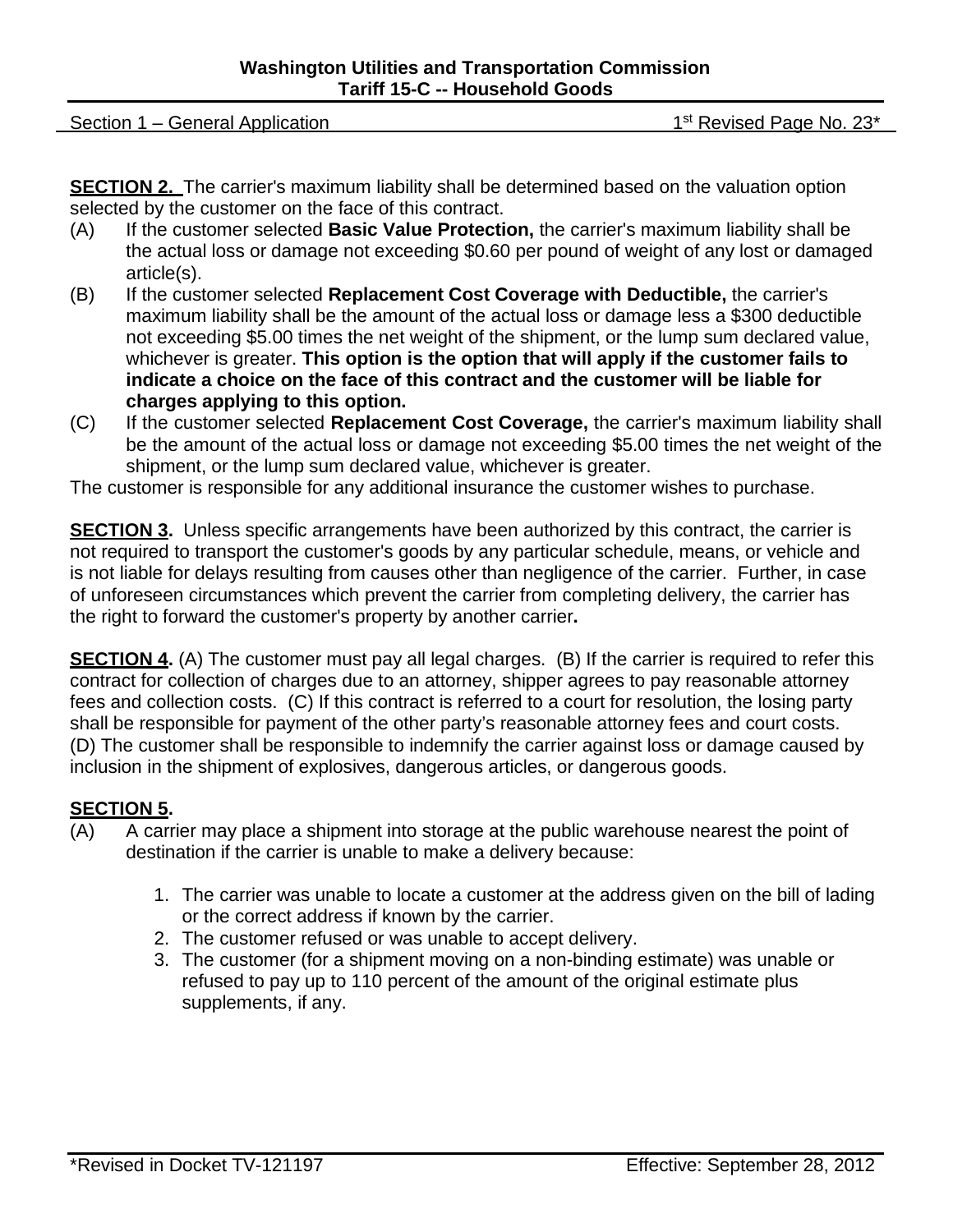Section 1 – General Application  $1 -$  General Application  $1<sup>st</sup>$  Revised Page No. 24\*

- (B) The carrier's liability as a common carrier ends with delivery to the public warehouse. The shipment becomes subject to the warehouse's liability, terms, and conditions.
- (C) The carrier must notify the customer by every means of contact the carrier has for the customer, including telephone, e-mail, and fax, and the carrier must mail or deliver a written notice to the destination address advising that it was unable to make delivery and advising the customer of the name, address e-mail address, if applicable, and telephone number of the warehouse where the shipment is stored.
- (D) If the customer does not receive or claim the shipment within 30 days after the carrier mailed or delivered the written notice required in Item 40(3), the shipment becomes subject to disposition by the carrier in accordance with the Washington State Uniform Commercial Code, Chapter 62A.7 RCW.

**SECTION 6.** To receive compensation for a claim for loss, damage, overcharge, injury or delay, the customer must file a written claim with the carrier within nine months after delivery. In the case of failure to make delivery, the claim must be filed within nine months after a reasonable time for delivery has elapsed. Claims must contain sufficient information to identify the property involved. A copy of the original paid transportation bill, bill of lading contract or shipping receipt must accompany the written claim.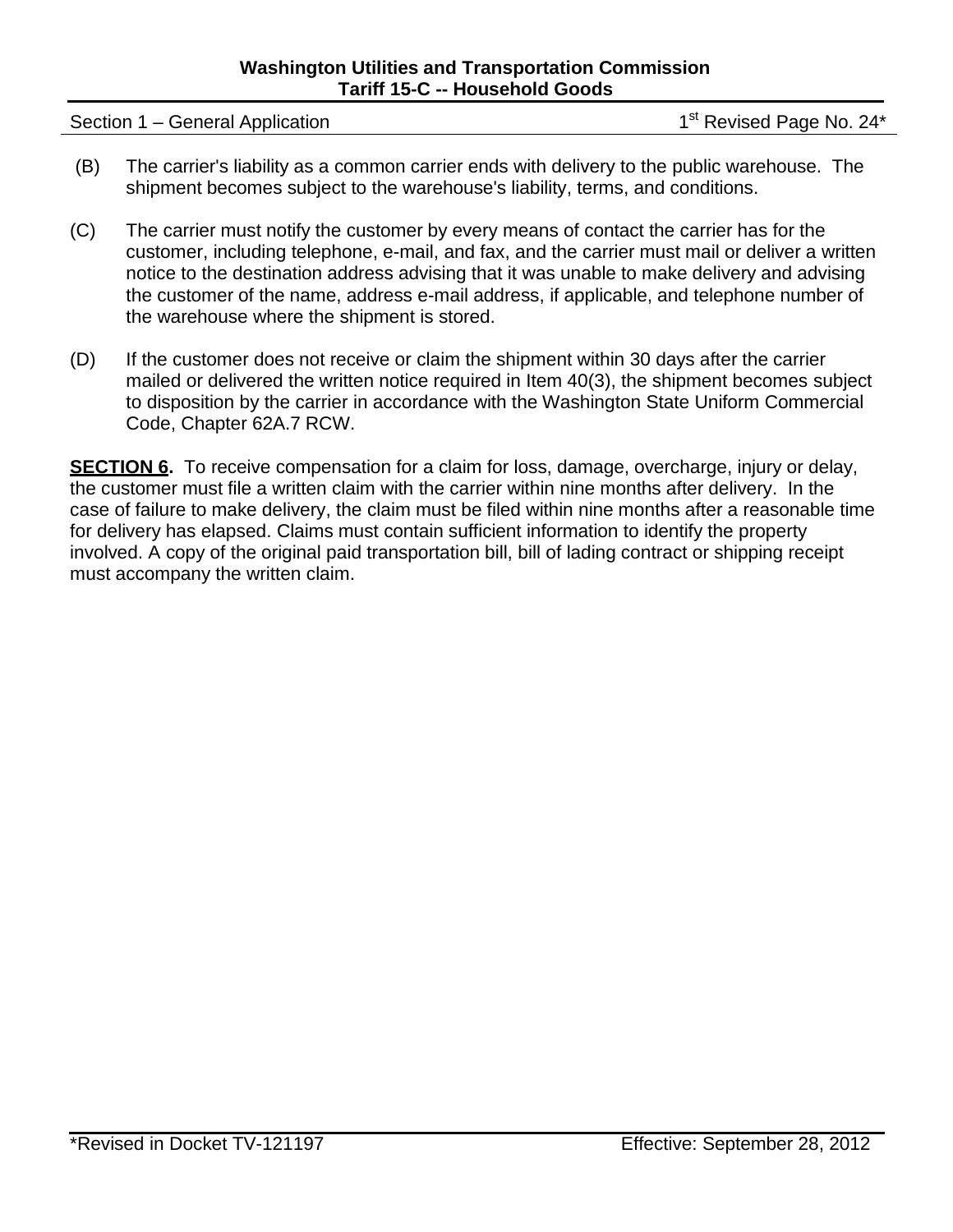Section 1 – General Application 1st Revised Page No. 25\*

#### **ITEM 100 – STORAGE**

Customers may choose to either provide their own storage or store items with the carrier or the carrier's agent.

- 1. **Customer-provided storage.** If the customer rents, leases or otherwise provides a storage unit independent of the carrier and requests the carrier deliver the goods to the customerprovided storage unit, the carrier's liability ends at the delivery. The storage unit becomes the final destination.
- 2. **Storage provided by the carrier or the carrier's agent.** The customer may choose from the following storage options provided by the carrier or the carrier's agent. The requirements below apply only to storage provided by the carrier or the carrier's agent.
	- **Storage-in-Transit (SIT)** is temporary warehouse storage of a shipment for 90 days or less pending further transportation. Property may be placed into SIT one or more times but may not exceed a total of 90 days. This temporary storage may be in either a warehouse owned by the carrier or in a warehouse the carrier has chosen as its agent. Liability for the shipment while in SIT is the responsibility of the carrier. A move that contains SIT is one continuous move from origin to SIT to the final destination.
	- **Permanent storage** is warehouse storage of a shipment for longer than 90 days. The final destination of the move is the warehouse. The carrier's liability for the shipment ends upon delivery to the warehouse. Liability for the shipment while in permanent storage is the responsibility of the warehouse.
	- **Storage-in-Vehicle (SIV)** For information related to temporary SIV, refer to Item 101.
	- **Small Goods Transportation and Storage -** For information related to Small Goods Transportation and Storage, refer to Item 102.
	- a. **Customer choice of storage**. The carrier must ensure that the customer specifically chooses Storage-in-Transit (SIT), Permanent Storage, Storage-in-Vehicle (SIV), or Small Goods Transportation and Storage service by signing or initialing on the bill of lading. The customer is responsible for the added charges for storage service, warehouse handling and final delivery of the shipment.
	- b. **Storage records required.** Both the carrier and warehouse must maintain a descriptive inventory on any shipment placed in storage. Storage records must show all of the following:
		- i. An itemized list of the items in the shipment and the number on the bill of lading or Small Goods Transportation and Storage contract used for the shipment.
		- ii. The origin and destination points of the shipment.
		- iii. The condition of each article when it was received by the carrier and unloaded at the warehouse.
		- iv. The dates when all charges, advances, or payments were made or received.
		- v. The dates the shipment was delivered into, and forwarded from, the warehouse.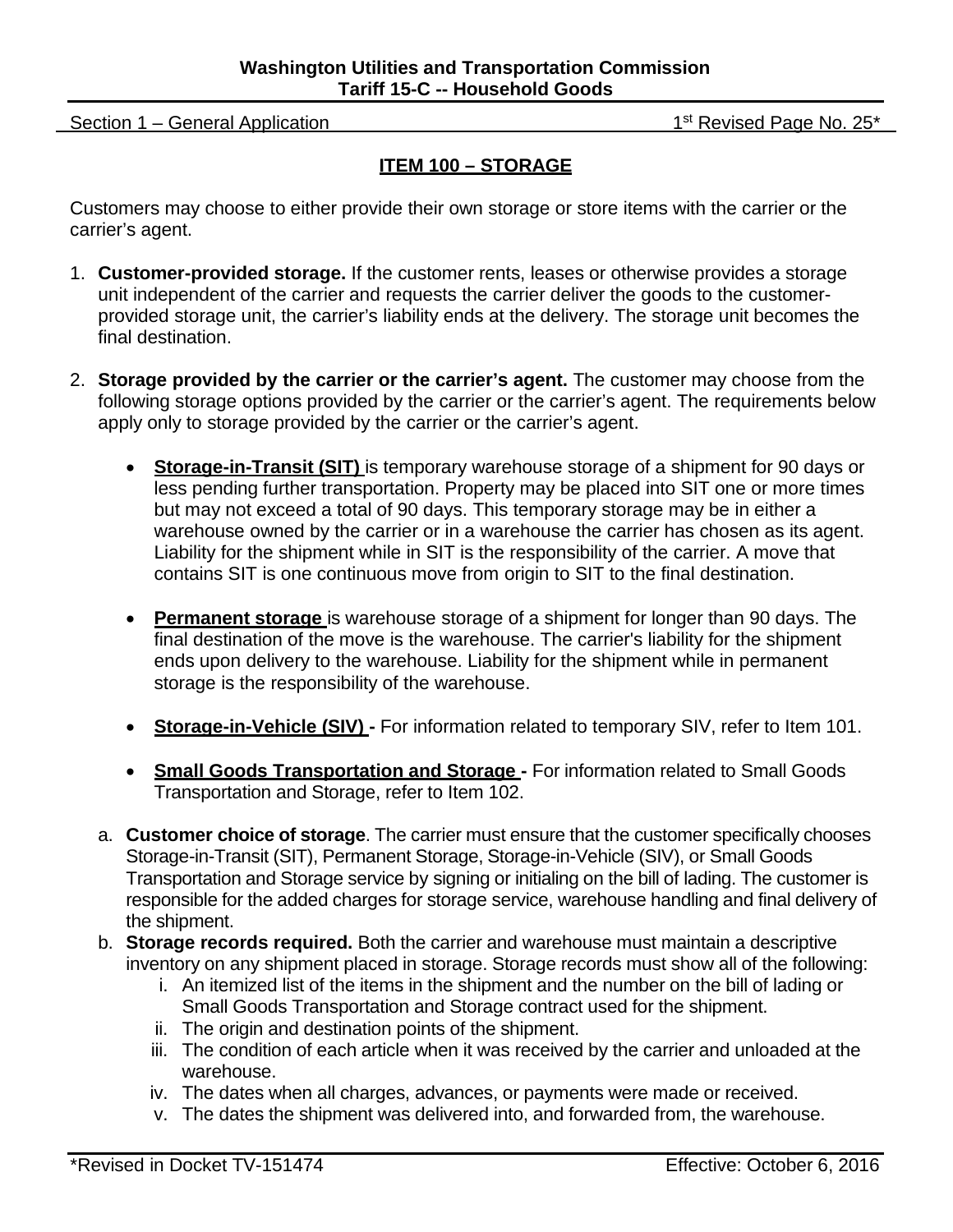Section 1 – General Application 3rd Revised Page No. 26\*

#### 3. **Storage-in-Transit (SIT)**

- a. **Charges due when a shipment is placed into SIT:** On the date a shipment is placed into SIT the carrier may bill the customer for all of the following:
	- i. The tariff charges for transporting the shipment from the origin to the warehouse as determined by Items 200, 201, and/or 230.
	- ii. The storage charges for the first 30-day period as determined by the chart below.
	- iii. Charges for any additional services such as container prices, overtime incurred or third-party services.
	- iv. Warehouse handling-in charges as determined by the chart in Item 100(3)(b).
	- v. Charges for loss and damage protection (valuation) as determined by Item 90(9) and 90(11).
- b. **Charges for SIT and warehouse handling charges** in accordance with the tariff must be shown on the written estimate.

| <b>Service</b>                                                                       | Rates to be charged per<br>100 pounds stored -<br><b>Minimum</b> | Rates to be charged<br>per 100 pounds stored<br>- Maximum |
|--------------------------------------------------------------------------------------|------------------------------------------------------------------|-----------------------------------------------------------|
| For each 30-day period, or<br>portion of a 30-day period,<br>goods remain in storage | \$0.98                                                           | \$5.85                                                    |
| Warehouse handling in or out                                                         | \$0.89                                                           | \$8.98                                                    |

c. **Removing a portion of the property from SIT**: A customer may remove a portion of the property from SIT if all charges for the shipment have been paid in full or the customer and carrier have negotiated payment arrangements. If the customer requests the carrier deliver the portion of the property removed from SIT, the carrier will charge for delivery as if it were a separate shipment with the origin being the SIT warehouse.

SIT charges for the balance of the SIT period will be based on the gross weight of goods remaining in storage. Charges for transportation furnished, if any, for the delivery of the remainder of the shipment will be based on the net weight remaining in SIT, or calculated at hourly rates if the destination is 55 miles or less from the storage facility. No property may be removed from the carrier's or agent's warehouse until the customer pays all lawful charges or negotiates satisfactory payment arrangements.

**Adding property to a SIT shipment:** During the SIT period, the customer may add additional property to the property already in SIT. The following charges and rules will apply: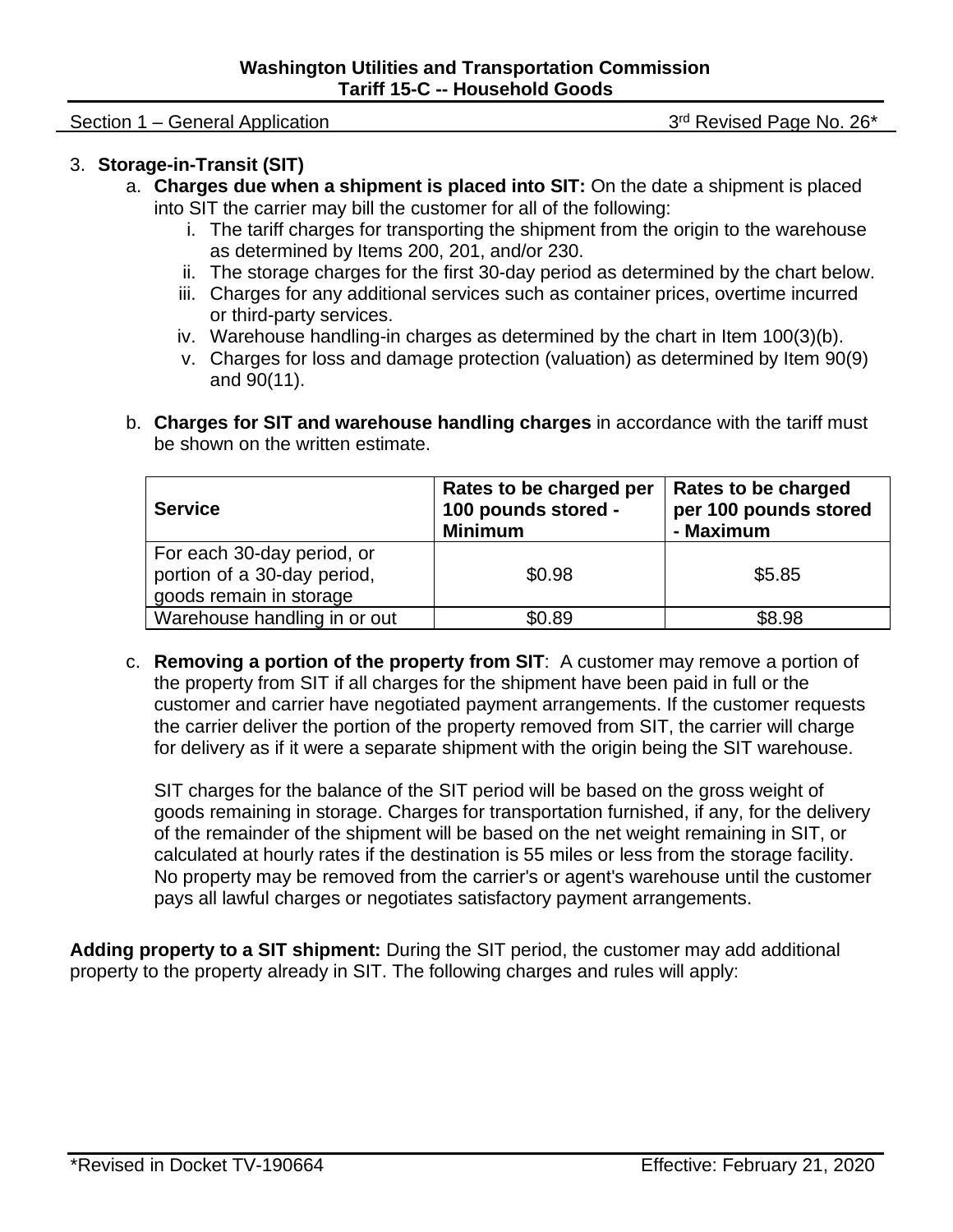Section 1 – General Application 2nd Revised Page No. 27\*

- i. If the carrier transports the additional property to SIT, charges will be calculated from origin to the warehouse by using proper tariff rates.
- ii. Warehouse handling-in charges as shown in the table below.
- iii. All subsequent charges, including SIT fees, will be based on the net weight of the combined shipment.
- d. **Warehouse handling charges**: The customer must pay warehouse handling charges if the warehouse is required to un-stack or restack the shipment, or a portion of the shipment, to facilitate the customer's selection of property as determined by the chart below.

| Service                                                                        | Rates to be charged per |         | Minimum charge per |         |
|--------------------------------------------------------------------------------|-------------------------|---------|--------------------|---------|
|                                                                                | 100 pounds stored       |         | occurrence         |         |
|                                                                                | Maximum<br>Minimum      |         | <b>Minimum</b>     | Maximum |
| Warehouse handling,<br>stacking or restacking to<br>withdraw property from SIT | \$1.78                  | \$11.10 | \$8.92             | \$55.51 |
| Warehouse handling in or<br>out                                                | \$0.89                  | \$8.98  | \$4.47             | \$44.91 |

#### e. **If the customer does not remove the shipment from SIT within 90 days:**

- i. The carrier's liability terminates at midnight on the 90th day.
- ii. The warehouse is considered the final destination of the shipment.
- iii. The warehouse is considered to be the agent of the customer and the property becomes subject to the rules, regulations and charges of the warehouse.
- iv. The carrier must bill the customer for all charges accrued within the 90-day period.
- f. **Delivery from SIT requested, but not provided:** If a customer notifies the carrier at least 15 days before the end of a 30-day SIT period that the customer wants the property delivered, but the carrier does not make the delivery by the end of that period, the carrier cannot charge any additional SIT or storage charges. All other SIT provisions will apply until the carrier can deliver the property.
- g. **Change in destination from that shown on the original bill of lading:** The customer may change the destination originally shown on the bill of lading for the property in SIT by notifying the carrier. When the carrier receives the notice, the carrier will make a notation on the bill of lading indicating that the customer requested the change.
- h. **Rates and charges to be assessed if there is a rate increase while property is in SIT:** Rates that were in effect on the date the shipment was loaded at the point of origin will remain in effect until delivery of the shipment at the point of destination.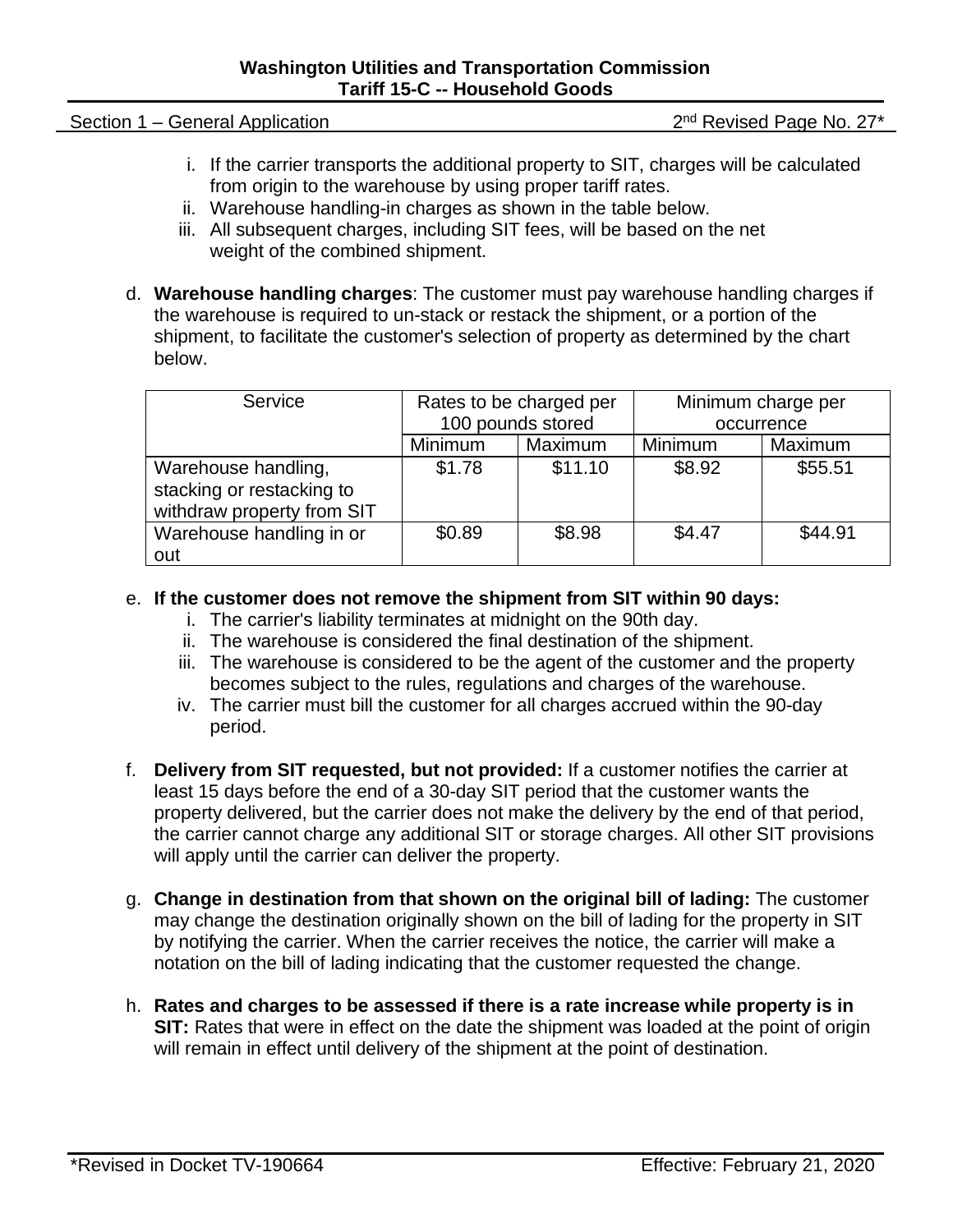#### Section 1 – General Application 1 – Section 1 – General Application 1st Revised Page No. 28\*

#### i. **Transferring property from SIT into permanent storage:**

- i. The customer may at any time decide to transfer property from SIT to permanent storage by providing written notice to the carrier and the warehouse.
- ii. Once property is transferred to permanent storage, the warehouse is considered the destination of the shipment.
- iii. Within seven days of receiving notice that the customer wants the property moved into permanent storage, the carrier must provide a final bill for all SIT charges due.
- iv. The carrier's liability for the property ends when the property is transferred into permanent storage.

#### j. **Charges due when a shipment is delivered to the final destination:**

- i. The tariff charges for transporting the shipment from the warehouse to the final destination as determined by Items 200, 201, and/or 230.
- ii. The storage charges for any additional 30-day periods or portion of a 30-day period.
- iii. Warehouse handling-out charges as determined by the chart in Item 100(3)(b).
- iv. Charges for loss and damage protection (valuation) during storage as determined by Item 90(11).

#### 4. **Permanent Storage**

Liability for the property while in permanent storage is the responsibility of the warehouse. Loss and damage protection (valuation coverage) for the property must be purchased from the warehouse.

#### **ITEM 101 - STORAGE-IN-VEHICLE**

**"Storage-in-Vehicle" (SIV)** is temporary storage of a shipment that remains on or in the carrier's vehicle (van or trailer) instead of being placed in a warehouse. This service is provided at carrier's convenience.

- 1. The customer may request, and the carrier may offer, SIV when:
	- a. The shipment will remain in SIV for not more than a total of 15 days. If SIV is needed for longer than 15 days, the carrier and customer must agree on the length of the extension.
	- b. The vehicle containing the customer's shipment will be parked in a safe, secured area at all times.
	- c. The vehicle will be securely locked at all times.
	- d. The vehicle used is in good repair, not subject to leakage, pilferage or entry by insects or vermin.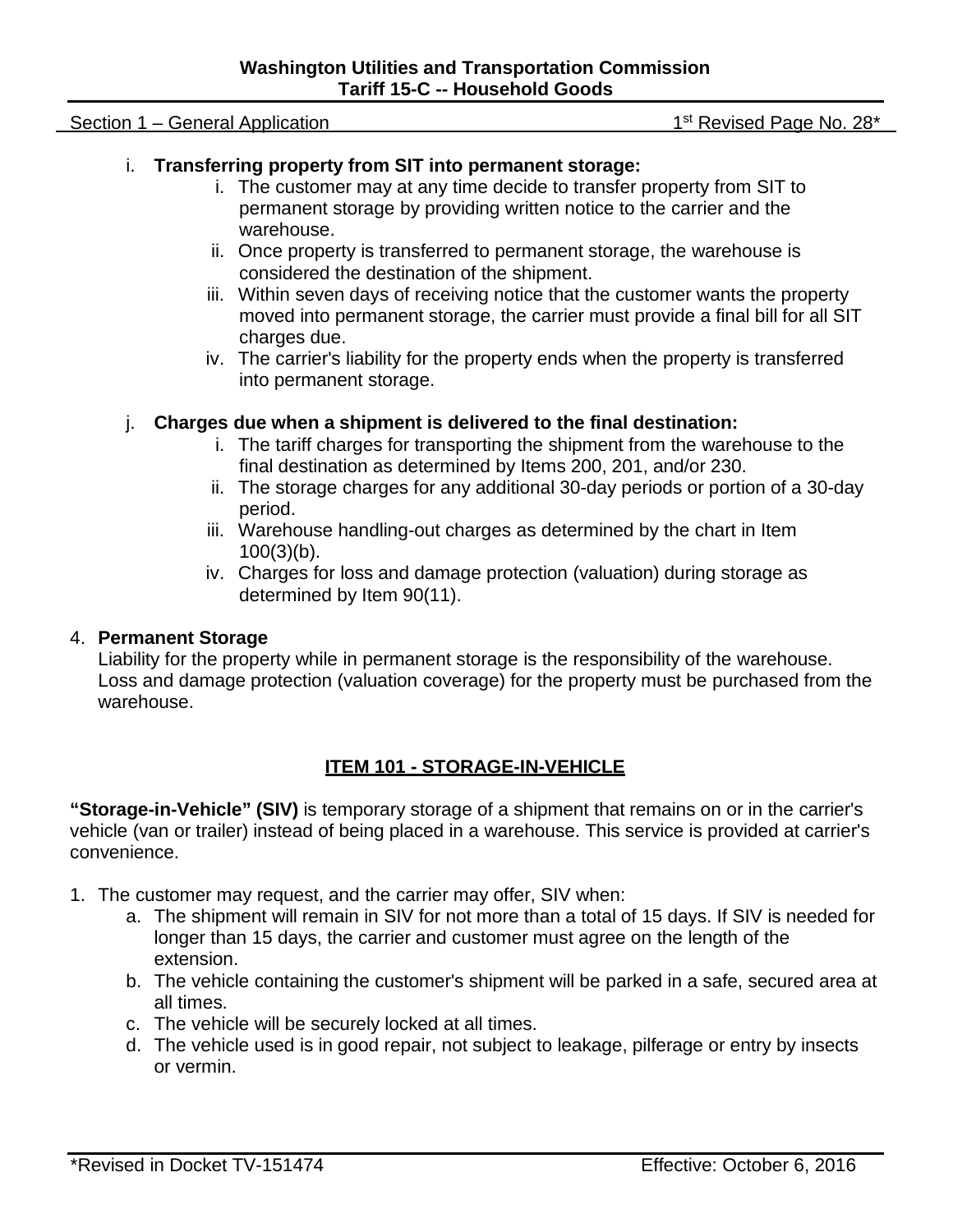Section 1 – General Application 1st Revised Page No. 29\*

e. The carrier accepts responsibility for any loss or damage occurring while the shipment is in SIV. Reimbursement is determined based on the valuation option selected by the customer on the bill of lading.

The rate for providing SIV is:

| Per 24 hours or fraction thereof |          |  |
|----------------------------------|----------|--|
| <b>Minimum</b><br><b>Maximum</b> |          |  |
| \$66.20                          | \$137.93 |  |

- 2. No handling in or handling out charges apply.
- 3. A notation must be made on the bill of lading or estimate showing the customer agrees to SIV, and the rate agreed upon.

| Notation must be substantially equal to:                            |                        |
|---------------------------------------------------------------------|------------------------|
| "I certify that I have requested Storage-in-Vehicle for a period of | days at an agreed upon |
| rate of \$<br>per dav.                                              |                        |
| Signature of customer                                               | ш                      |

#### **ITEM 102 – SMALL GOODS TRANSPORTATION AND STORAGE**

**"Small Goods Transportation and Storage"** is the transportation of household goods by a carrier from a customer's residence to a warehouse, storage unit, or other storage facility owned or rented by the carrier with the intent to later transport the goods back to the customer's residence. Due to the limited size and volume of the household goods to be included in Small Goods Transportation and Storage, the household goods of one customer may be stored in the same warehouse, storage unit, or other storage facility as another customer's household goods. As multiple customers' goods may be held in the same location, no customer may have physical access to the goods while in storage.

#### 1. **Application of Tariff**

a. Carriers engaged in Small Goods Transportation and Storage must comply with all provisions of this Tariff unless otherwise noted.

#### 2. **Limitations**

- a. Small Goods Transportation and Storage is limited to a shipment of twenty-five household goods articles or a maximum of 500 pounds from each customer per week.
- b. For purposes of Small Goods Transportation and Storage, a household goods article is defined as a box containing household goods that can reasonably be carried by one person or an unboxed household good that can reasonably be carried by one person.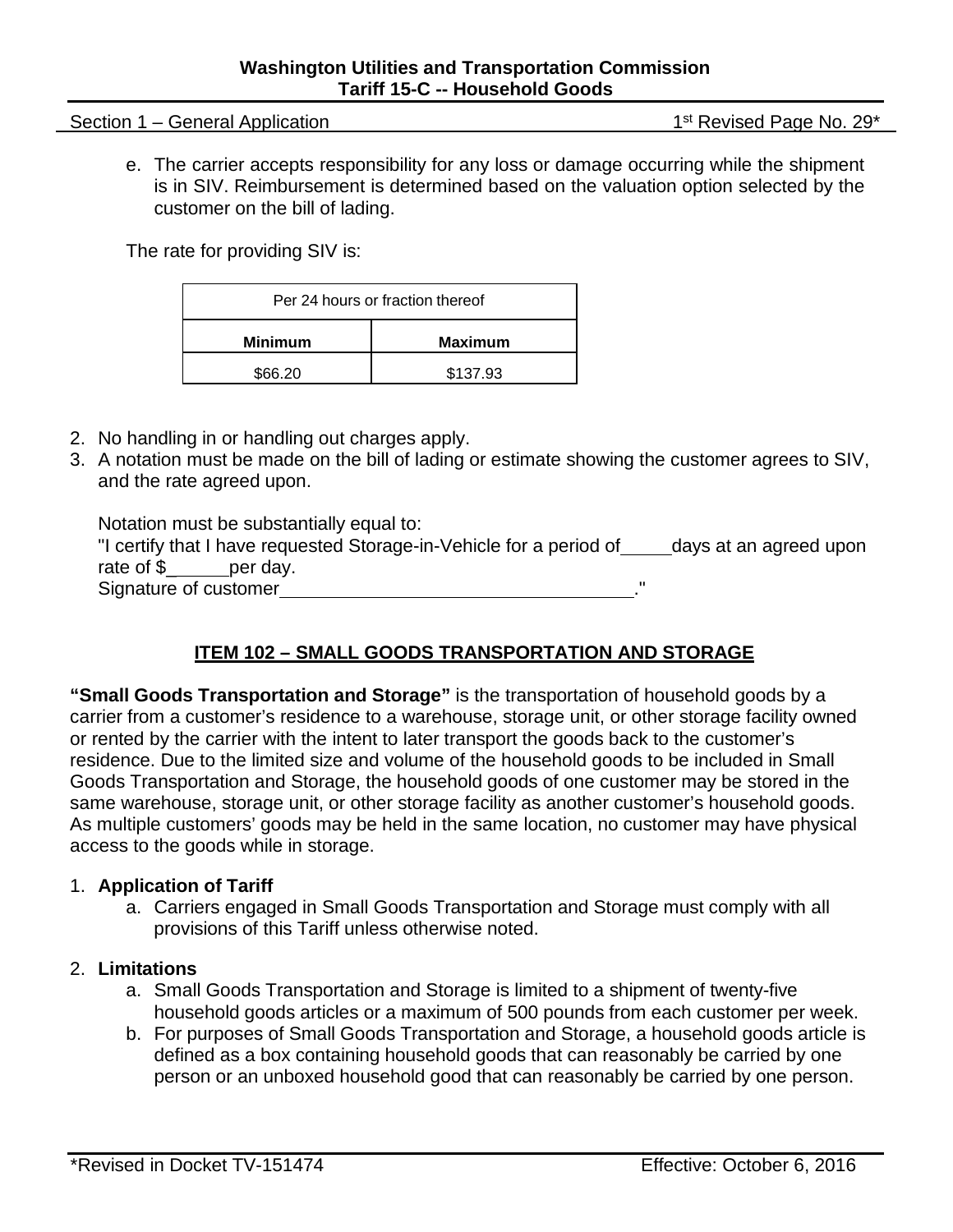#### Section 1 – General Application **Section 1 – General Application** Contract Contract Contract Contract Contract Contract Contract Contract Contract Contract Contract Contract Contract Contract Contract Contract Contract Con

#### 3. **Return of Household Goods**

- a. A carrier must, upon request by the customer and upon receipt of final payment, retrieve the household goods and return the household goods to the customer within three business days.
- b. When household goods cannot be returned to the customer through no fault of the carrier, the carrier must retain possession of the household goods until the circumstances resulting in the failed return are remedied. The customer may be liable for any additional charges resulting from the failed return.

#### 4. **Rates and Charges**

a. Small Goods Transportation and Storage is exempt from the rates, rules, and charges in Section 2 and Section 3 of this Tariff.

#### 5. **Contracts and Records**

- a. Small Goods Transportation and Storage is exempt from the requirement to issue a Bill of Lading under Item 95.
- b. A carrier of Small Goods Transportation and Storage must issue a contract to the customer and must maintain a copy of each contract on file for three years from the date the contract is completed. The customer must sign and date the contract.
- c. A contract for Small Goods Transportation and Storage must include, at a minimum, the following:
	- i. the name, permit number, address, and telephone number of the carrier and the fax number, website, and e-mail address, if any;
	- ii. the name, telephone number, e-mail address, if available, and mailing address of the customer;
	- iii. the name and telephone number of the consignee, if different than the customer;
	- iv. the exact address of the origin of the shipment;
	- v. the exact address where the goods will be stored;
	- vi. the exact address of the final destination, if known.
	- vii. the number of boxes in the shipment;
	- viii. the charge(s) to be assessed per box by the carrier;
	- ix. the amount and type of every charge assessed as a separate line item. Each charge must be fully described in sufficient detail to determine the exact nature, number, and type of charges;
	- x. a section where the customer must select the type of loss and damage protection (valuation) for the shipment, providing the options listed in Item 95(1)(k);
	- xi. a section informing the customer of the Contract Terms and Conditions, as found in Item 102(8);
	- xii. a binding price for return of the household goods to the customer within three business days of the customer's request for return;
	- xiii. a section informing the customer that if the return of the household goods cannot be made through no fault of the carrier, then the carrier will retain possession of the goods until the circumstances resulting in the failed return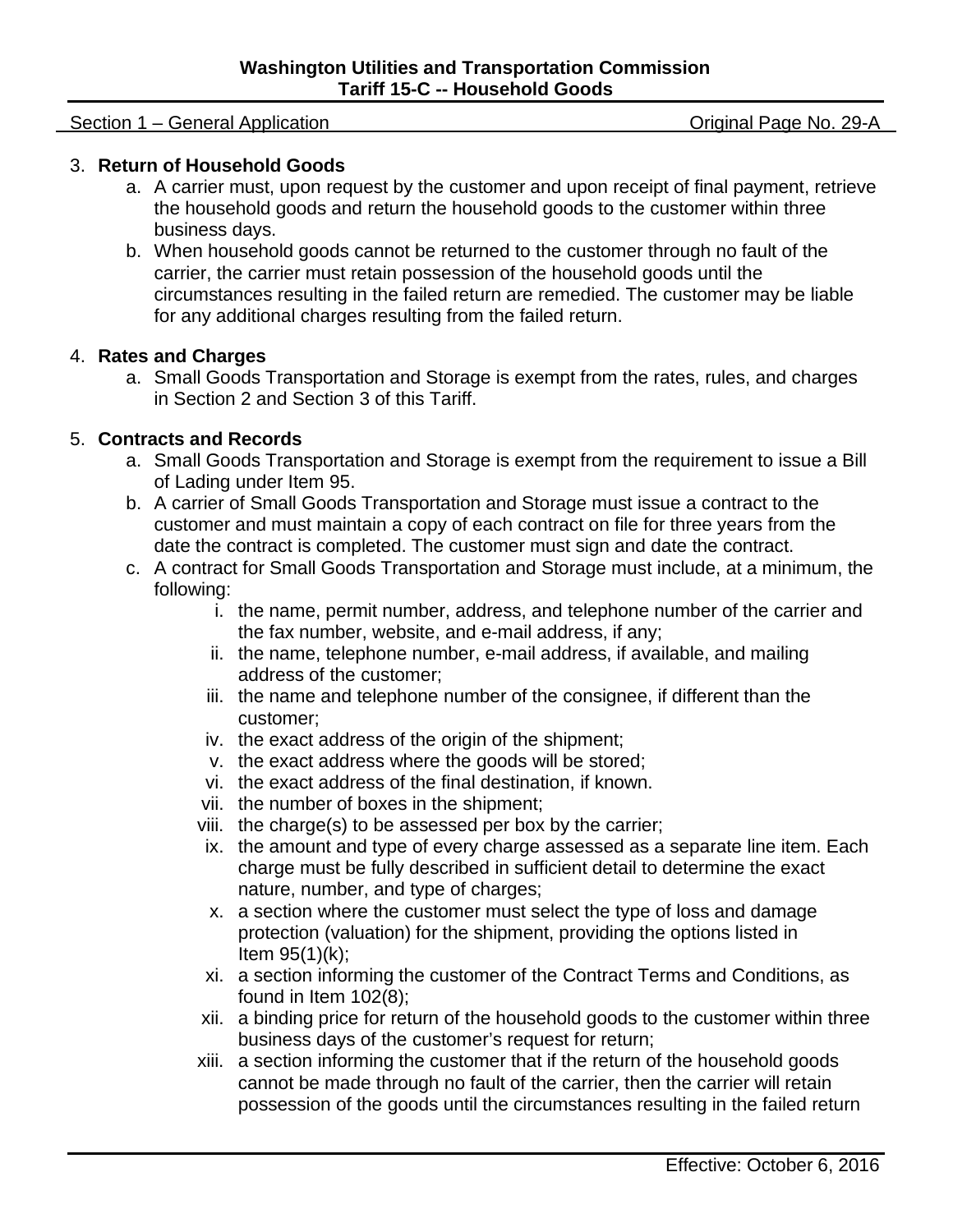Section 1 – General Application **Section 1 – General Application** Contract Contract Contract Contract Contract Contract Contract Contract Contract Contract Contract Contract Contract Contract Contract Contract Contract Con

are remedied and the customer may be liable for any additional charges that result from the failed return;

- xiv. a section informing the customer of the steps that the carrier will take if the carrier ceases operation;
- xv. Optional: a section allowing for the customer to agree to electronic communications.

#### 6. **Carrier Liability**

- a. The carrier's liability for the household goods does not cease until the household goods are returned to the customer.
- b. The amount of liability is determined consistent with Item 90 and Item 95.

#### 7. **Cessation of Service**

- a. No carrier with Small Goods Transportation and Storage may cease operation in all or any portion of the state unless it first provides notice at least 60 days in advance of cessation of service to the Commission and to each of its customers.
- b. The notice to the Commission must be written notice and must include:
	- i. the name of the exiting carrier;
	- ii. the date the Small Goods Transportation and Storage service will cease;
	- iii. the number of customers who will be affected by the cessation of service;
	- iv. the names and contact information of all customers who will be affected by the cessation of service; and,
	- v. the exact address and location of the warehouse, storage unit, or other storage facility wherein the customers' household goods are held.
- c. The notice to each customer must be either written notice or electronic notice, if the customer has agreed to electronic notification from the carrier, and must include:
	- i. the date the Small Goods Transportation and Storage service will cease;
	- ii. information on how to contact the exiting carrier in order to obtain information needed to establish service with another carrier, warehouser, storage unit, or other storage facility;
	- iii. the exact address and location of the warehouse, storage unit, or other storage facility wherein the customers' household goods are held.
- d. If the customer does not respond to the notice within 30 days, the carrier must send a second notice by every means of contact the carrier has for the customer. The second notice must include:
	- i. A statement that if the customer does not receive or claim the goods within 30 days of the date the second notice is provided, the shipment becomes subject to disposition by the carrier (see Item 45).
- e. The carrier must provide a final notice to each customer at least ten days before the cessation of service.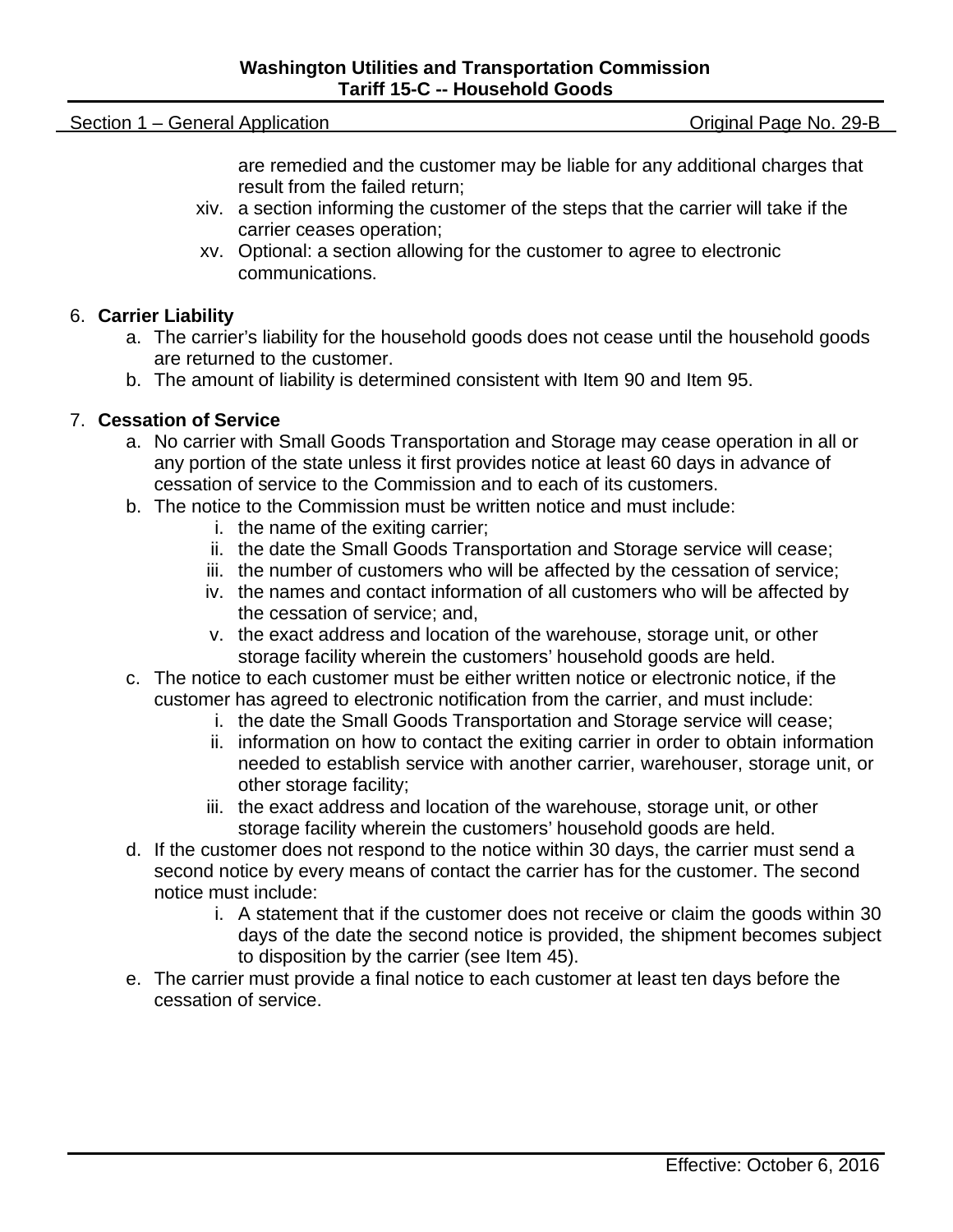Section 1 – General Application Contraction Contraction Contraction Contraction Contraction Contraction Contraction

#### **8. Information That Must Be Included on the Back of the Small Goods Transportation and Storage Contract**

The following terms and conditions which govern transportation of household goods in Washington intrastate commerce must be printed on the back of the Small Goods Transportation and Storage Contract:

#### **CONTRACT TERMS AND CONDITIONS OF UNIFORM HOUSEHOLD GOODS SMALL GOODS TRANSPORTATION AND STORAGE CONTRACT**

The following terms and conditions apply to all services performed by the carrier under this contract. This contract is also subject to all rules, rates, and charges in the current tariff published by, or on file with, the Washington Utilities and Transportation Commission:

**SECTION 1.** (A) **THE CARRIER IS LIABLE** for physical loss of, or damage to, any article from external cause while being packed, unpacked, loaded, unloaded, carried, or held in Small Goods Transportation and Storage, including breakage, if the articles are packed by the carrier and/or if the breakage results from negligence of the carrier. The carrier is liable directly to the customer for loss and damage, regardless of any cargo insurance policies the carrier may have. The carrier's liability is subject to the limitations of liability described in Section 2.

Customers may include the following items in a shipment however, the carrier is not responsible for the condition or safe delivery of:

- Coins, currency, deeds, notes, postage stamps, letters, drafts or valuable papers of any kind.
- **Jewelry, precious stones, or precious metals.**
- Items of extraordinary value.
- **Items requiring temperature control.**
- **Household pets.**
- **Live plants.**
- **Perishable items.**
- Furniture or other items made of pressboard, particle board or similar pressed material.

(B) **THE CARRIER IS NOT LIABLE** for the loss of or damage to any article from external cause while being carried, or held in Small Goods Transportation and Storage, due to the following circumstances:

- a. Breakage, when items are packed by the customer or the customer's representative unless it can be proved that the breakage resulted from negligence by the carrier in handling the articles.
- b. Internal damage to electronics (radios, stereos, VHS players, CD/DVD players, televisions, computers, printers, scanners, etc.) when no visible damage to the external packaging or contents exists or if the item was packed by the customer or the customer's representative.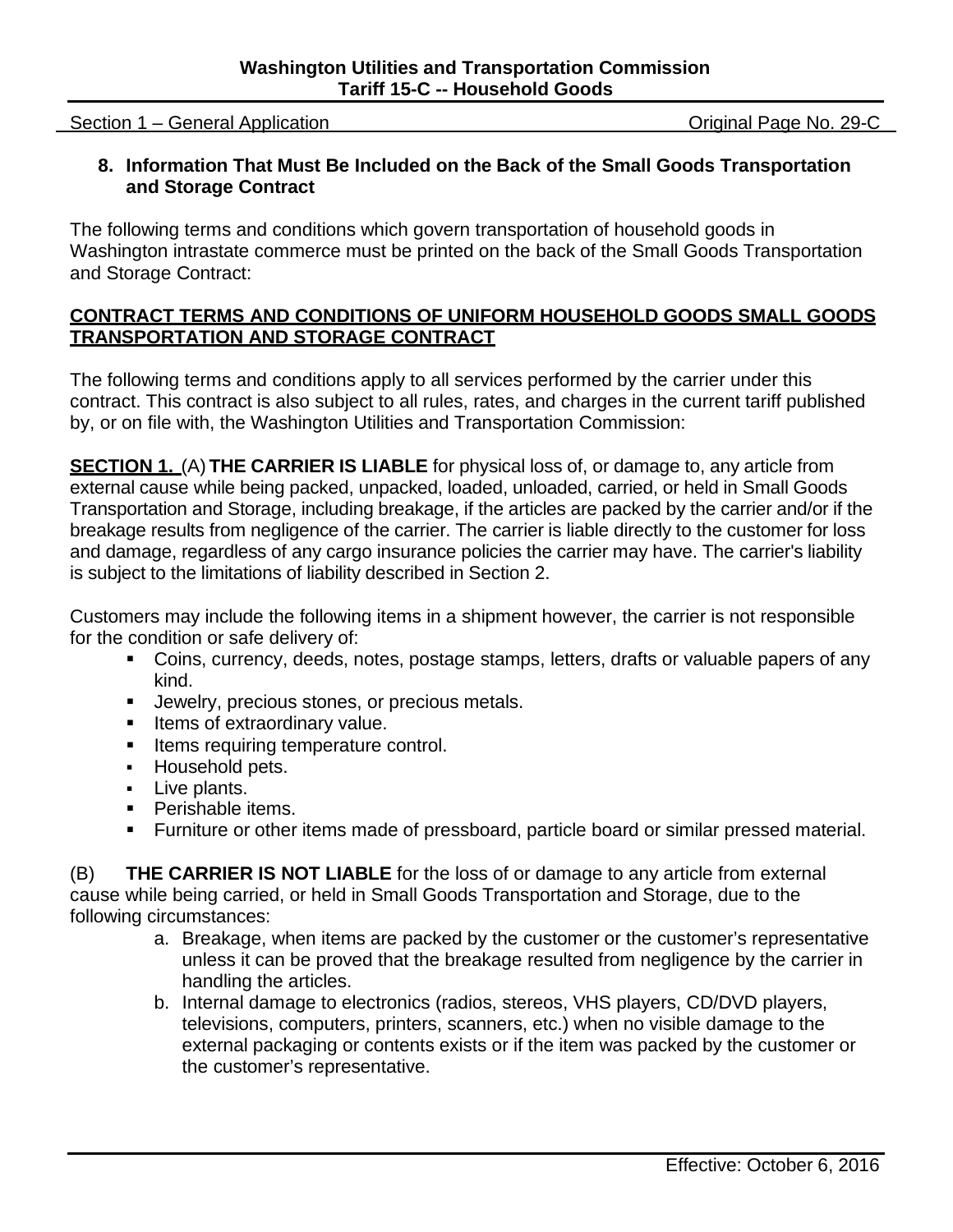#### **Washington Utilities and Transportation Commission Tariff 15-C -- Household Goods**

#### Section 1 – General Application **Section 1 – General Application** Contract Contract Contract Contract Contract Contract Contract Contract Contract Contract Contract Contract Contract Contract Contract Contract Contract Con

- c. Loss or damage from insects, moths, vermin, mold, fungus or bacteria within the customer's belongings or that develop therein due to conditions present before the carrier picks up the customer's belongings.
- d. Loss or damage because the item was in an obvious state of disrepair at the time of shipment, provided that the carrier noted the disrepair on the inventory.
- e. An act, omission, or order of the customer, or loss or damage resulting from the customer's inclusion in the shipment of such articles as explosives, dangerous articles or dangerous goods.
- f. Defective design of an article, including susceptibility to damage because of atmospheric conditions such as temperature or humidity changes.
- g. Hostile or warlike action or use of any weapon of war (in time of peace or war), terrorism, insurrection, rebellion, revolution, civil war, usurped power, and action taken in hindering, combating, or defending against such occurrences: a) by any government or sovereign power, or by authority maintaining or using military forces; b) by military forces; or, c) by an agent of such government, power, authority or forces.
- h. Seizure, confiscation or destruction under quarantine by order of any government or public authority.
- i. Strikes, lockouts, labor disturbances, riots, civil commotions or the acts of any person or persons taking part in any such occurrence or disorder.
- j. Acts of God.

Carriers will not accept the following items for shipment:

- 1. Explosives.
- 2. Dangerous goods.
- 3. Property liable to damage carrier equipment or other property.

The customer assumes all liability for goods he/she leaves unattended before pickup by the carrier. The customer also assumes all liability for goods when the customer directs the carrier, in writing, to unload or deliver property at a location that will be unattended.

**SECTION 2.** The carrier's maximum liability shall be determined based on the valuation option selected by the customer on the face of this contract.

(A) If the customer selected **Basic Value Protection,** the carrier's maximum liability shall be the actual loss or damage not exceeding \$0.60 per pound of weight of any lost or damaged article(s).

(B) If the customer selected **Replacement Cost Coverage with Deductible**, the carrier's liability is the actual loss or damage incurred, less a \$300 deductible. The carrier's maximum liability is limited to the greater of either:

- (1) The net weight of the shipment multiplied by \$5.00, or
- (2) The lump sum value declared by the customer.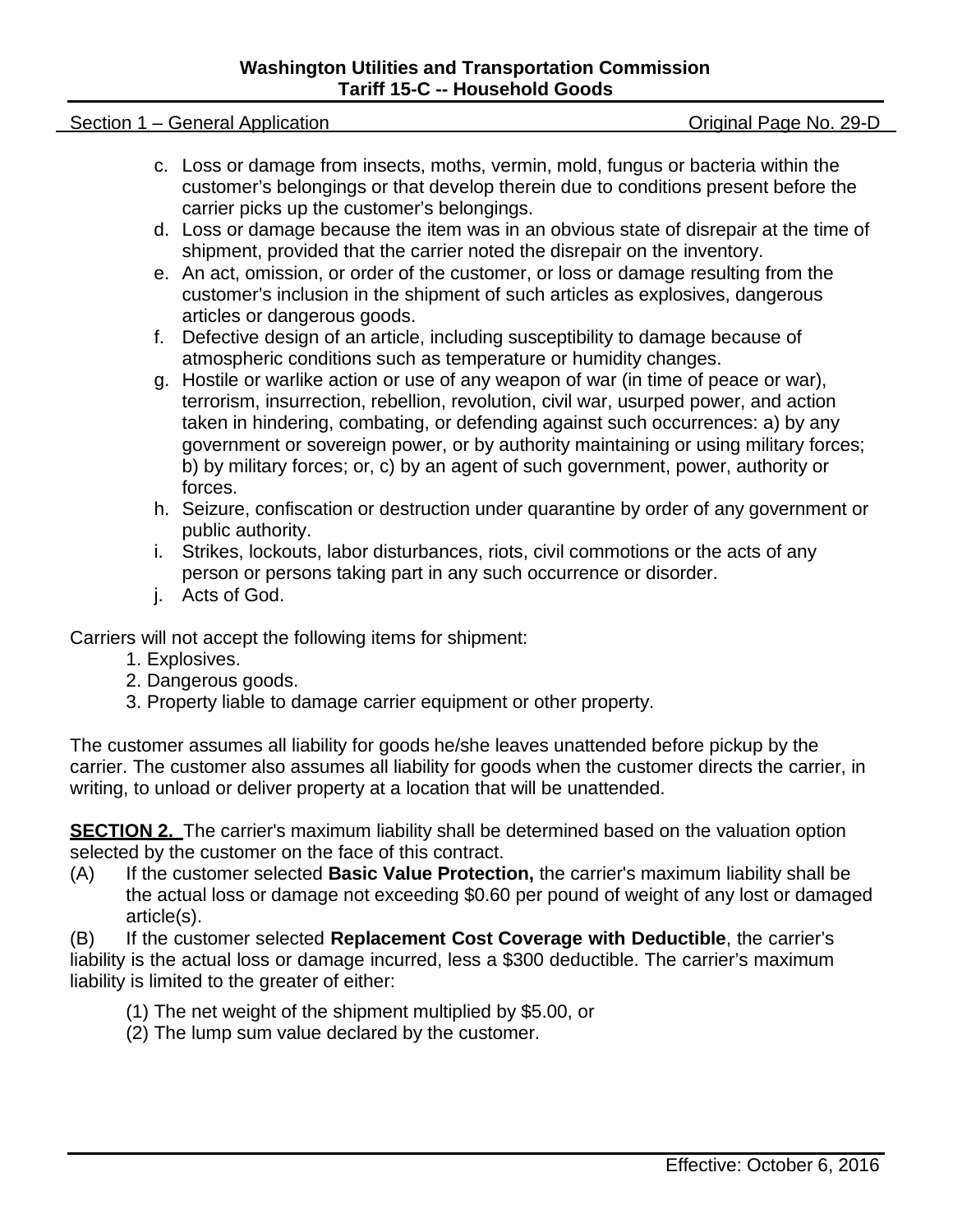Section 1 – General Application **Section 1 – General Application** Contract Contract Contract Contract Contract Contract Contract Contract Contract Contract Contract Contract Contract Contract Contract Contract Contract Con

(C) If the customer selected **Replacement Cost Coverage,** the carrier's maximum liability shall be the amount of the actual loss or damage not exceeding \$5.00 times the net weight of the shipment, or the lump sum declared value, whichever is greater.

The customer is responsible for any additional insurance the customer wishes to purchase.

**SECTION 3.** Unless specific arrangements have been authorized by this contract, the carrier is not required to transport the customer's goods by any particular schedule, means, or vehicle and is not liable for delays resulting from causes other than negligence of the carrier. Further, in case of unforeseen circumstances which prevent the carrier from completing delivery, the carrier has the right to forward the customer's property by another carrier**.**

**SECTION 4.** (A) The customer must pay all legal charges. (B) If the carrier is required to refer this contract for collection of charges due to an attorney, shipper agrees to pay reasonable attorney fees and collection costs. (C) If this contract is referred to a court for resolution, the losing party shall be responsible for payment of the other party's reasonable attorney fees and court costs. (D) The customer shall be responsible to indemnify the carrier against loss or damage caused by inclusion in the shipment of explosives, dangerous articles, or dangerous goods.

**SECTION 5.** To receive compensation for a claim for loss, damage, overcharge, injury or delay, the customer must file a written claim with the carrier within nine months after delivery. In the case of failure to make delivery, the claim must be filed within nine months after a reasonable time for delivery has elapsed. Claims must contain sufficient information to identify the property involved. A copy of the original paid transportation bill, Small Goods Transportation and Storage contract or shipping receipt must accompany the written claim.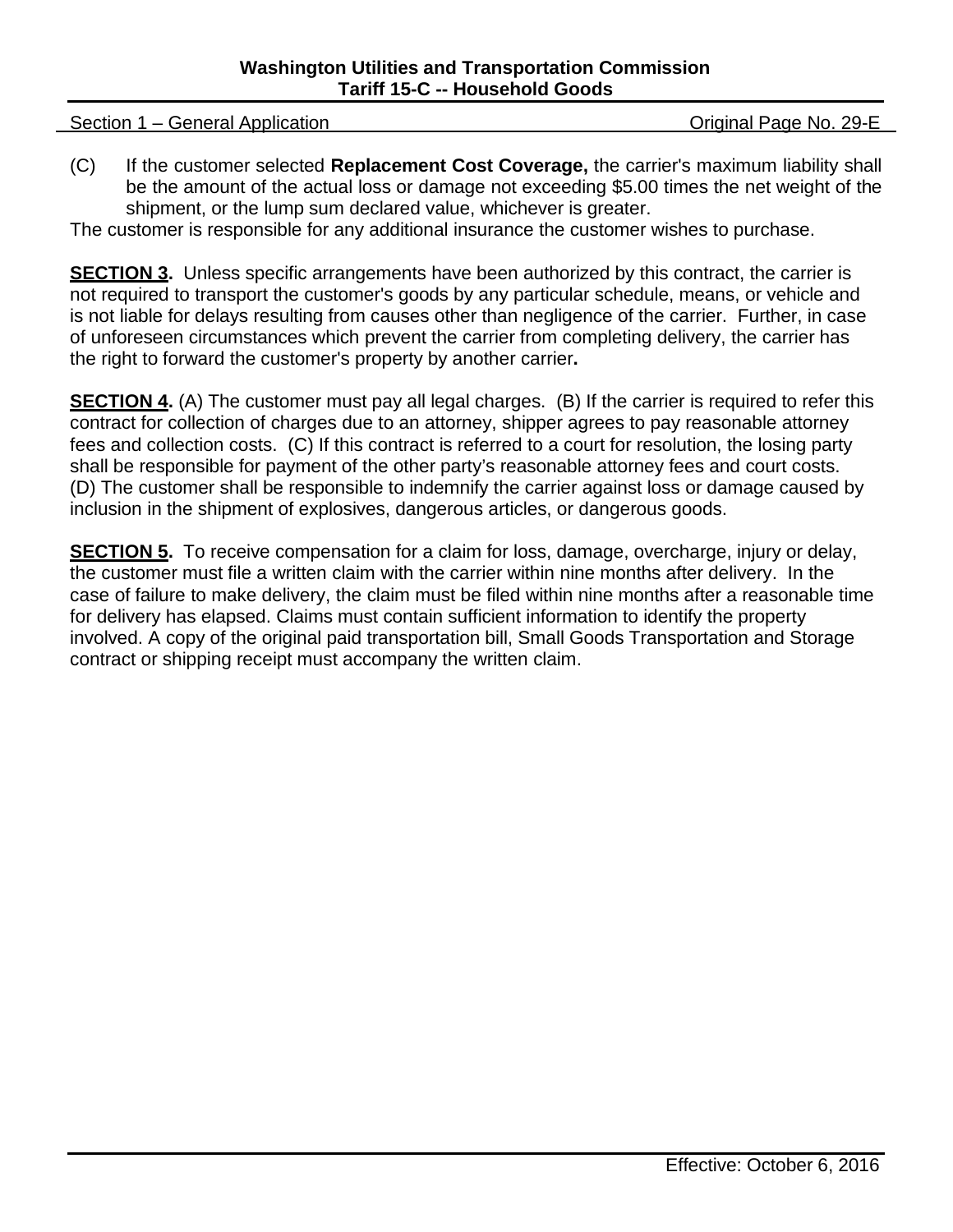Section 2 – Long Distance Moves 1st Revised Page No. 30\*

## **Section 2**

### **LONG DISTANCE (MILEAGE-RATED) MOVES**

Rates, Rules and Charges Shown in This Section Apply to Shipments Moving More Than 55 Miles<sup>1</sup>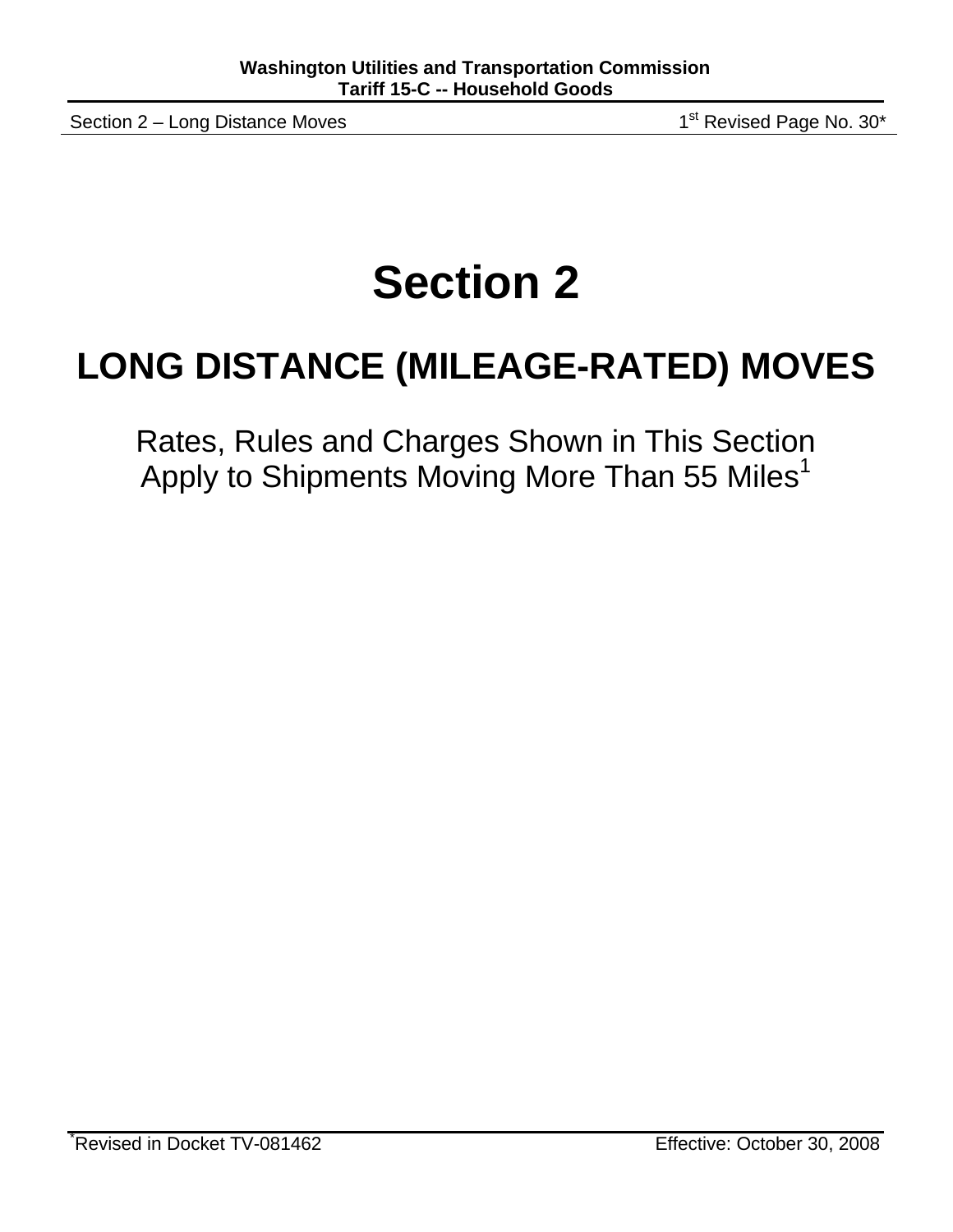Section 2 – Long Distance Moves 3rd Revised Page No. 31\*

#### **ITEM 105 - GENERAL APPLICATION OF RATES FOR LONG DISTANCE (MILEAGE-RATED) MOVES**

- 1. Rates in this section apply to moves of more than 55 miles.
- 2. A carrier may only charge a customer mileage rates for a one-way trip (from origin to destination).
- 3. Rates include use of vehicle, equipment, and labor for receiving and/or delivering household goods at ground level.
- 4. Rates do not include furnishing of containers, packing, unpacking, marking, storing, hoisting, extra stops, or any applicable fuel surcharges.
- 5. Rates do not include handling, loading or unloading articles weighing 1,000 pounds or more. If performed by the carrier at the request of the customer, the charges for such services will be assessed in addition to transportation charges.
- 6. Rates do not include any applicable per-diem charges if employees are required to stay overnight. The charges for such services, as identified in Item 200 of this tariff, may be assessed in addition to transportation charges.
- 7. Carriers must calculate mileage using mileage calculation software, such as Rand McNally's Mile Maker, or other comparable mileage calculation system, using the route reflecting the least number of miles between point of origin and point of destination. Carriers must document the mileage calculation system used on the written estimate and the bill of lading forms.
- 8. The minimum charge for any shipment will be calculated on a weight of seven pounds per cubic foot of properly loaded vehicle space used. Both the minimum charge weight and the actual weight must be shown on the bill of lading.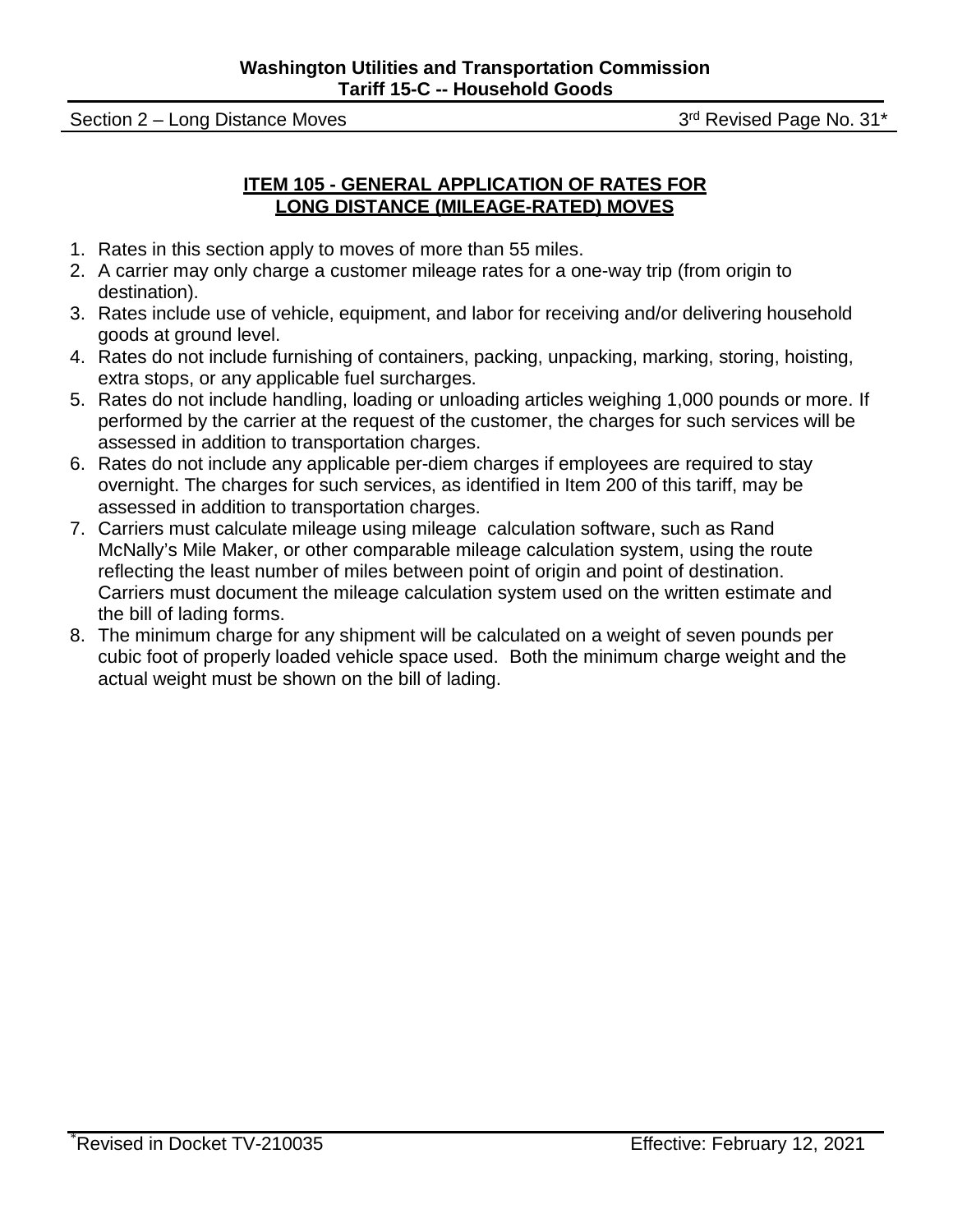Section 2 – Long Distance Moves 1st Revised Page No. 32

#### **ITEM 115 - WEIGHT OF SHIPMENT**

- 1. Tariff rates and charges shall be computed on the net weight plus all additives of the shipment.
- 2. Carriers must calculate all tare and loaded weights by having the motor vehicle weighed by a certified weighmaster or on a certified scale.
- 3. Carriers must obtain a certified tare weight either prior to loading the customer's goods or immediately after the shipment is unloaded.
- 4. Carriers must obtain a certified loaded weight at the point of origin or:
	- a. If no certified scale is available at the point of origin, the carrier may obtain the loaded weight at the first certified scale located along the route of travel to the destination point or at the destination point.
	- b. If no certified scale is available at the point of origin, at a point along the route to the destination, or at the destination point, the carrier may use the constructive weight of the shipment.
- 5. Carriers must maintain all weight tickets or documentation of the calculation of weight with the bill of lading.
- 6. The weight ticket or other documentation must include the name of the carrier and the name of the customer.
- 7. Carriers are responsible for obtaining the weight and providing that information to the customer upon request.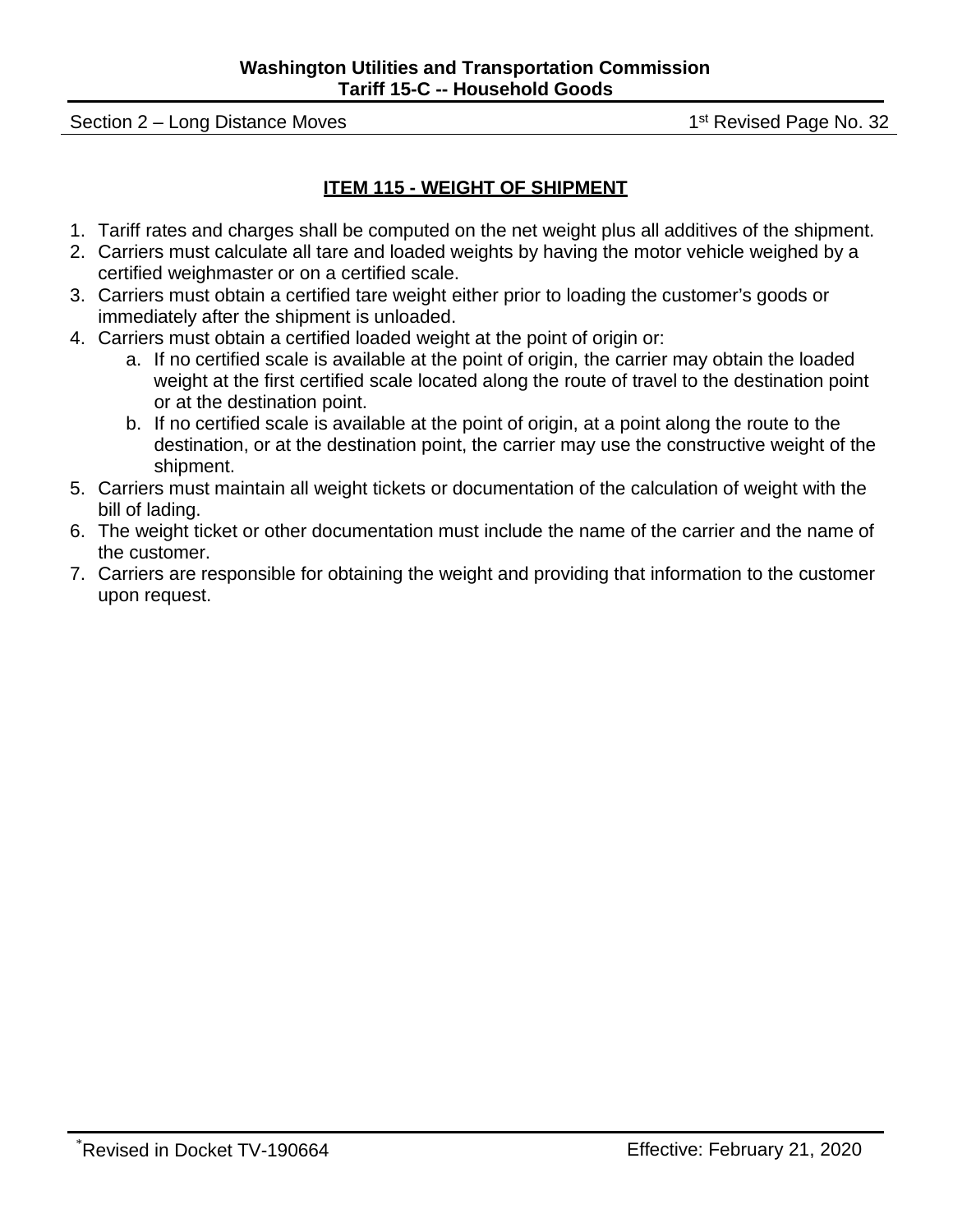Section 2 – Long Distance Moves **Section 2 – Long Distance Moves Original Page No. 33** 

#### **ITEM 140 -- BULKY ARTICLES AND WEIGHT ADDITIVES**

- 1. Some articles, because of their size and shape, may require additional special handling or take up a disproportionate amount of space in the carrier's vehicle. There is an additional cost for moving these articles.
- 2. For some articles there is a charge per article and for other articles, there is an additional amount of weight added to the actual weight of the shipment (weight additive) to compensate for the extra space used, or for the additional handling required.
- 3. The weight additives and/or additional charges listed do not apply if an article is capable of being conveniently hand-carried by one person and/or transported in a standard moving carton.

|                                                                                                                                          |                | <b>Additional Charge</b> | <b>Weight Additive</b>                                               |  |
|------------------------------------------------------------------------------------------------------------------------------------------|----------------|--------------------------|----------------------------------------------------------------------|--|
| <b>Type of Article</b>                                                                                                                   | <b>Minimum</b> | <b>Maximum</b>           | in Pounds                                                            |  |
| Airplanes, ultra lights, or gliders (does not<br>include hang gliders)                                                                   | n/a            | n/a                      | 120 pounds per linear<br>foot of the total length of<br>the fuselage |  |
| Animal houses, kennels                                                                                                                   | \$88.72        | \$184.81                 | n/a                                                                  |  |
| <b>Automobiles</b>                                                                                                                       | \$94.54        | \$196.98                 | n/a                                                                  |  |
| Bath or hot tubs, spas, whirlpool baths,<br>jacuzzis (if they are transported set up, not<br>dismantled)                                 | \$88.72        | \$184.81                 | n/a                                                                  |  |
| <b>Boats and sailboats</b><br>-Less than 14 feet in length, whether mounted<br>on trailers or not mounted (including outboard<br>engine) | n/a            | n/a                      | 700 pounds                                                           |  |
| -14 feet in length or longer, mounted on trailers<br>(including outboard engine)                                                         | n/a            | n/a                      | 2,500 pounds                                                         |  |
| Boat trailers, any length, without boat                                                                                                  | n/a            | n/a                      | 1,600 pounds                                                         |  |
| Campers (does not include canopies) when not<br>mounted on trucks                                                                        | n/a            | n/a                      | 7,000 pounds                                                         |  |
| Canoes, skiffs, rowboats, dinghies, skulls,                                                                                              |                |                          |                                                                      |  |
| kayaks                                                                                                                                   |                |                          |                                                                      |  |
| -Notover 13 feet in totallength                                                                                                          | \$47.62        | \$99.23                  | n/a                                                                  |  |
| -14 feet in length or longer, whether mounted on<br>trailers or not mounted                                                              | n/a            | n/a                      | 700 pounds                                                           |  |

The following table lists the charges or weight additives for each type of article: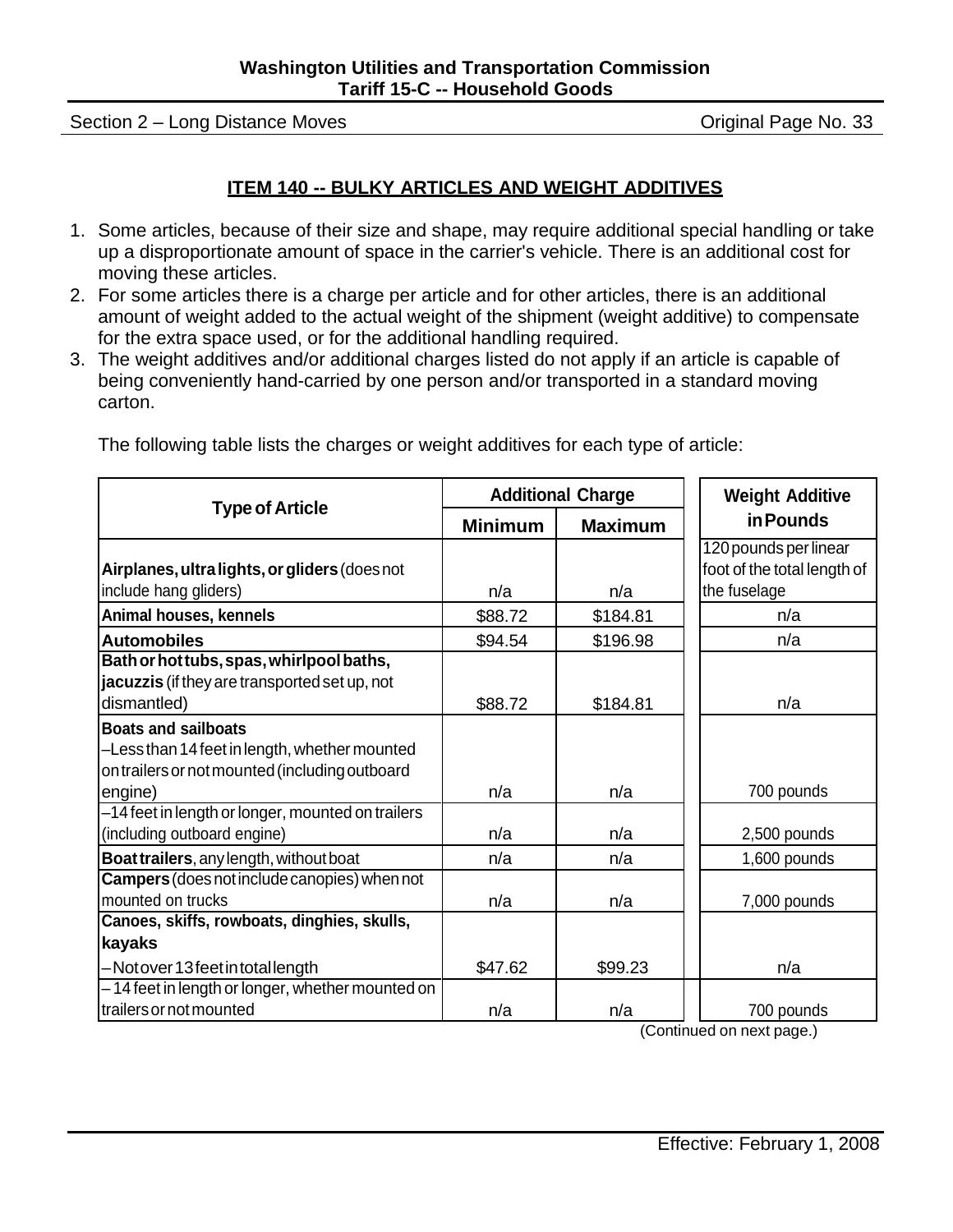Section 2 – Long Distance Moves **Constant Construction** Original Page No. 34

| <b>Type of Article</b>                              |                | <b>Additional Charge</b> | <b>Weight Additive</b> |
|-----------------------------------------------------|----------------|--------------------------|------------------------|
|                                                     | <b>Minimum</b> | <b>Maximum</b>           | in Pounds              |
| <b>Canopies</b> of any size that are not mounted on |                |                          |                        |
| atruck                                              | n/a            | n/a                      | 700 pounds             |
| Clocks, grandfather or grandmother (if              |                |                          |                        |
| transported set up, not dismantled)                 | \$23.68        | \$49.33                  | n/a                    |
| Doll houses, playhouses                             | \$88.62        | \$185.10                 | n/a                    |
| Dune buggies                                        | \$94.54        | \$196.98                 | n/a                    |
| Golf carts, motorized                               | \$47.62        | \$99.23                  | n/a                    |
| <b>Horse trailers</b>                               | n/a            | n/a                      | 7,000 pounds           |
| <b>Jet skis</b>                                     | \$47.62        | \$99.23                  | n/a                    |
| Mobile homes, mini                                  | n/a            | n/a                      | 7,000 pounds           |
| Motorcycles, motorbikes, go-carts, three-           |                |                          |                        |
| and four-wheel all terrain vehicles                 | \$47.62        | \$99.23                  | n/a                    |
| Pick-up trucks                                      |                |                          |                        |
| - Not including mounted canopies or campers         | \$94.54        | \$196.98                 | n/a                    |
| - With mounted campers or canopies                  | \$147.82       | \$307.96                 | n/a                    |
| <b>Riding lawn mowers</b>                           | \$47.62        | \$99.23                  | n/a                    |
| including all mountings, stands, and other          |                |                          |                        |
| accessories and equipment (excluding those          |                |                          |                        |
| which may be easily handled and carried by          |                |                          |                        |
| one person)                                         | \$70.90        | \$147.73                 | n/a                    |
| <b>Snowmobiles</b>                                  | \$47.62        | \$99.23                  | n/a                    |
| <b>Sport utility trucks</b>                         | \$147.82       | \$307.96                 | n/a                    |
| Televisions, large screen (40" screen and           |                |                          |                        |
| over)                                               | \$70.90        | \$147.73                 | n/a                    |
| Tool sheds, utility sheds                           | \$88.71        | \$184.81                 | n/a                    |
| Tractors (less than 25 horsepower)                  | \$47.62        | \$99.23                  | n/a                    |
| Trailers (including utility and pop-up)             |                |                          |                        |
| -Not over 13 feet in total length                   | \$47.62        | \$99.23                  | n/a                    |
| -14 feet in total length or longer                  | \$53.30        | \$111.05                 | n/a                    |
| Trailers, travel campers (does not include          |                |                          |                        |
| utility and pop-up)                                 | n/a            | n/a                      | 7,000 pounds           |
| Vans, any size                                      | \$147.82       | \$307.96                 | n/a                    |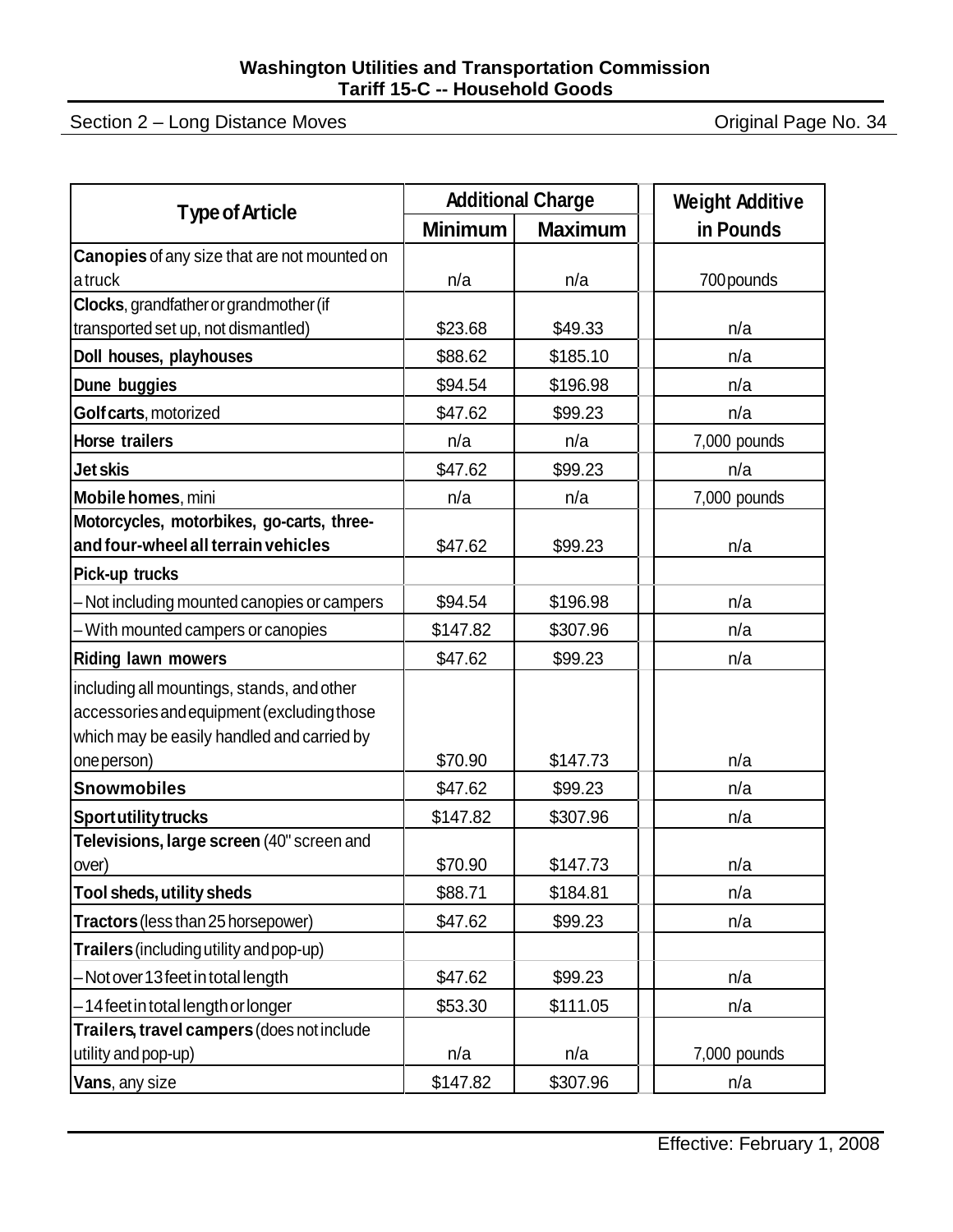Section 2 – Long Distance Moves 1st Revised Page No. 35\*

- 4. The bulky article charge or weight additive applies whether the article is assembled, partially disassembled, or disassembled unless otherwise noted. The weight additive will be based on the longest disassembled part.
- 5. The weight additive applies for each item individually.
- 6. When figuring the length of an item, all fractions of a foot are disregarded. (Example: a boat thirteen foot eleven inches in length is considered a thirteen-foot boat.)
- 7. There are two acceptable methods for determining the length of all watercraft:
	- a. The manufacturer's declaration of "center line length" or "overall length"; or
	- b. Measuring down the middle of the boat from the transom to the point of the bow.

If the household goods carrier is asked by the customer to include light or bulky items not shown on the chart in this tariff item, the carrier may assess a weight additive based on seven pounds per cubic foot of space the article will use in a properly loaded trailer.

#### **ITEM 145 – DELAY OF SHIPMENTS FOR AVAILABILITY OF EQUIPMENT OR CONSOLIDATION WITH OTHER SHIPMENTS<sup>1</sup>**

- 1. Carriers must not delay delivery of shipments weighing 5,000 pounds or more for availability of equipment or consolidation with other shipments. Carriers must directly deliver (expedite) all shipments weighing 5,000 pounds or more.
- 2. Carriers must not delay delivery of shipments weighing less than 5,000 pounds if the customer agrees to pay a minimum charge based on up to 5,000 pounds. Carriers must directly deliver all shipments for which the customer agrees to pay the minimum charge based on up to 5,000 pounds. If the customer agrees to payment of the minimum charge, a notation must be placed on the face of the bill of lading. The customer must sign the notation. The notation must say:

| Moving at a weight of |  |  | pounds. |
|-----------------------|--|--|---------|
| Actual weight         |  |  | pounds. |
| Agreed to:            |  |  |         |
|                       |  |  |         |

(Signature of customer)

- 3. Carriers may delay delivery of shipments weighing less than 5,000 pounds for availability of equipment or consolidation with other shipments.
	- (a) Carriers must promptly remove from the customer's premises all articles to be held pending available equipment or consolidation with another shipment and must not charge the customer for storage, storage valuation, handling in or out, or storage-in-transit charges for the time a shipment is held.

(b) Unless the carrier and the customer have agreed to a deliver by date, carriers must deliver a delayed shipment within 15 calendar days of accepting it.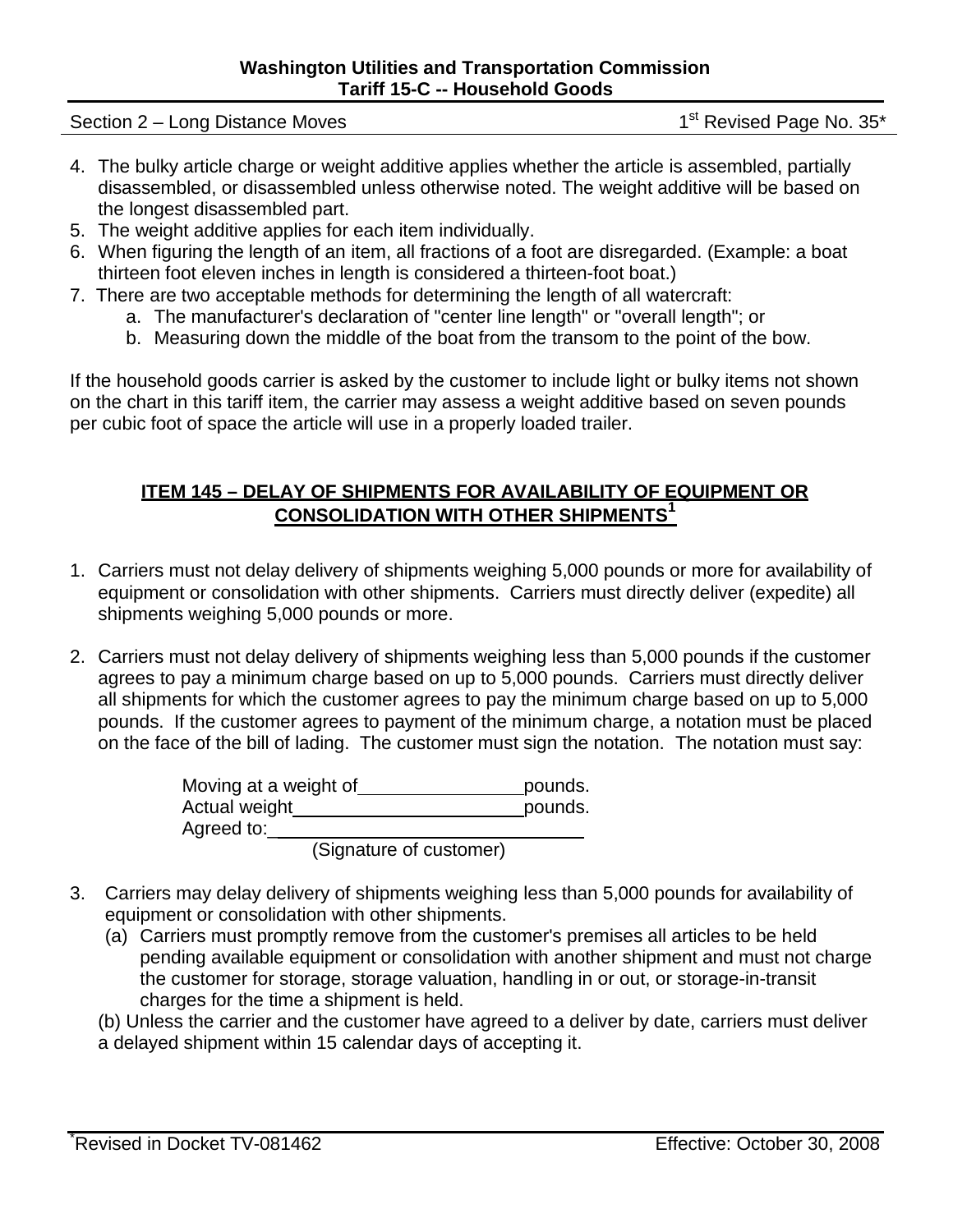#### **Washington Utilities and Transportation Commission Tariff 15-C -- Household Goods**

Section 2 – Long Distance Moves 1st Revised Page No. 35-A\*

i) The carrier and the customer must state the "deliver by date" in writing on the bill of lading by placing the following notation on the face of the bill: "The customer agrees that delivery may be delayed but shall not be after: , 19 .

Agreed to: example a set of the set of the set of the set of the set of the set of the set of the set of the s

- ii) Once the carrier agrees to a "deliver by" date, the carrier must:
	- Deliver the shipment by that date;
	- Renegotiate the deliver-by date with the customer; or
	- Make arrangements for another carrier to do so on its behalf. (The original carrier must absorb any additional costs incurred by using the additional carrier to meet the "deliver by" date.)<sup>1</sup>

#### **ITEM 155 - ADDITIONAL STOPS**

- 1. Additional stops are when:
	- a. The carrier loads portions of the shipment at more than one site.
	- b. The carrier unloads portions of the shipment at more than one site.
	- c. The carrier both loads and unloads a portion of the shipment at more than one site.
- 2. A customer may request that the carrier provide additional stops. The carrier may charge for providing this service. The charge for providing additional stops applies in addition to all other applicable charges.
- 3. The following rate applies when additional stop service is provided:

| Rate per Stop  |                |  |
|----------------|----------------|--|
| <b>Minimum</b> | <b>Maximum</b> |  |
| \$30.59        | \$71.46        |  |

4. Transportation charges on shipments for which the carrier provides additional stops will be computed on the basis of the total weight of the entire shipment for the total distance from the origin to the destination, via the additional stops.

Example: A shipment originating in Olympia weighs 3,000 pounds, with a stop in Tacoma to load 1,000 pounds, is transported to Bellingham.

Properly rated, the transportation charges on the bill would be rated as if 4,000 pounds were shipped from Olympia to Bellingham, plus a charge for the additional stop in Tacoma.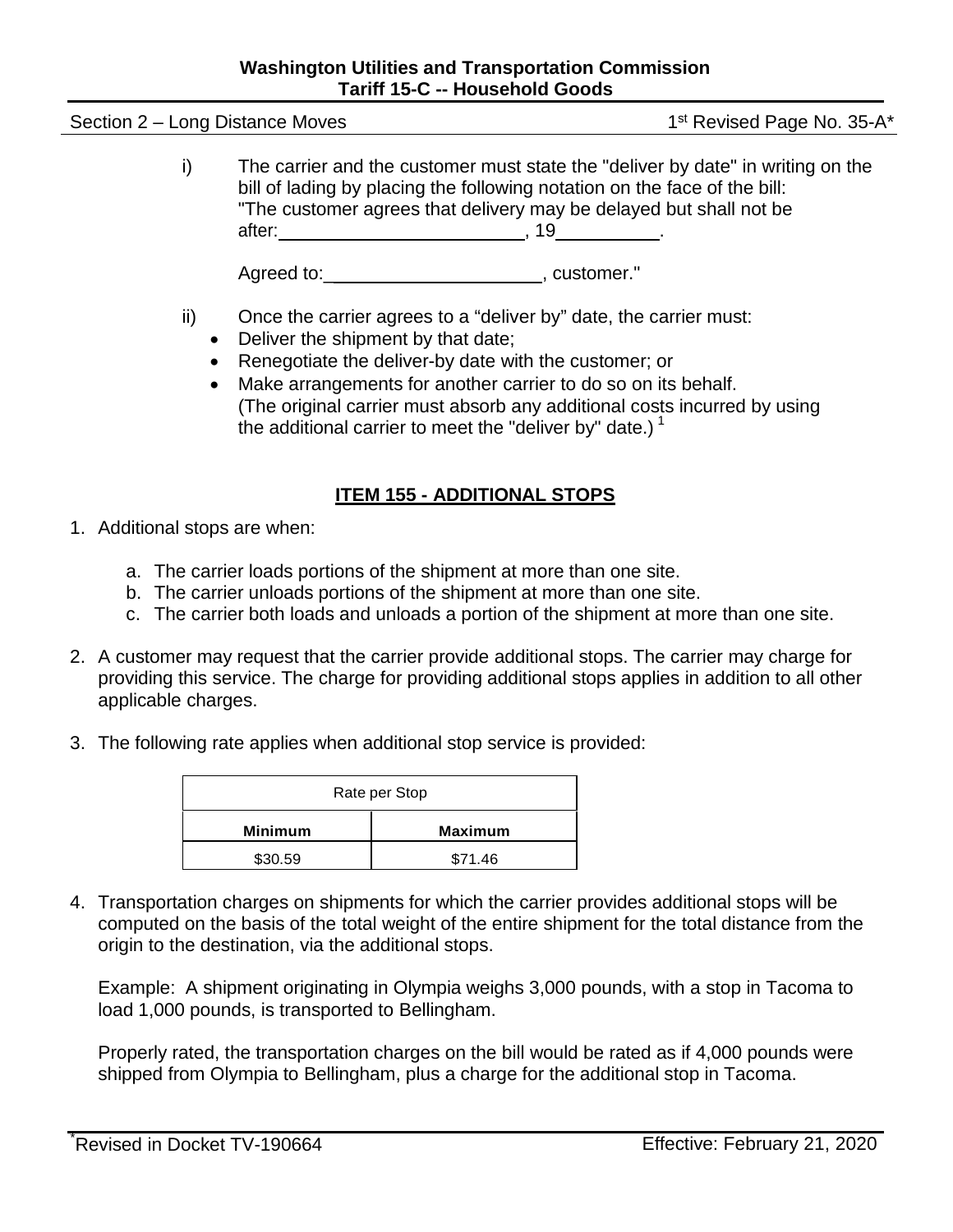Section 2 – Long Distance Moves 1st Revised Page No. 36

#### **ITEM 160 -- LONG CARRY CHARGES**

If goods must be carried more than 75 feet between the carrier's vehicle and the door of the individual living unit, the following may be charged to the customer in addition to all other applicable rates and charges:

| For each 50 feet (or fraction of 50 feet) beyond the first 75 feet |                                            |  |  |
|--------------------------------------------------------------------|--------------------------------------------|--|--|
| Minimum<br>(per 100 pounds carried)                                | <b>Maximum</b><br>(per 100 pounds carried) |  |  |
| ገ 69                                                               | S1 64                                      |  |  |

#### **ITEM 165 - STAIRS OR ELEVATORS**

If stairs or elevators are used at the point of pickup or delivery, the following may be charged to the customer in addition to all other applicable rates and charges:

| For each flight of stairs               |                                         |  |  |
|-----------------------------------------|-----------------------------------------|--|--|
| <b>Minimum</b><br>(for each 100 pounds) | <b>Maximum</b><br>(for each 100 pounds) |  |  |
| \$0.69                                  | \$1.64                                  |  |  |

| For use of one or more elevators        |                                         |  |  |
|-----------------------------------------|-----------------------------------------|--|--|
| <b>Minimum</b><br>(for each 100 pounds) | <b>Maximum</b><br>(for each 100 pounds) |  |  |
| \$1.04                                  | S2 44                                   |  |  |

• Note: If both stairs and an elevator are available, charges will be based on the calculation that provides the lower cost to the customer.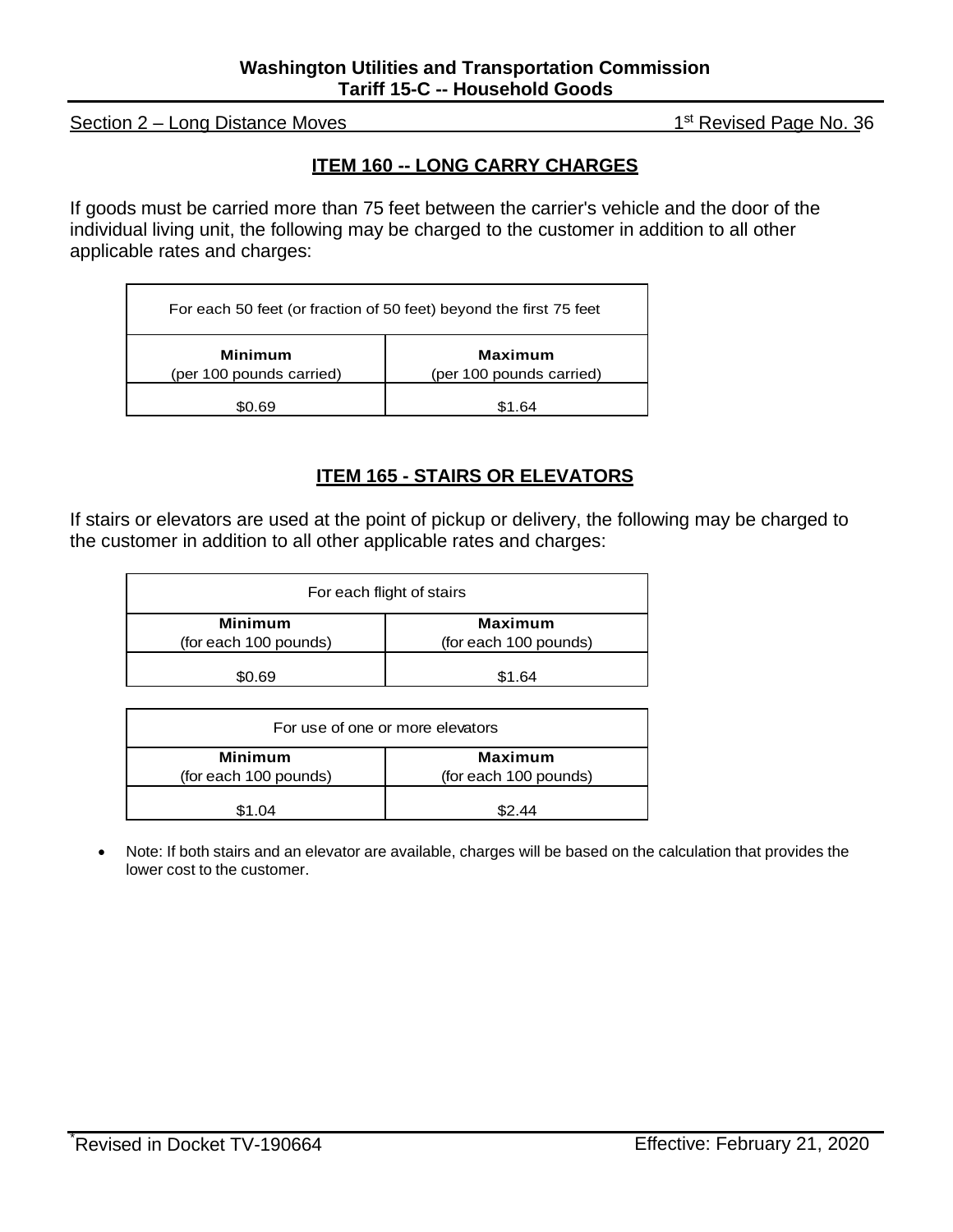Section 2 – Long Distance Moves 1st Revised Page No. 37\*

#### **ITEM 170 - PIANO AND ORGAN HANDLING CHARGES**

If a piano or organ is being shipped, the following handling charges may be charged to the customer in addition to all other applicable rates and charges. Handling charges apply only once per shipment, per article.

| Type<br>(not including toys or portable<br>keyboards) | <b>Minimum</b> | <b>Maximum</b> |  |
|-------------------------------------------------------|----------------|----------------|--|
| All pianos except spinets                             | \$43.69        | \$102.08       |  |
| Pipe organs                                           |                |                |  |
| Spinet pianos                                         | \$17.48        | \$40.85        |  |
| All organs except pipe organs                         |                |                |  |

In addition to the handling charge, each time a piano or organ must be carried up or down stairs, the following flight charges may apply:

| <b>Flights</b>                                                  | <b>Minimum</b> | <b>Maximum</b> |
|-----------------------------------------------------------------|----------------|----------------|
| First flight                                                    | \$8.74         | \$20.41        |
| Each additional flight                                          | \$4.37         | \$10.20        |
| Each additional step over 20, per flight,<br>outside a building | \$0.24         | \$0.57         |

#### **ITEM 180 - REWEIGHING**

- 1. The customer may request the carrier reweigh the shipment before delivery.
- 2. The customer is responsible paying for the scale fees. The carrier must obtain a scale fee receipt. A copy of that receipt must be given to the customer and a copy must be attached to the records maintained by the carrier.
- 3. Before reweighing the shipment, the carrier must notify the customer of the cost of reweighing.

| If the shipment weighs: | And the difference between the weights is:         | The reweighing charge<br>to the customer will be: |                |
|-------------------------|----------------------------------------------------|---------------------------------------------------|----------------|
|                         |                                                    | <b>Minimum</b>                                    | <b>Maximum</b> |
| 5,000 pounds or less    | More than 100 pounds                               | No charge to customer                             |                |
| More than 5,000 pounds  | More than two percent of the lower scale<br>weight |                                                   |                |
| 5,000 pounds or less    | Less than 100 pounds                               |                                                   |                |
| More than 5,000 pounds  | Less than two percent of the lower scale<br>weight | \$17.48                                           | \$40.85        |

The following fees will apply in addition to the scale fee: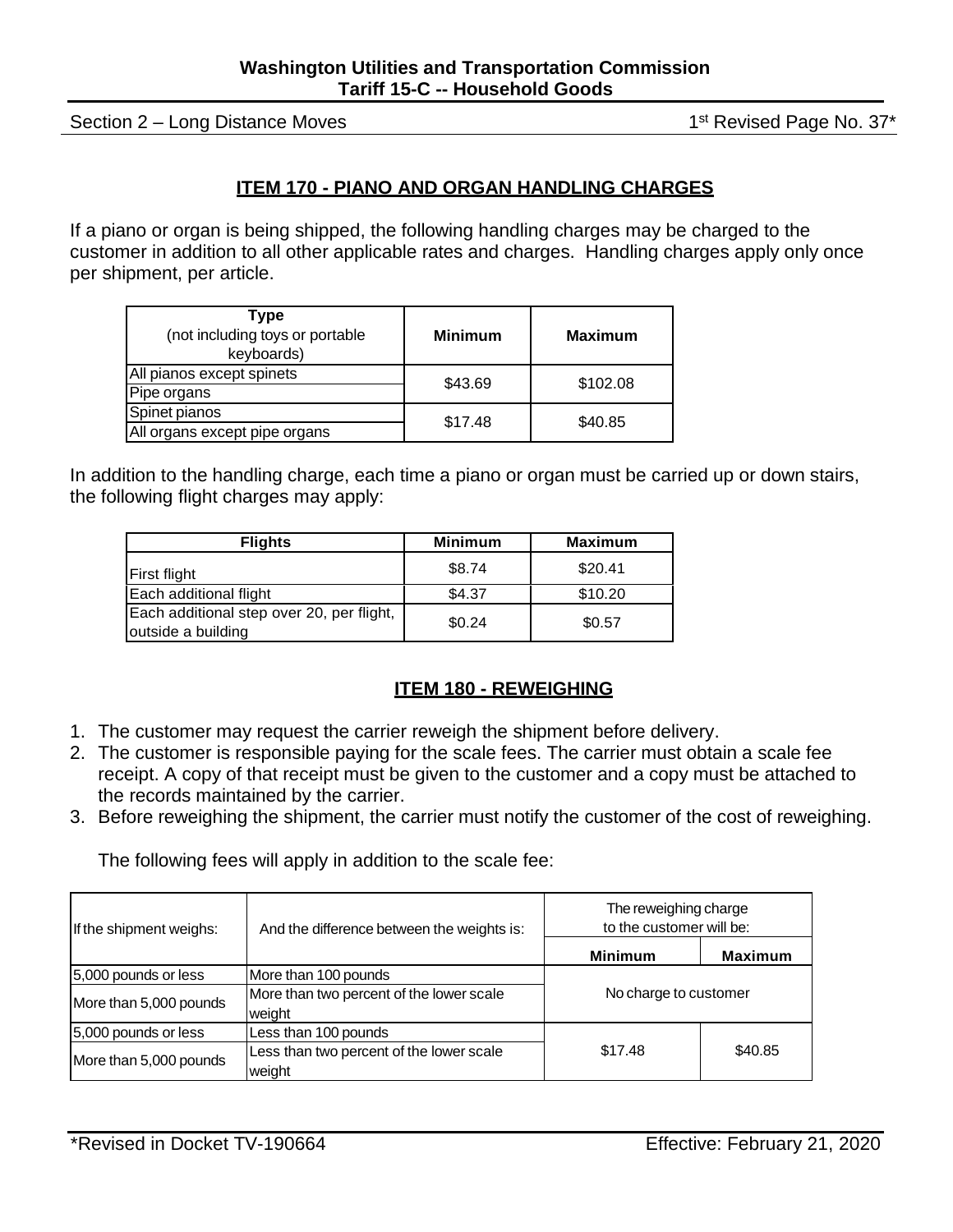Section 2 – Long Distance Moves **Section 2 – Long Distance Moves Original Page No. 38** 

#### **ITEM 185 – WAITING TIME**

- 1. The carrier may bill the customer, at the rates shown in Item 230 (Hourly Rates) for waiting time occurring between 8:00 a.m. and 5:00 p.m.:
	- a. Monday through Saturday, excluding holidays; and
	- b. Sundays and holidays, if pickup or delivery service is requested by the customer.
- 2. Waiting time charges apply in addition to all other applicable rates and charges.
- 3. Waiting time is when the customer keeps the carrier waiting at the origin or the destination for longer than the total allowable free time.

| <b>Loaded distance</b> | Allowable free time is: |
|------------------------|-------------------------|
| 200 miles or less      | One hour total          |
| More than 200 miles    | Two hours total         |

- Note: On shipments moving from Storage-in-Transit, the loaded distance of the shipment is the mileage from the warehouse to the destination.
- 4. Free time begins at the time the carrier's vehicle arrives at the destination address.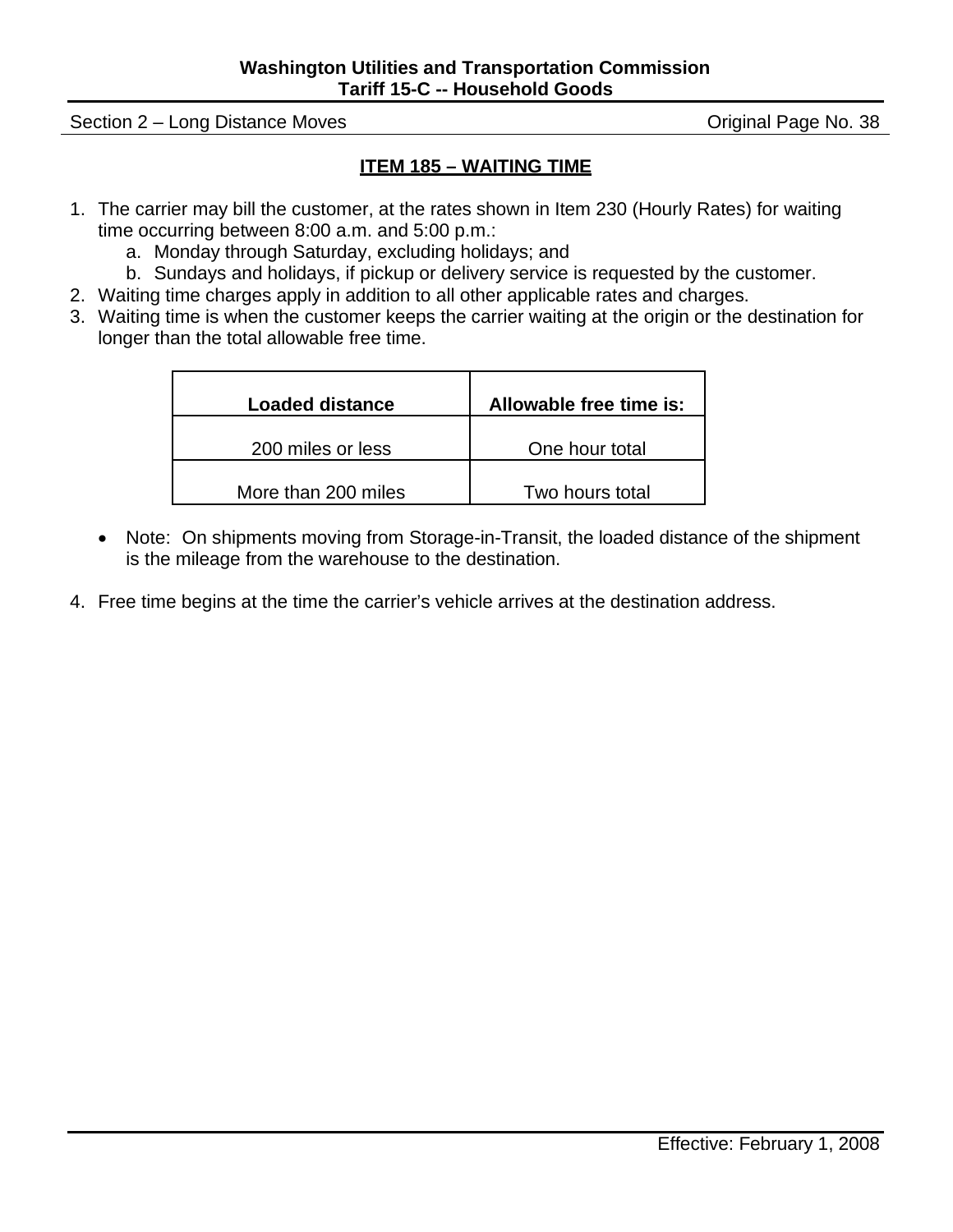Section 2 – Long Distance Moves 1st Revised Page No. 38-A

#### **ITEM 190 – OVERTIME<sup>1</sup>**

- 1. Charges for overtime are not mandatory. If overtime charges are assessed, they will apply in addition to all other applicable rates and charges.
- 2. The carrier may bill the customer overtime charges for loading and unloading services performed:
	- (a) Monday through Friday -- after 5:00 PM and before 8:00 AM; and
	- (b) Saturdays, Sundays and legal holidays -- any time.

Exception: The carrier may not assess overtime charges if the overtime is provided for the carrier's convenience. Carrier's convenience is defined as: The carrier is unable to provide service, due to lack of equipment, on a date requested by a customer, and instead can provide service only during hours defined above as overtime hours.

3. Overtime will be performed only at the request of the customer and at the option of the carrier. The carrier must provide the customer with a written estimate of the total overtime charges and get the customer's written consent before providing overtime service.

| Period in which loading and/or<br>unloading service is provided                          | Rate<br>per 100 pounds shipped                        |         |
|------------------------------------------------------------------------------------------|-------------------------------------------------------|---------|
| At all times on Saturdays, Sundays or Legal Holidays                                     | Minimum                                               | Maximum |
|                                                                                          | \$2.18                                                | \$4.09  |
| Monday through Friday (excluding legal holidays) -- after<br>5:00 PM and before 8:00 AM. | Rate<br>Per person per hour<br>or fraction of an hour |         |
|                                                                                          | Minimum                                               | Maximum |
|                                                                                          | \$11.38                                               | \$21.26 |

Charges: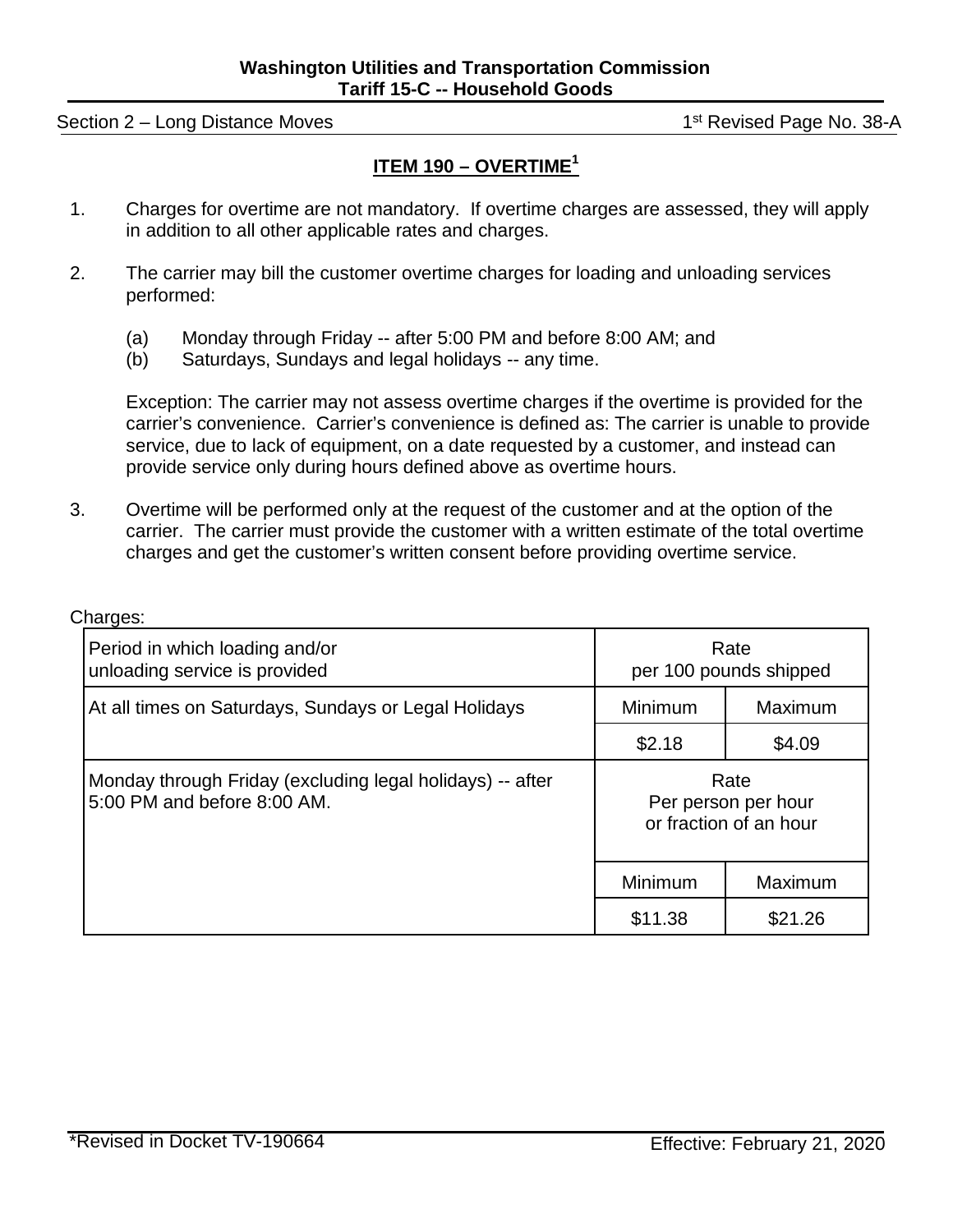Section 2 – Long Distance Moves 6th Revised Page No. 39\*

#### **ITEM 195 - PACKING CHARGES**

- 1. Charges include the carrier packing the goods, containers and packing materials, and the carrier unpacking. For container only prices, see Item 196. For labor only, see Item 230 (Hourly Rates). For servicing charges at origin and re-servicing at destination for Front Load Washing Machines, please see ITEM 62 - APPLIANCE SERVICE.<sup>1</sup>
- 2. Carriers may rent reusable plastic containers to customers at the rates shown in Item 196. Item 230 (Hourly Rates) will be used to calculate packing charges. The carrier will provide the customer with a document outlining the terms and conditions for reusable plastic container rental, signed by the carrier and the customer.
- 3. Carriers may provide free de minimis use of wardrobe cartons and reusable plastic containers on the day of the move.
- 4. Rates do not include unpacking when: a) the customer specifically requests the carrier not to unpack at the time of delivery, or, b) the shipment is delivered to permanent storage.

| <b>Type of Container</b>                                                        | <b>Charge per Container</b> |                |  |
|---------------------------------------------------------------------------------|-----------------------------|----------------|--|
|                                                                                 | <b>Minimum</b>              | <b>Maximum</b> |  |
| DRUM, DISH PACK (drum, dish-pack, barrel, or other specially designed           |                             |                |  |
| containers, not less than 5 cu. ft. capacity, used for packing glassware,       |                             |                |  |
| chinaware, table lamps or other similar fragile articles, with inserts or       | \$23.45                     | \$63.58        |  |
| <b>WASHER PACKING KIT</b>                                                       | $\overline{$}5.96$          | \$16.81        |  |
| FRONT LOAD WASHING MACHINE KIT (Kit cost only)                                  | \$60.00                     | \$120.55       |  |
| <b>BOXES</b>                                                                    |                             |                |  |
| Not over 5 cu. ft.                                                              | \$6.26                      | \$15.86        |  |
| Over 5 cu. ft./less than 8 cu. ft.                                              | \$16.75                     | \$42.42        |  |
| Over 8 cu. ft. (See CRATES and CONTAINERS)                                      | n/a                         | n/a            |  |
| <b>CARTONS</b> (not less than 200 lb. test)                                     |                             |                |  |
| Less than 3 cu. ft.                                                             | \$6.26                      | \$16.46        |  |
| 3 cu. ft.                                                                       | \$9.06                      | \$23.88        |  |
| 4 1/2 cu. ft.                                                                   | \$11.15                     | \$29.30        |  |
| $6 \text{ cu. ft.}$                                                             | \$12.37                     | \$32.75        |  |
| Dimensions and cubical content must be shown on all cartons. When cartons       |                             |                |  |
| used exceed 1 1/2 cubic feet and no rate is specified for the size carton used, |                             |                |  |
| charges shall be based on the next smaller-sized carton listed.                 |                             |                |  |
| <b>MATTRESS CARTONS</b>                                                         |                             |                |  |
| Crib mattress carton                                                            | \$5.96                      | \$17.07        |  |
| Twin mattress carton                                                            | \$8.94                      | \$26.57        |  |
| Double mattress carton                                                          | \$11.83                     | \$34.67        |  |
| Queen mattress carton                                                           | \$15.01                     | \$43.05        |  |
| King mattress carton                                                            | \$18.30                     | \$54.19        |  |
| King box spring carton                                                          | \$15.34                     | \$59.13        |  |
| <b>MATTRESS COVERS</b>                                                          |                             |                |  |
| Twin mattress single-use cover                                                  | \$6.84                      | \$16.25        |  |
| Double mattress single-use cover                                                | \$8.82                      | \$20.69        |  |
| Queen mattress single-use cover                                                 | \$12.85                     | \$29.49        |  |
| King mattress single-use cover                                                  | \$13.59                     | \$31.17        |  |
| <b>LAMP CARTON</b>                                                              | \$5.83                      | \$13.96        |  |
| <b>WARDROBE CARTON</b> (not less than 10 cu. ft.)                               | \$14.52                     | \$40.93        |  |
| <b>MIRROR CARTON</b> (corrugated)                                               | \$15.80                     | \$43.86        |  |
| <b>FLAT SCREEN TV CARTON</b>                                                    | \$37.95                     | \$324.80       |  |
| <b>CRATES AND CONTAINERS</b> (other than described above)                       |                             |                |  |
| Price per cubic foot or fraction (gross measurement of crate                    |                             |                |  |
| or container)                                                                   | \$6.12                      | \$25.60        |  |
| Crate (minimum)                                                                 | \$21.84                     | \$76.78        |  |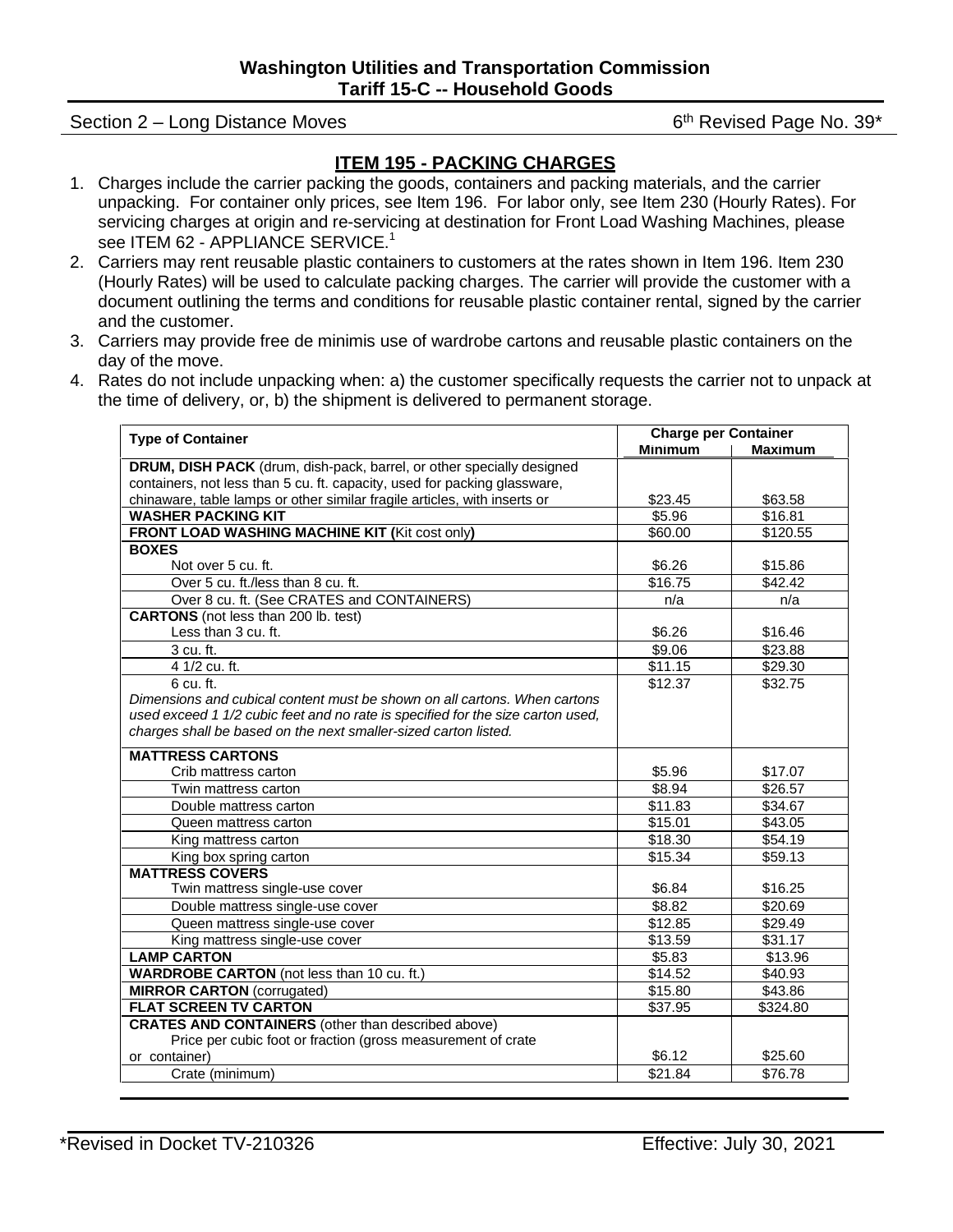#### Section 2 – Long Distance Moves **4th Revised Page No. 40\*** 4th Revised Page No. 40\*

#### **ITEM 196 – CONTAINER PRICES**

- 1. Prices are for containers (packing materials) only.
- 2. If the customer requests delivery or pickup of containers, Item 230 (Hourly Rates) will apply.
- 3. When available, the customer may purchase used containers at 50 percent of the prices shown below. This does not include reusable plastic containers.
- 4. Carriers may rent reusable plastic containers to customers at the rates shown below. The carrier will provide the customer with a document outlining the terms and conditions for reusable plastic container rental, signed by the carrier and the customer.
- 5. Carriers may provide free de minimis use of wardrobe cartons and reusable plastic containers on the day of the move.

| <b>Type of Container</b>                                                | <b>Charge per Container</b> |                     |  |
|-------------------------------------------------------------------------|-----------------------------|---------------------|--|
|                                                                         | <b>Minimum</b>              | <b>Maximum</b>      |  |
| DRUM, DISH PACK (drum, dish-pack, barrel, or other specially            |                             |                     |  |
| designed containers, not less than 5 cu. ft. capacity, used for packing |                             |                     |  |
| glassware, chinaware, table lamps or other similar fragile articles,    |                             |                     |  |
| with inserts or dividers)                                               | \$10.05                     | \$32.27             |  |
| <b>WASHER PACKING KIT</b>                                               | \$3.30                      | \$10.63             |  |
| FRONT LOAD WASHING MACHINE KIT (Kit cost only)                          | \$60.00                     | \$120.55            |  |
| <b>CARTONS</b> (not less than 200 lb. test)                             |                             |                     |  |
| Less than 3 cu. ft.                                                     | \$2.08                      | \$6.70              |  |
| 3 cu. ft.                                                               | \$3.10                      | \$9.96              |  |
| 4 1/2 cu. ft.                                                           | \$3.72                      | \$11.95             |  |
| 6 cu. ft.                                                               | \$4.38                      | \$14.08             |  |
| REUSABLE PLASTIC CONTAINERS (not less than 2.5 cu. ft.)                 |                             |                     |  |
| Weekly rental                                                           | \$1.37                      | \$8.03              |  |
| <b>DOLLIES</b> (designed for stacking reusable plastic containers)      |                             |                     |  |
| Weekly rental                                                           | \$3.33                      | \$10.05             |  |
| <b>WARDROBE CARTON</b> (not less than 10 cu. ft.)                       | \$7.91                      | $\overline{$25.82}$ |  |
| <b>MATTRESS CARTONS</b>                                                 |                             |                     |  |
| Crib mattress carton                                                    | \$3.57                      | \$11.50             |  |
| Twin mattress carton                                                    | \$6.47                      | \$20.78             |  |
| Double mattress carton                                                  | \$8.05                      | \$25.87             |  |
| Queen mattress carton                                                   | \$9.11                      | \$29.26             |  |
| King mattress carton                                                    | \$13.05                     | \$41.91             |  |
| King box spring carton                                                  | \$14.89                     | $\overline{$}47.83$ |  |
| <b>MATTRESS COVERS</b>                                                  |                             |                     |  |
| Twin mattress single-use cover                                          | \$4.95                      | \$12.72             |  |
| Double mattress single-use cover                                        | \$6.00                      | \$15.42             |  |
| Queen mattress single-use cover                                         | \$7.80                      | \$20.05             |  |
| King mattress single-use cover                                          | \$8.25                      | \$21.19             |  |
| <b>LAMP CARTON</b>                                                      | \$4.38                      | \$11.26             |  |
| <b>MIRROR CARTON</b> (corrugated)                                       | \$8.04                      | \$25.38             |  |
| <b>FLAT SCREEN TV CARTON</b>                                            | \$28.75                     | \$254.49            |  |
| <b>CRATES AND CONTAINERS</b> (other than described above,               |                             |                     |  |
| designed for mirrors, paintings, glass or marble tops, and similar      |                             |                     |  |
| fragile articles)                                                       |                             |                     |  |
| Price per cubic foot or fraction (gross measurement of crate or         |                             |                     |  |
| container)                                                              | \$1.86                      | \$14.30             |  |
| Crate (minimum)                                                         | \$6.35                      | \$42.89             |  |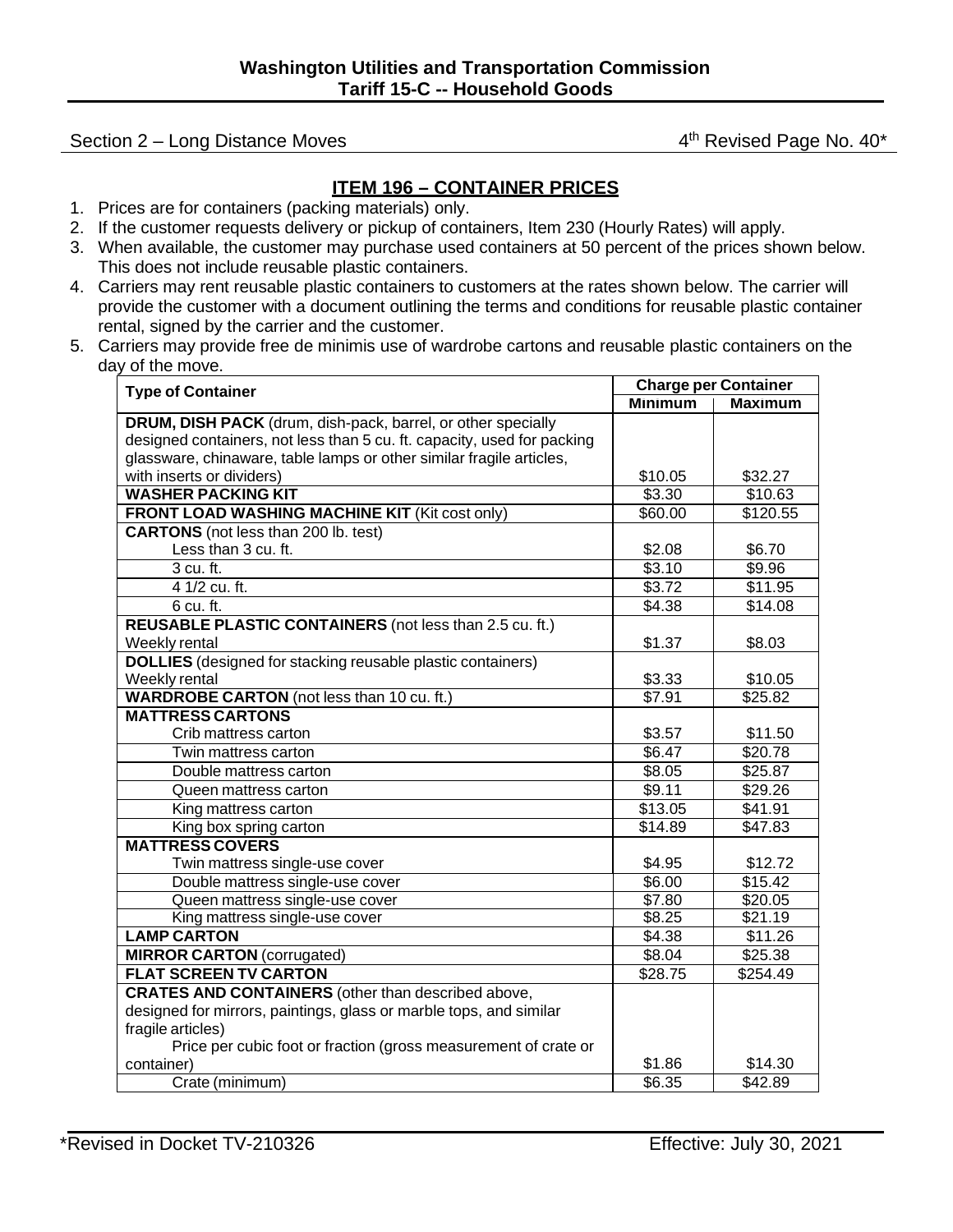Section 2 – Long Distance Moves 2nd Revised Page No. 41\*

#### **ITEM 200 - MILEAGE RATES**

- 1. Mileage rates apply only on long distance shipments moving more than 55 miles.
- 2. Mileage rates are stated in an amount the carrier must apply to each pound of customer household goods shipped. To determine actual transportation charges, multiply the weight of the shipment in pounds times the rate and then round the answer to the nearest cent.

As an example, a shipment of 8,101 pounds transported 60 miles is calculated as follows: 8,101 pounds x  $$0.3729$  (maximum rates allowed per pound) =  $$3.020.86$ 

The carrier must charge the customer no more than \$3,020.86.

- 3. Rates are based on loaded distance. Loaded distance is the distance between the loading point (origin) of the shipment and the unloading point (destination).
- 4. For long distance moves that require workers to stay overnight, the carrier may charge the customer for per-diem. These charges must be identified on the signed, written estimate. The following rates apply per employee, per overnight stay:

| <b>Per-Diem Rates</b>                                                                                 |          |  |  |  |  |  |  |
|-------------------------------------------------------------------------------------------------------|----------|--|--|--|--|--|--|
| <b>Minimum</b><br>Maximum<br>(per employee, per overnight stay)<br>(per employee, per overnight stay) |          |  |  |  |  |  |  |
| \$121.00                                                                                              | \$218.00 |  |  |  |  |  |  |

Refer to following pages for tables of mileage rates.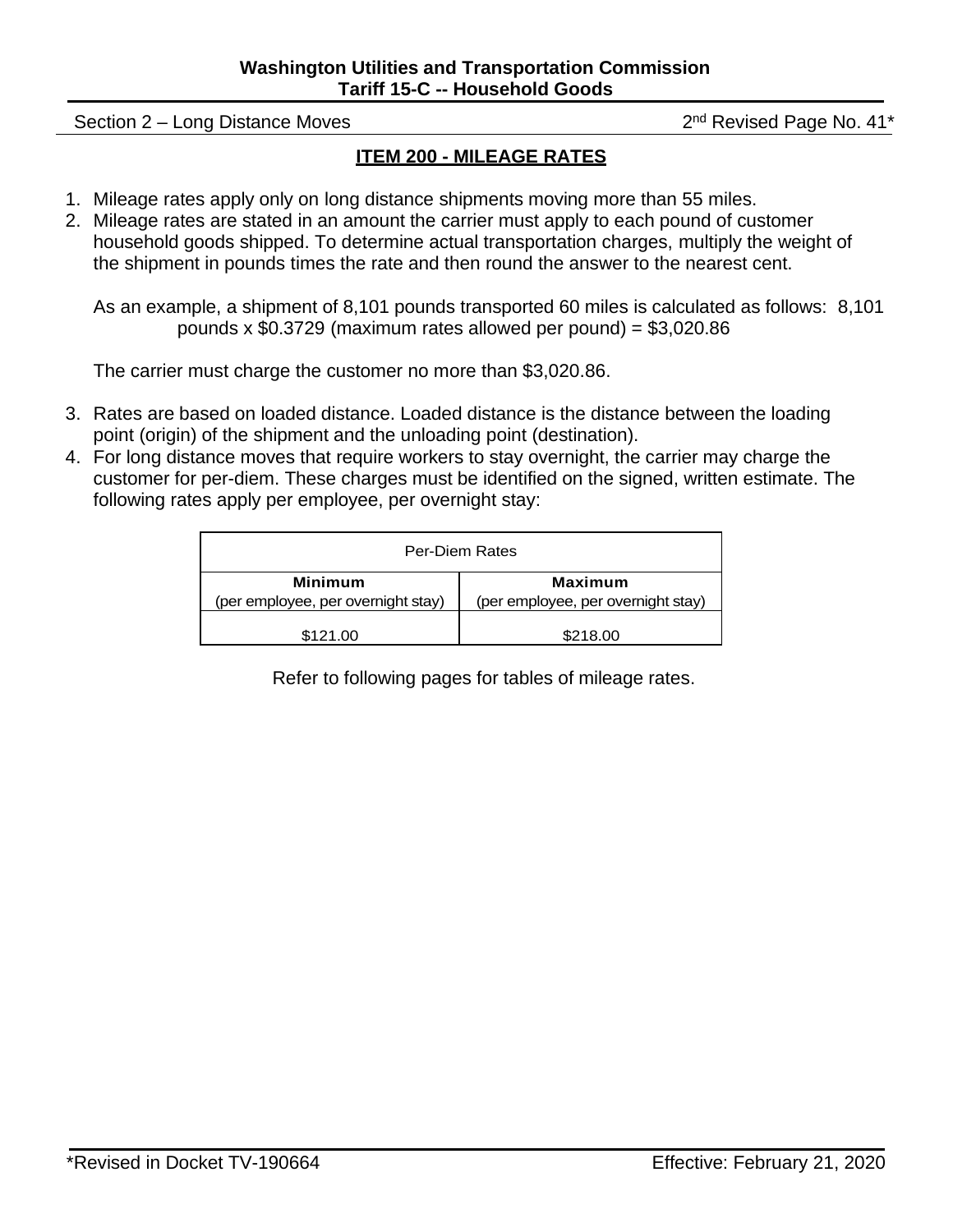#### Section 2 – Long Distance Moves 2nd Revised Page No. 42\*

|                          | <b>Loaded Distance</b>       |              |                | <b>Minimum Rate in Pounds</b> |              |                    |  |
|--------------------------|------------------------------|--------------|----------------|-------------------------------|--------------|--------------------|--|
|                          |                              |              | 500-999 pounds |                               |              | 1,000-1,999 pounds |  |
| Over                     | but not over                 | Minimum Rate | Maximum Rate   |                               | Minimum Rate | Maximum Rate       |  |
| 55 miles                 | 60 miles                     | \$0.2570     | \$0.9259       |                               | \$0.1633     | \$0.5552           |  |
| 60 miles                 | 70 miles                     | \$0.2666     | \$0.9999       |                               | \$0.1696     | \$0.5922           |  |
| 70 miles                 | 80 miles                     | \$0.2737     | \$1.0740       |                               | \$0.1744     | \$0.6293           |  |
| 80 miles                 | 90 miles                     | \$0.2805     | \$1.1481       |                               | \$0.1784     | \$0.6663           |  |
| 90 miles                 | 100 miles                    | \$0.2868     | \$1.2221       |                               | \$0.1883     | \$0.7033           |  |
| 100 miles                | 110 miles                    | \$0.2932     | \$1.2962       |                               | \$0.1923     | \$0.7403           |  |
| 110 miles                | 120 miles                    | \$0.3003     | \$1.3517       |                               | \$0.1998     | \$0.7773           |  |
| 120 miles                | 130 miles                    | \$0.3055     | \$1.4073       |                               | \$0.2062     | \$0.8143           |  |
| 130 miles                | 140 miles                    | \$0.3139     | \$1.4628       |                               | \$0.2145     | \$0.8514           |  |
| 140 miles                | 150 miles                    | \$0.3170     | \$1.5184       |                               | \$0.2189     | \$0.8884           |  |
| 150 miles                | 160 miles                    | \$0.3218     | \$1.5739       |                               | \$0.2233     | \$0.9254           |  |
| 160 miles                | 170 miles                    | \$0.3294     | \$1.6295       |                               | \$0.2300     | \$0.9531           |  |
| 170 miles                | 180 miles                    | \$0.3373     | \$1.6850       |                               | \$0.2376     | \$0.9809           |  |
| 180 miles                | 190 miles                    | \$0.3417     | \$1.7406       |                               | \$0.2423     | \$1.0087           |  |
| 190 miles                | 200 miles                    | \$0.3496     | \$1.7962       |                               | \$0.2479     | \$1.0364           |  |
| 200 miles                | 220 miles                    | \$0.3572     | \$1.8517       |                               | \$0.2559     | \$1.0642           |  |
| 220 miles                | 240 miles                    | \$0.3679     | \$1.9258       |                               | \$0.2634     | \$1.0920           |  |
| 240 miles                | 260 miles                    | \$0.3750     | \$1.9998       |                               | \$0.2733     | \$1.1197           |  |
| 260 miles                | 280 miles                    | \$0.3818     | \$2.0739       |                               | \$0.2769     | \$1.1475           |  |
| 280 miles                | 300 miles                    | \$0.3929     | \$2.1480       |                               | \$0.2868     | \$1.1752           |  |
| 300 miles                | 320 miles                    | \$0.4013     | \$2.2220       |                               | \$0.2936     | \$1.2030           |  |
| 320 miles                | 340 miles                    | \$0.4112     | \$2.2961       |                               | \$0.3019     | \$1.2585           |  |
| 340 miles                | 360 miles                    | \$0.4175     | \$2.3702       |                               | \$0.3087     | \$1.3141           |  |
| 360 miles                | 380 miles                    | \$0.4259     | \$2.4442       |                               | \$0.3154     | \$1.3696           |  |
| 380 miles                | 400 miles                    | \$0.4338     | \$2.5183       |                               | \$0.3218     | \$1.4251           |  |
| 400 miles                | 420 miles                    | \$0.4422     | \$2.5924       |                               | \$0.3294     | \$1.4806           |  |
| 420 miles                | 440 miles                    | \$0.4485     | \$2.6505       |                               | \$0.3397     | \$1.5361           |  |
| 440 miles                | 460 miles                    | \$0.4529     | \$2.7085       |                               | \$0.3425     | \$1.5917           |  |
| 460 miles                | 480 miles                    | \$0.4680     | \$2.7666       |                               | \$0.3516     | \$1.6472           |  |
| 480 miles                | 500 miles                    | \$0.4748     | \$2.8247       |                               | \$0.3572     | \$1.7027           |  |
| 500 miles                | 520 miles                    | \$0.4803     | \$2.8827       |                               | \$0.3627     | \$1.7582           |  |
| 520 miles                | 540 miles                    | \$0.4855     | \$2.9408       |                               | \$0.3683     | \$1.8138           |  |
| 540 miles                | 560 miles                    | \$0.4910     | \$2.9989       |                               | \$0.3738     | \$1.8693           |  |
| or fraction thereof, add | Over 560 miles, per 20 miles | \$0.0056     | \$0.0568       |                               | \$0.0056     | \$0.0568           |  |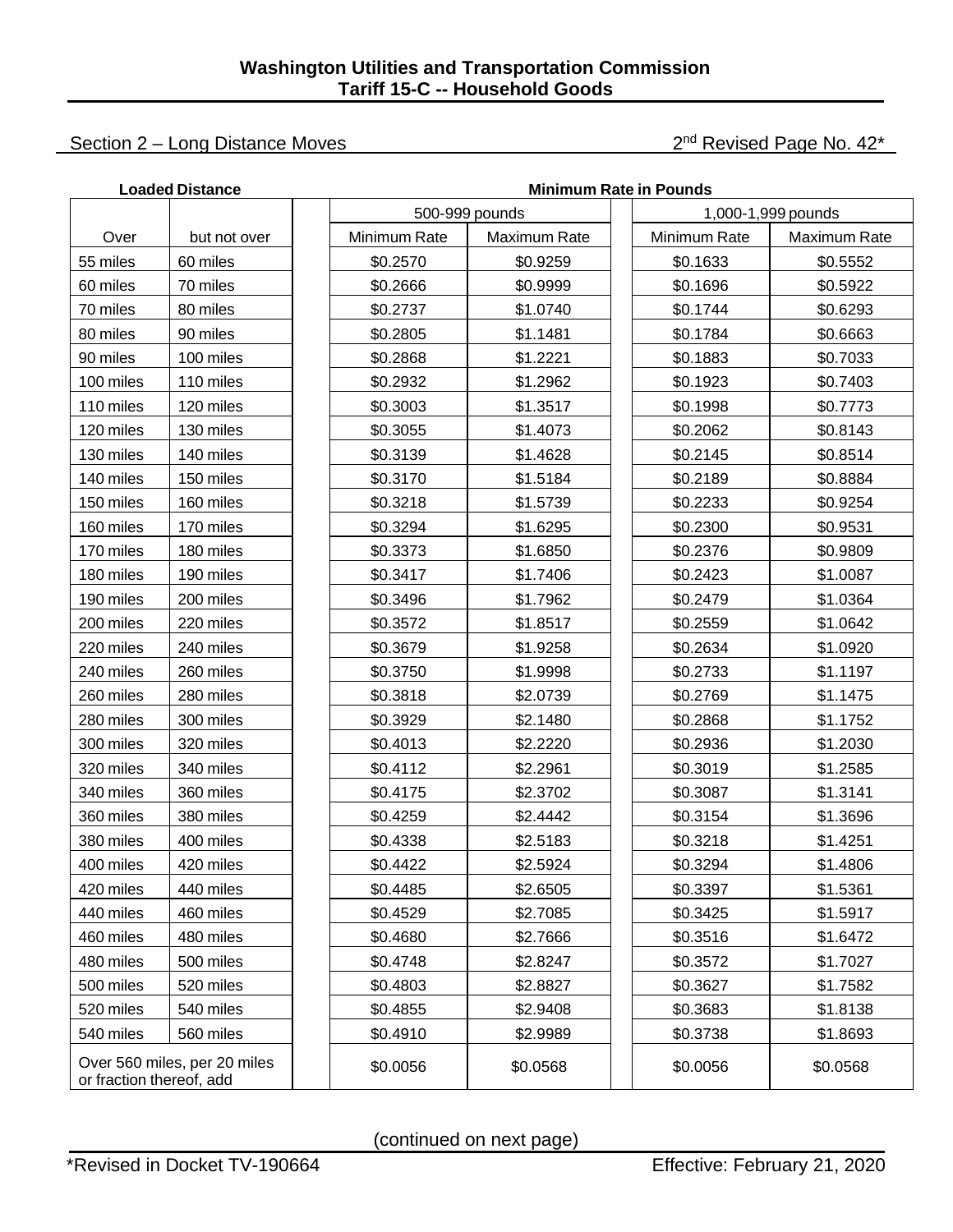### Section 2 – Long Distance Moves 3rd Revised Page No. 43\*

|                                                          | <b>Loaded Distance</b> | <b>Minimum Weight in Pounds</b> |                    |                    |              |              |  |  |  |  |  |
|----------------------------------------------------------|------------------------|---------------------------------|--------------------|--------------------|--------------|--------------|--|--|--|--|--|
| Over                                                     | but not                |                                 | 2,000-3,999 pounds | 4,000-7,999 pounds |              |              |  |  |  |  |  |
|                                                          | over                   | Minimum Rate                    | Maximum Rate       |                    | Minimum Rate | Maximum Rate |  |  |  |  |  |
| 55 miles                                                 | 60 miles               | \$0.1335                        | \$0.4163           |                    | \$0.1224     | \$0.3891     |  |  |  |  |  |
| 60 miles                                                 | 70 miles               | \$0.1394                        | \$0.4348           |                    | \$0.1251     | \$0.4063     |  |  |  |  |  |
| 70 miles                                                 | 80 miles               | \$0.1426                        | \$0.4533           |                    | \$0.1287     | \$0.4236     |  |  |  |  |  |
| 80 miles                                                 | 90 miles               | \$0.1486                        | \$0.4718           |                    | \$0.1315     | \$0.4409     |  |  |  |  |  |
| 90 miles                                                 | 100 miles              | \$0.1545                        | \$0.4903           |                    | \$0.1363     | \$0.4582     |  |  |  |  |  |
| 100 miles                                                | 110 miles              | \$0.1581                        | \$0.5088           |                    | \$0.1394     | \$0.4755     |  |  |  |  |  |
| 110 miles                                                | 120 miles              | \$0.1633                        | \$0.5273           |                    | \$0.1414     | \$0.4928     |  |  |  |  |  |
| 120 miles                                                | 130 miles              | \$0.1681                        | \$0.5458           |                    | \$0.1438     | \$0.5101     |  |  |  |  |  |
| 130 miles                                                | 140 miles              | \$0.1728                        | \$0.5643           |                    | \$0.1502     | \$0.5274     |  |  |  |  |  |
| 140 miles                                                | 150 miles              | \$0.1744                        | \$0.5828           |                    | \$0.1545     | \$0.5447     |  |  |  |  |  |
| 150 miles                                                | 160 miles              | \$0.1760                        | \$0.6014           |                    | \$0.1561     | \$0.5620     |  |  |  |  |  |
| 160 miles                                                | 170 miles              | \$0.1800                        | \$0.6199           |                    | \$0.1605     | \$0.5749     |  |  |  |  |  |
| 170 miles                                                | 180 miles              | \$0.1859                        | \$0.6384           |                    | \$0.1613     | \$0.5879     |  |  |  |  |  |
| 180 miles                                                | 190 miles              | \$0.1919                        | \$0.6569           |                    | \$0.1681     | \$0.6009     |  |  |  |  |  |
| 190 miles                                                | 200 miles              | \$0.1927                        | \$0.6754           |                    | \$0.1684     | \$0.6138     |  |  |  |  |  |
| 200 miles                                                | 220 miles              | \$0.2006                        | \$0.6939           |                    | \$0.1744     | \$0.6268     |  |  |  |  |  |
| 220 miles                                                | 240 miles              | \$0.2078                        | \$0.7077           |                    | \$0.1808     | \$0.6398     |  |  |  |  |  |
| 240 miles                                                | 260 miles              | \$0.2189                        | \$0.7216           |                    | \$0.1863     | \$0.6528     |  |  |  |  |  |
| 260 miles                                                | 280 miles              | \$0.2276                        | \$0.7355           |                    | \$0.1907     | \$0.6657     |  |  |  |  |  |
| 280 miles                                                | 300 miles              | \$0.2320                        | \$0.7494           |                    | \$0.1994     | \$0.6787     |  |  |  |  |  |
| 300 miles                                                | 320 miles              | \$0.2419                        | \$0.7633           |                    | \$0.2034     | \$0.6917     |  |  |  |  |  |
| 320 miles                                                | 340 miles              | \$0.2483                        | \$0.7771           |                    | \$0.2094     | \$0.7111     |  |  |  |  |  |
| 340 miles                                                | 360 miles              | \$0.2559                        | \$0.7910           |                    | \$0.2165     | \$0.7306     |  |  |  |  |  |
| 360 miles                                                | 380 miles              | \$0.2638                        | \$0.8049           |                    | \$0.2225     | \$0.7500     |  |  |  |  |  |
| 380 miles                                                | 400 miles              | \$0.2686                        | \$0.8188           |                    | \$0.2316     | \$0.7695     |  |  |  |  |  |
| 400 miles                                                | 420 miles              | \$0.2769                        | \$0.8326           |                    | \$0.2364     | \$0.7889     |  |  |  |  |  |
| 420 miles                                                | 440 miles              | \$0.2825                        | \$0.8565           |                    | \$0.2451     | \$0.8084     |  |  |  |  |  |
| 440 miles                                                | 460 miles              | \$0.2908                        | \$0.8804           |                    | \$0.2475     | \$0.8278     |  |  |  |  |  |
| 460 miles                                                | 480 miles              | \$0.2968                        | \$0.9043           |                    | \$0.2559     | \$0.8473     |  |  |  |  |  |
| 480 miles                                                | 500 miles              | \$0.3027                        | \$0.9282           |                    | \$0.2606     | \$0.8667     |  |  |  |  |  |
| 500 miles                                                | 520 miles              | \$0.3083                        | \$0.9520           |                    | \$0.2634     | \$0.8862     |  |  |  |  |  |
| 520 miles                                                | 540 miles              | \$0.3139                        | \$0.9759           |                    | \$0.2662     | \$0.9056     |  |  |  |  |  |
| 540 miles                                                | 560 miles              | \$0.3192                        | \$0.9998           |                    | \$0.2690     | \$0.9251     |  |  |  |  |  |
| Over 560 miles, per 20 miles<br>or fraction thereof, add |                        | \$0.0034                        | \$0.0257           |                    | \$0.0034     | \$0.0257     |  |  |  |  |  |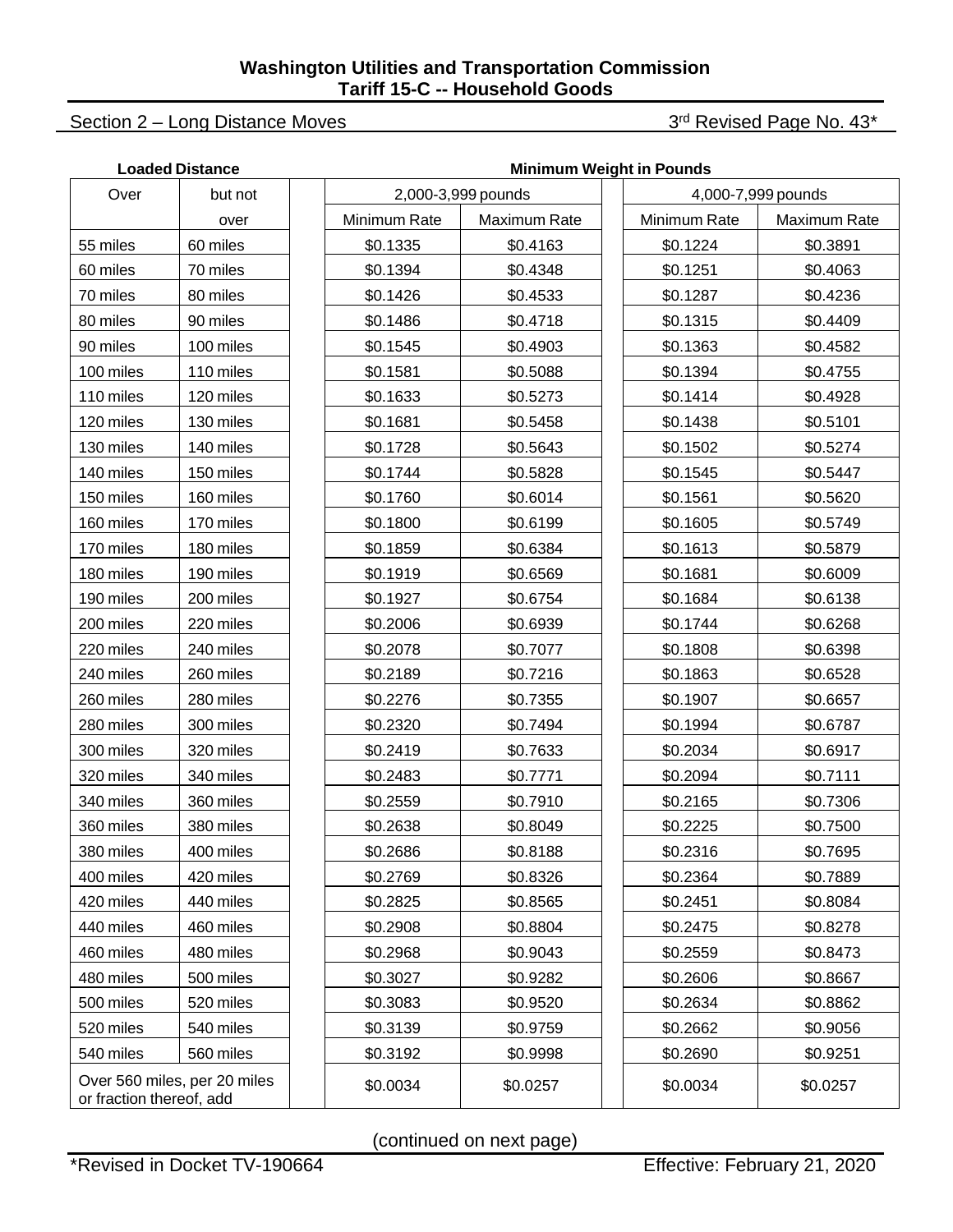#### Section 2 – Long Distance Moves 2nd Revised Page No. 44\*

|                          | <b>Loaded Distance</b>       | <b>Minimum Weight in Pounds</b> |              |                     |  |                      |              |  |  |  |
|--------------------------|------------------------------|---------------------------------|--------------|---------------------|--|----------------------|--------------|--|--|--|
| Over                     | but not                      |                                 |              | 8,000-11,999 pounds |  | 12,000-15,999 pounds |              |  |  |  |
|                          | over                         |                                 | Minimum Rate | Maximum Rate        |  | Minimum Rate         | Maximum Rate |  |  |  |
| 55 miles                 | 60 miles                     |                                 | \$0.1112     | \$0.3729            |  | \$0.1009             | \$0.3388     |  |  |  |
| 60 miles                 | 70 miles                     |                                 | \$0.1148     | \$0.3907            |  | \$0.1053             | \$0.3515     |  |  |  |
| 70 miles                 | 80 miles                     |                                 | \$0.1176     | \$0.4085            |  | \$0.1065             | \$0.3641     |  |  |  |
| 80 miles                 | 90 miles                     |                                 | \$0.1192     | \$0.4262            |  | \$0.1085             | \$0.3768     |  |  |  |
| 90 miles                 | 100 miles                    |                                 | \$0.1247     | \$0.4440            |  | \$0.1140             | \$0.3895     |  |  |  |
| 100 miles                | 110 miles                    |                                 | \$0.1263     | \$0.4617            |  | \$0.1148             | \$0.4116     |  |  |  |
| 110 miles                | 120 miles                    |                                 | \$0.1299     | \$0.4724            |  | \$0.1168             | \$0.4243     |  |  |  |
| 120 miles                | 130 miles                    |                                 | \$0.1327     | \$0.4831            |  | \$0.1192             | \$0.4370     |  |  |  |
| 130 miles                | 140 miles                    |                                 | \$0.1394     | \$0.4937            |  | \$0.1251             | \$0.4496     |  |  |  |
| 140 miles                | 150 miles                    |                                 | \$0.1418     | \$0.5044            |  | \$0.1271             | \$0.4623     |  |  |  |
| 150 miles                | 160 miles                    |                                 | \$0.1426     | \$0.5150            |  | \$0.1299             | \$0.4750     |  |  |  |
| 160 miles                | 170 miles                    |                                 | \$0.1478     | \$0.5257            |  | \$0.1327             | \$0.4845     |  |  |  |
| 170 miles                | 180 miles                    |                                 | \$0.1482     | \$0.5363            |  | \$0.1335             | \$0.4940     |  |  |  |
| 180 miles                | 190 miles                    |                                 | \$0.1526     | \$0.5470            |  | \$0.1398             | \$0.5035     |  |  |  |
| 190 miles                | 200 miles                    |                                 | \$0.1553     | \$0.5576            |  | \$0.1406             | \$0.5130     |  |  |  |
| 200 miles                | 220 miles                    |                                 | \$0.1613     | \$0.5683            |  | \$0.1454             | \$0.5225     |  |  |  |
| 220 miles                | 240 miles                    |                                 | \$0.1653     | \$0.5825            |  | \$0.1498             | \$0.5320     |  |  |  |
| 240 miles                | 260 miles                    |                                 | \$0.1720     | \$0.5967            |  | \$0.1553             | \$0.5414     |  |  |  |
| 260 miles                | 280 miles                    |                                 | \$0.1736     | \$0.6109            |  | \$0.1581             | \$0.5509     |  |  |  |
| 280 miles                | 300 miles                    |                                 | \$0.1831     | \$0.6251            |  | \$0.1657             | \$0.5604     |  |  |  |
| 300 miles                | 320 miles                    |                                 | \$0.1883     | \$0.6393            |  | \$0.1688             | \$0.5699     |  |  |  |
| 320 miles                | 340 miles                    |                                 | \$0.1919     | \$0.6535            |  | \$0.1736             | \$0.5921     |  |  |  |
| 340 miles                | 360 miles                    |                                 | \$0.1990     | \$0.6677            |  | \$0.1800             | \$0.6143     |  |  |  |
| 360 miles                | 380 miles                    |                                 | \$0.2034     | \$0.6820            |  | \$0.1855             | \$0.6364     |  |  |  |
| 380 miles                | 400 miles                    |                                 | \$0.2129     | \$0.6962            |  | \$0.1923             | \$0.6586     |  |  |  |
| 400 miles                | 420 miles                    |                                 | \$0.2165     | \$0.7104            |  | \$0.1955             | \$0.6808     |  |  |  |
| 420 miles                | 440 miles                    |                                 | \$0.2249     | \$0.7346            |  | \$0.2026             | \$0.7029     |  |  |  |
| 440 miles                | 460 miles                    |                                 | \$0.2265     | \$0.7588            |  | \$0.2050             | \$0.7251     |  |  |  |
| 460 miles                | 480 miles                    |                                 | \$0.2340     | \$0.7830            |  | \$0.2125             | \$0.7473     |  |  |  |
| 480 miles                | 500 miles                    |                                 | \$0.2392     | \$0.8072            |  | \$0.2165             | \$0.7694     |  |  |  |
| 500 miles                | 520 miles                    |                                 | \$0.2419     | \$0.8314            |  | \$0.2189             | \$0.7916     |  |  |  |
| 520 miles                | 540 miles                    |                                 | \$0.2447     | \$0.8556            |  | \$0.2213             | \$0.8138     |  |  |  |
| 540 miles                | 560 miles                    |                                 | \$0.2475     | \$0.8798            |  | \$0.2237             | \$0.8359     |  |  |  |
| or fraction thereof, add | Over 560 miles, per 20 miles |                                 | \$0.0028     | \$0.0232            |  | \$0.0024             | \$0.0232     |  |  |  |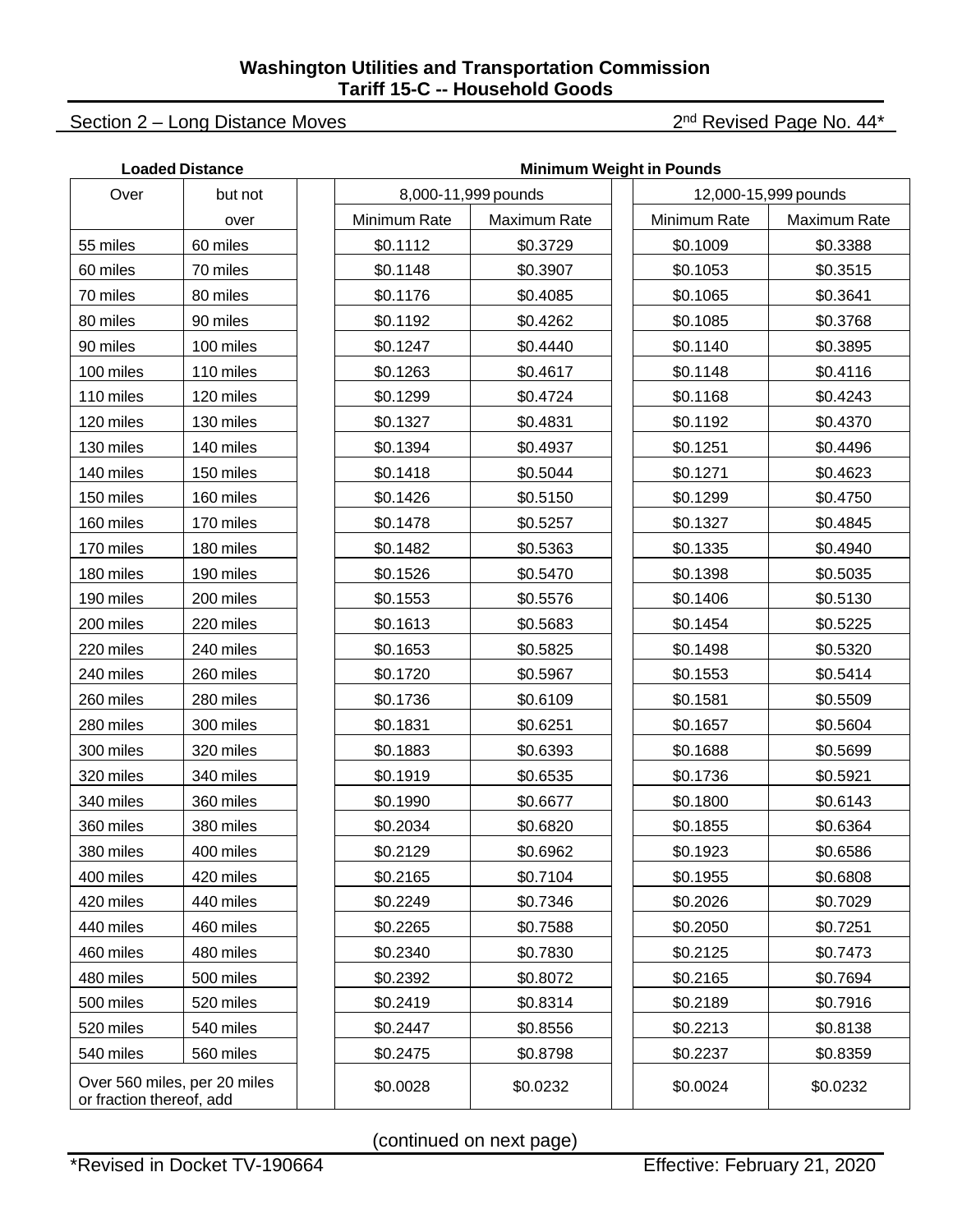#### Section 2 – Long Distance Moves 2nd Revised Page No. 45\*

|                          | <b>Loaded Distance</b>       | <b>Minimum Weight in Pounds</b> |              |                        |  |  |  |
|--------------------------|------------------------------|---------------------------------|--------------|------------------------|--|--|--|
| Over                     | but not                      |                                 |              | 16,000 pounds and over |  |  |  |
|                          | over                         |                                 | Minimum Rate | <b>Maximum Rate</b>    |  |  |  |
| 55 miles                 | 60 miles                     |                                 | \$0.0862     | \$0.2786               |  |  |  |
| 60 miles                 | 70 miles                     |                                 | \$0.0894     | \$0.2938               |  |  |  |
| 70 miles                 | 80 miles                     |                                 | \$0.0922     | \$0.3090               |  |  |  |
| 80 miles                 | 90 miles                     |                                 | \$0.0930     | \$0.3242               |  |  |  |
| 90 miles                 | 100 miles                    |                                 | \$0.0977     | \$0.3394               |  |  |  |
| 100 miles                | 110 miles                    |                                 | \$0.0989     | \$0.3546               |  |  |  |
| 110 miles                | 120 miles                    |                                 | \$0.1009     | \$0.3647               |  |  |  |
| 120 miles                | 130 miles                    |                                 | \$0.1029     | \$0.3749               |  |  |  |
| 130 miles                | 140 miles                    |                                 | \$0.1073     | \$0.3850               |  |  |  |
| 140 miles                | 150 miles                    |                                 | \$0.1100     | \$0.3951               |  |  |  |
| 150 miles                | 160 miles                    |                                 | \$0.1112     | \$0.4053               |  |  |  |
| 160 miles                | 170 miles                    |                                 | \$0.1140     | \$0.4154               |  |  |  |
| 170 miles                | 180 miles                    |                                 | \$0.1144     | \$0.4255               |  |  |  |
| 180 miles                | 190 miles                    |                                 | \$0.1184     | \$0.4357               |  |  |  |
| 190 miles                | 200 miles                    |                                 | \$0.1192     | \$0.4458               |  |  |  |
| 200 miles                | 220 miles                    |                                 | \$0.1247     | \$0.4559               |  |  |  |
| 220 miles                | 240 miles                    |                                 | \$0.1287     | \$0.4661               |  |  |  |
| 240 miles                | 260 miles                    |                                 | \$0.1327     | \$0.4762               |  |  |  |
| 260 miles                | 280 miles                    |                                 | \$0.1355     | \$0.4863               |  |  |  |
| 280 miles                | 300 miles                    |                                 | \$0.1422     | \$0.4965               |  |  |  |
| 300 miles                | 320 miles                    |                                 | \$0.1438     | \$0.5066               |  |  |  |
| 320 miles                | 340 miles                    |                                 | \$0.1494     | \$0.5167               |  |  |  |
| 340 miles                | 360 miles                    |                                 | \$0.1545     | \$0.5269               |  |  |  |
| 360 miles                | 380 miles                    |                                 | \$0.1573     | \$0.5370               |  |  |  |
| 380 miles                | 400 miles                    |                                 | \$0.1653     | \$0.5471               |  |  |  |
| 400 miles                | 420 miles                    |                                 | \$0.1684     | \$0.5572               |  |  |  |
| 420 miles                | 440 miles                    |                                 | \$0.1736     | \$0.5774               |  |  |  |
| 440 miles                | 460 miles                    |                                 | \$0.1752     | \$0.5975               |  |  |  |
| 460 miles                | 480 miles                    |                                 | \$0.1816     | \$0.6176               |  |  |  |
| 480 miles                | 500 miles                    |                                 | \$0.1859     | \$0.6378               |  |  |  |
| 500 miles                | 520 miles                    |                                 | \$0.1879     | \$0.6579               |  |  |  |
| 520 miles                | 540 miles                    |                                 | \$0.1899     | \$0.6780               |  |  |  |
| 540 miles                | 560 miles                    |                                 | \$0.1919     | \$0.6982               |  |  |  |
| or fraction thereof, add | Over 560 miles, per 20 miles |                                 | \$0.0020     | \$0.0201               |  |  |  |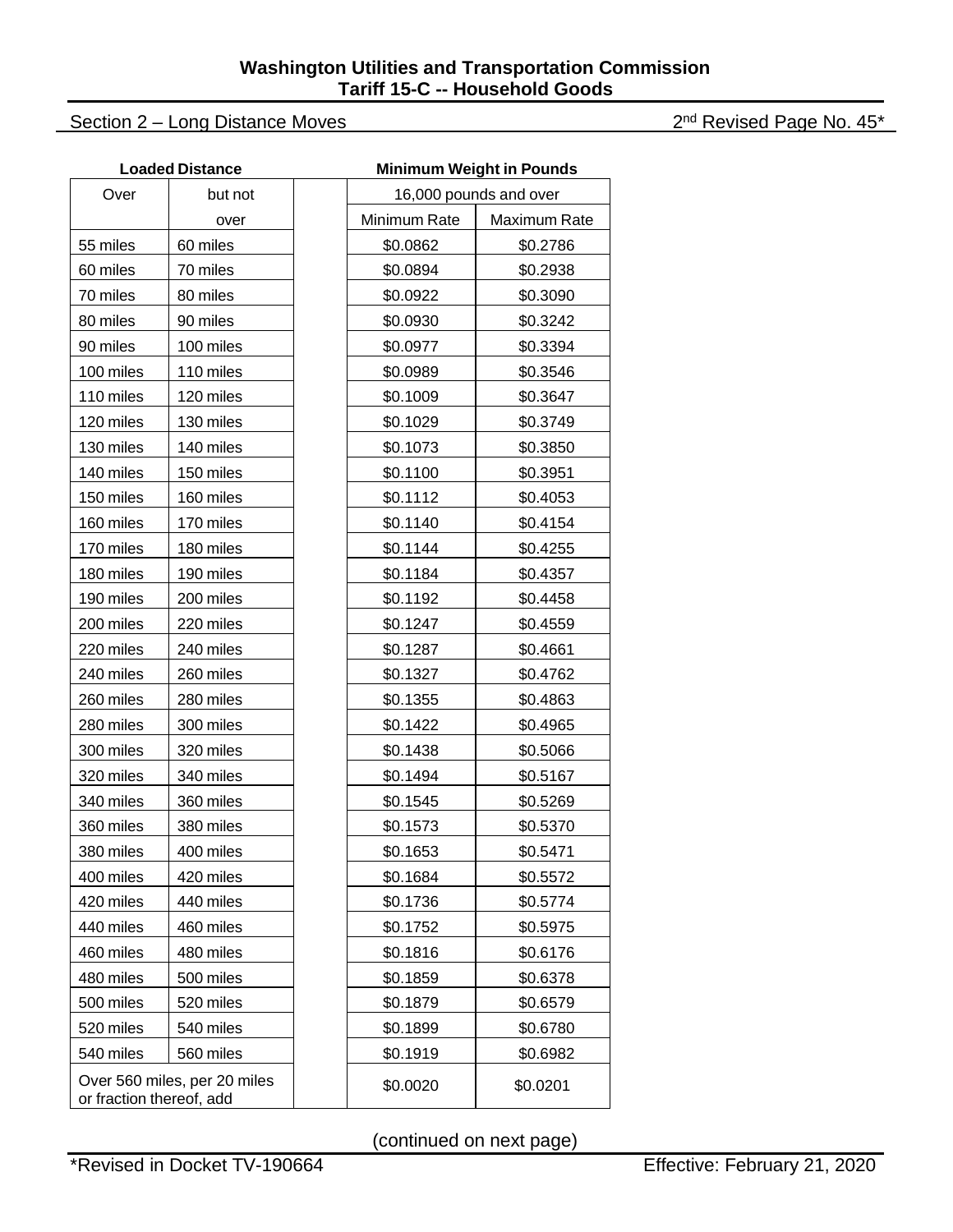#### Section 2 – Long Distance Moves 3rd Revised Page No. 46\*

#### **ITEM 201 - MILEAGE RATES FOR SHIPMENTS USING STORAGE-IN-TRANSIT**

- 1. These rates apply only on long distance moves using Storage-in-Transit, where the storage facility is located within 55 miles of the origin or final destination of the shipment and the total distance of the move is more than 55 miles.
- 2. For rates on shipments moving more than 55 miles, see Item 200.
- 3. Mileage rates are stated in an amount the carrier must apply to each pound of customer household goods shipped. To determine actual transportation charges, multiply the weight of the shipment in pounds times the rate and then round the answer to the nearest cent. As an example, a shipment of 1,101 pounds transported 26 miles is calculated as follows:

1,101 pounds x  $$0.4442$  (maximum rates allowed per pound) =  $$489.06$ 

The carrier must charge the customer no more than \$489.06.

|                        |                 |                 | Minimum Weight in Pounds |                  |                 |                        |                 |                 |                  | Minimum Weight in Pounds |                 |
|------------------------|-----------------|-----------------|--------------------------|------------------|-----------------|------------------------|-----------------|-----------------|------------------|--------------------------|-----------------|
| <b>Loaded Distance</b> |                 |                 | 500-999 lbs.             | 1,000-1,999 lbs. |                 | <b>Loaded Distance</b> |                 |                 | 2,000-3,999 lbs. | 4,000-7,999 lbs.         |                 |
| Over                   | But not<br>over | Minimum<br>Rate | Maximum<br>Rate          | Minimum<br>Rate  | Maximum<br>Rate | Over                   | But not<br>over | Minimum<br>Rate | Maximum<br>Rate  | Minimum<br>Rate          | Maximum<br>Rate |
| 0 miles                | 25 miles        | \$0.1696        | \$0.6296                 | \$0.0862         | \$0.4072        | 0 miles                | 25 miles        | \$0.0755        | \$0.3423         | \$0.0687                 | \$0.3199        |
| 25 miles               | 30 miles        | \$0.2376        | \$0.7036                 | \$0.1426         | \$0.4442        | 25 miles               | 30 miles        | \$0.1192        | \$0.3608         | \$0.1100                 | \$0.3372        |
| 30 miles 35 miles      |                 | \$0.2412        | \$0.7407                 | \$0.1462         | \$0.4627        | 30 miles               | 35 miles        | \$0.1212        | \$0.3701         | \$0.1124                 | \$0.3458        |
| 35 miles 40 miles      |                 | \$0.2448        | \$0.7777                 | \$0.1499         | \$0.4812        | 35 miles               | 40 miles        | \$0.1232        | \$0.3793         | \$0.1149                 | \$0.3545        |
| 40 miles 45 miles      |                 | \$0.2485        | \$0.8147                 | \$0.1536         | \$0.4997        | 40 miles               | 45 miles        | \$0.1253        | \$0.3886         | \$0.1174                 | \$0.3631        |
| 45 miles 50 miles      |                 | \$0.2522        | \$0.8518                 | \$0.1574         | \$0.5182        | 45 miles               | 50 miles        | \$0.1274        | \$0.3978         | \$0.1200                 | \$0.3718        |
| 50 miles 55 miles      |                 | \$0.2560        | \$0.8888                 | \$0.1614         | \$0.5367        | 50 miles               | 55 miles        | \$0.1295        | \$0.4071         | \$0.1226                 | \$0.3804        |

|          |                        |                 | Minimum Weight in Pounds |                  |                 |                        |                 |                  | Minimum Weight in Pounds |                  |                 |
|----------|------------------------|-----------------|--------------------------|------------------|-----------------|------------------------|-----------------|------------------|--------------------------|------------------|-----------------|
|          | <b>Loaded Distance</b> | 500-999 lbs.    |                          | 1.000-1.999 lbs. |                 | <b>Loaded Distance</b> |                 | 2,000-3,999 lbs. |                          | 4,000-7,999 lbs. |                 |
| Over     | But not<br>over        | Minimum<br>Rate | Maximum<br>Rate          | Minimum<br>Rate  | Maximum<br>Rate | Over                   | But not<br>over | Minimum<br>Rate  | Maximum<br>Rate          | Minimum<br>Rate  | Maximum<br>Rate |
| 0 miles  | 25 miles               | \$0.1696        | \$0.6296                 | \$0.0862         | \$0.4072        | 0 miles                | 25 miles        | \$0.0755         | \$0.3423                 | \$0.0687         | \$0.3199        |
| 25 miles | 30 miles               | \$0.2376        | \$0.7036                 | \$0.1426         | \$0.4442        | 25 miles               | 30 miles        | \$0.1192         | \$0.3608                 | \$0.1100         | \$0.3372        |
| 30 miles | 35 miles               | \$0.2412        | \$0.7407                 | \$0.1462         | \$0.4627        | 30 miles               | 35 miles        | \$0.1212         | \$0.3701                 | \$0.1124         | \$0.3458        |
| 35 miles | 40 miles               | \$0.2448        | \$0.7777                 | \$0.1499         | \$0.4812        | 35 miles               | 40 miles        | \$0.1232         | \$0.3793                 | \$0.1149         | \$0.3545        |
| 40 miles | 45 miles               | \$0.2485        | \$0.8147                 | \$0.1536         | \$0.4997        | 40 miles               | 45 miles        | \$0.1253         | \$0.3886                 | \$0.1174         | \$0.3631        |
| 45 miles | 50 miles               | \$0.2522        | \$0.8518                 | \$0.1574         | \$0.5182        | 45 miles               | 50 miles        | \$0.1274         | \$0.3978                 | \$0.1200         | \$0.3718        |
|          | 50 miles 155 miles.    | \$0.2560        | $$0$ 8888                | \$0,1614         | \$0.5367        | 50 miles               | 55 miles        | \$0,1295         | \$0,4071                 | \$0,1226         | \$0,3804        |

|                     |                 |                 | Minimum Weight in Pounds |                    |                 |  |          |                        | Minimum Weight in |                 |
|---------------------|-----------------|-----------------|--------------------------|--------------------|-----------------|--|----------|------------------------|-------------------|-----------------|
|                     | Loaded Distance |                 | 8,000-11,999 lbs.        | 12,000-15,999 lbs. |                 |  |          | <b>Loaded Distance</b> | 16.000+ lbs.      |                 |
| Over                | But not<br>over | Minimum<br>Rate | Maximum<br>Rate          | Minimum<br>Rate    | Maximum<br>Rate |  | Over     | But not<br>over        | Minimum<br>Rate   | Maximum<br>Rate |
| 0 miles             | 25 miles        | \$0.0687        | \$0.3019                 | \$0.0687           | \$0.2501        |  | 0 miles  | 25 miles               | \$0.0687          | \$0.2178        |
| 25 miles            | 30 miles        | \$0,1009        | \$0.3197                 | \$0.0922           | \$0.2628        |  | 25 miles | 30 miles               | \$0.0783          | \$0.2330        |
| 30 miles            | 35 miles        | \$0.1029        | \$0.3285                 | \$0.0938           | \$0.2755        |  | 30 miles | 35 miles               | \$0.0803          | \$0.2406        |
| 35 miles            | 40 miles        | \$0.1050        | \$0.3374                 | \$0.0954           | \$0.2881        |  | 35 miles | 40 miles               | \$0.0824          | \$0.2482        |
| 40 miles 45 miles   |                 | \$0.1071        | \$0.3463                 | \$0.0971           | \$0.3008        |  | 40 miles | 45 miles               | \$0.0845          | \$0.2558        |
| 45 miles            | 50 miles        | \$0.1092        | \$0.3552                 | \$0.0988           | \$0.3135        |  | 45 miles | 50 miles               | \$0.0867          | \$0.2634        |
| 150 miles 155 miles |                 | \$0.1114        | \$0.3641                 | \$0,1005           | \$0.3261        |  | 50 miles | 55 miles               | \$0.0890          | \$0.2710        |

|    | Minimum Weight in Pounds |                 |                    |                        |                 | Minimum Weight in |                 |  |
|----|--------------------------|-----------------|--------------------|------------------------|-----------------|-------------------|-----------------|--|
|    | )-11.999 lbs.            |                 | 12,000-15,999 lbs. | <b>Loaded Distance</b> |                 | 16.000+ lbs.      |                 |  |
| m  | Maximum<br>Rate          | Minimum<br>Rate | Maximum<br>Rate    | Over                   | But not<br>over | Minimum<br>Rate   | Maximum<br>Rate |  |
| 37 | \$0.3019                 | \$0.0687        | \$0.2501           | 0 miles                | 25 miles        | \$0.0687          | \$0.2178        |  |
| 99 | \$0.3197                 | \$0.0922        | \$0.2628           | 25 miles               | 30 miles        | \$0.0783          | \$0.2330        |  |
| 29 | \$0.3285                 | \$0.0938        | \$0.2755           | 30 miles               | 35 miles        | \$0.0803          | \$0.2406        |  |
| 50 | \$0.3374                 | \$0.0954        | \$0.2881           | 35 miles               | 40 miles        | \$0.0824          | \$0.2482        |  |
| 71 | \$0.3463                 | \$0.0971        | \$0.3008           | 40 miles               | 45 miles        | \$0.0845          | \$0.2558        |  |
| 92 | \$0.3552                 | \$0.0988        | \$0.3135           | 45 miles               | 50 miles        | \$0.0867          | \$0.2634        |  |
| 14 | \$0.3641                 | \$0.1005        | \$0.3261           | 50 miles               | 55 miles        | \$0.0890          | \$0.2710        |  |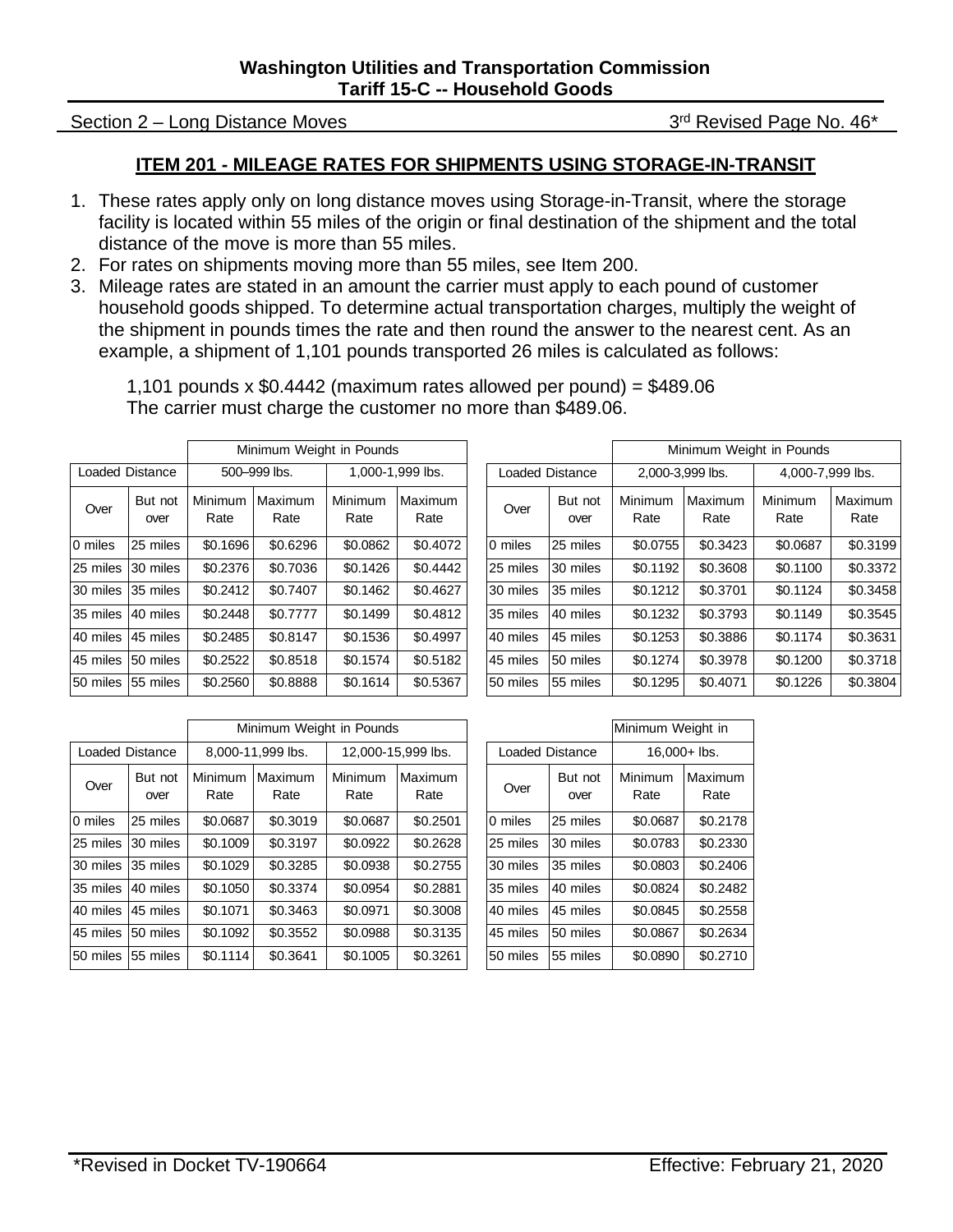Section 3 – Local Moves **Section 3 – Local Moves** Channel Page No. 47

## **Section 3**

## **LOCAL (HOURLY-RATED) MOVES**

Rates, Rules and Charges Shown in This Section Apply to Shipments Moving 55 Miles or Less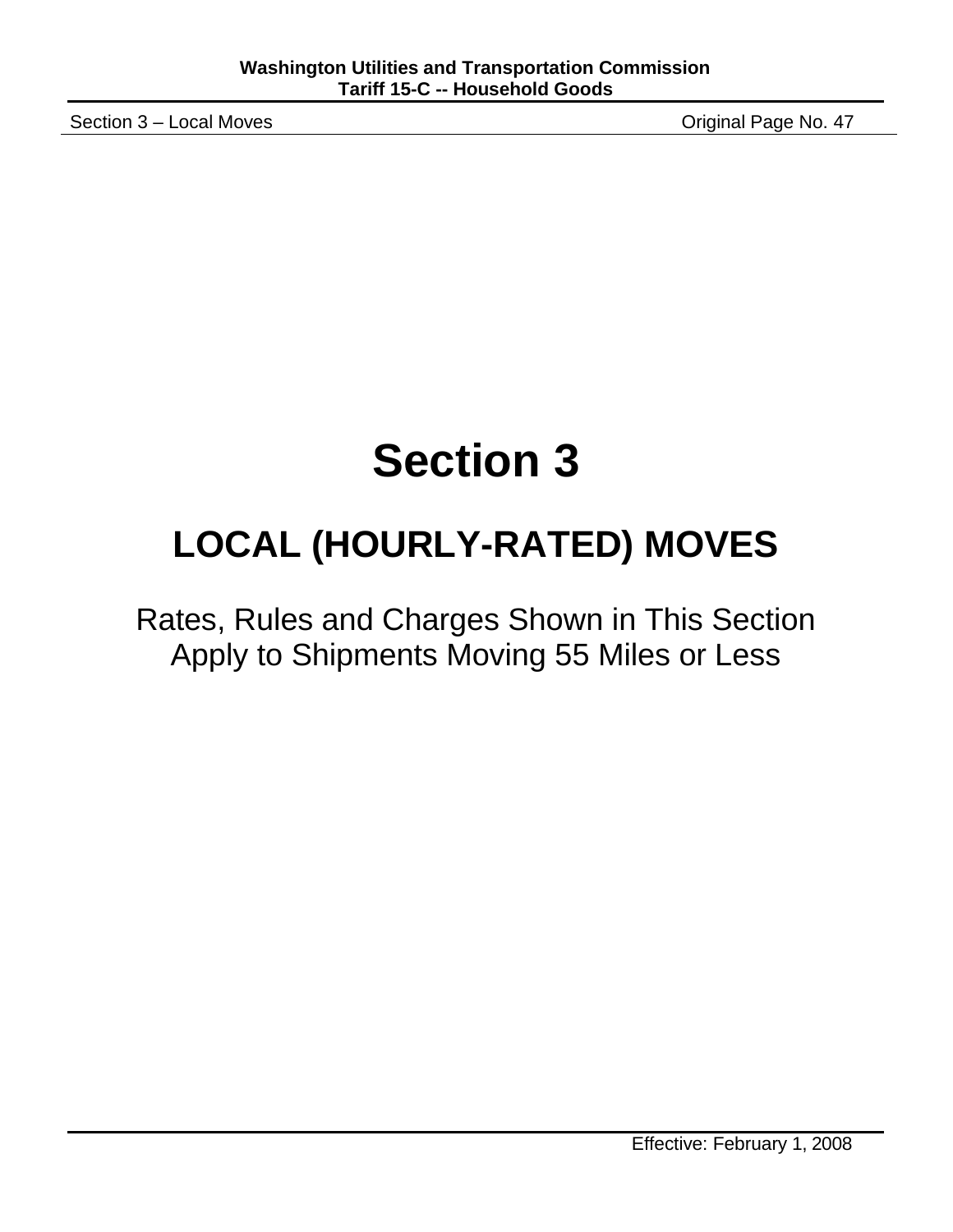Section 3 – Local Moves **Section 3 – Local Moves** Contract Assembly Contract Assembly Contract Assembly Contract Assembly Contract Assembly Contract Assembly Contract Assembly Contract Assembly Contract Assembly Contract A

#### **ITEM 205 - GENERAL APPLICATION OF RATES FOR LOCAL (HOURLY-RATED) MOVES**

- 1. Rates in this section apply to moves of 55 miles or less.
- 2. Rates include use of vehicle, equipment, and labor for receiving and/or delivering household goods.
- 3. Other services performed in the course of hourly-charged transportation shall be charged the hourly rate and not be assessed additional charges, except when other services require special equipment or materials.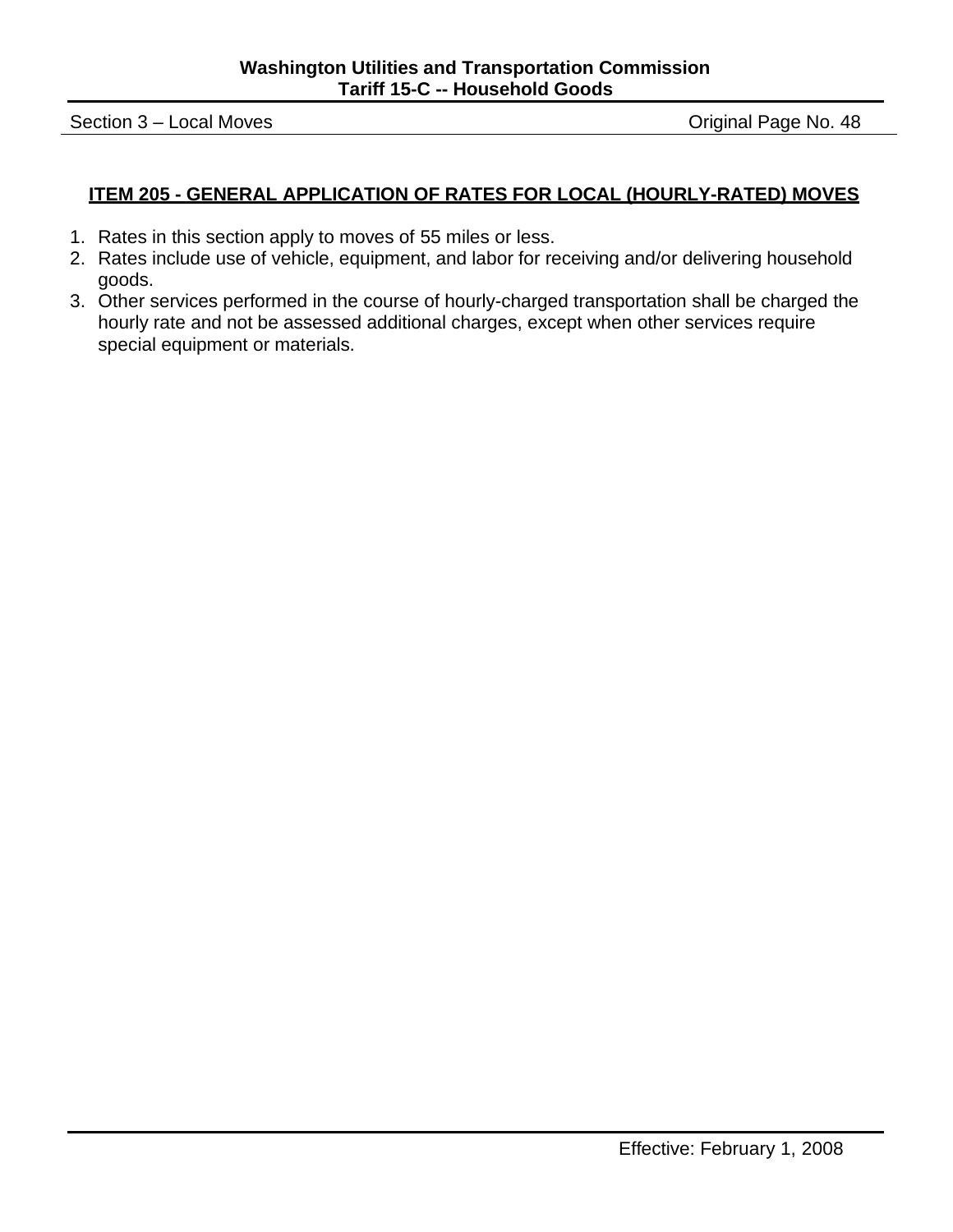Section  $3 -$  Local Moves 6th Revised Page No. 49\*

#### **ITEM 225 – CONTAINER PRICES**

- 1. Prices are for containers (packing materials) only.
- 2. If the customer requests delivery or pickup of containers, Item 230 (Hourly Rates) will apply.
- 3. When available, the customer may purchase used containers at 50 percent of the prices shown below. This does not include reusable plastic containers.
- 4. Carriers may rent reusable plastic containers to customers at the rates shown below. The carrier will provide the customer with a document outlining the terms and conditions for reusable plastic container rental, signed by the carrier and the customer.
- 5. Carriers may provide free de minimis use of wardrobe cartons and reusable plastic containers on the day of the move.

| <b>Type of Container</b>                                                            |                | <b>Charge per Container</b> |
|-------------------------------------------------------------------------------------|----------------|-----------------------------|
|                                                                                     | <b>Minimum</b> | <b>Maximum</b>              |
| DRUM, DISH PACK (drum, dish-pack, barrel, or other specially designed               |                |                             |
| containers, not less than 5 cu. ft. capacity, used for packing glassware,           |                |                             |
| chinaware, table lamps or other similar fragile articles, with inserts or dividers) | \$10.05        | \$32.27                     |
| <b>WASHER PACKING KIT</b>                                                           | \$3.30         | \$10.63                     |
| <b>FRONT LOAD WASHING MACHINE KIT (Kit cost only)</b>                               | \$60.00        | \$120.55                    |
| <b>CARTONS</b> (not less than 200 lb. test)                                         |                |                             |
| Less than 3 cu. ft.                                                                 | \$2.08         | \$6.70                      |
| 3 cu. ft.                                                                           | \$3.10         | \$9.96                      |
| 4 1/2 cu. ft.                                                                       | \$3.72         | \$11.95                     |
| 6 cu. ft.                                                                           | \$4.38         | \$14.08                     |
| REUSABLE PLASTIC CONTAINERS (not less than 2.5 cu. ft.)                             |                |                             |
| Weekly rental                                                                       | \$1.37         | \$8.03                      |
| <b>DOLLIES</b> (designed for stacking reusable plastic containers)                  |                |                             |
| Weekly rental                                                                       | \$3.33         | \$10.05                     |
| <b>WARDROBE CARTON</b> (not less than 10 cu. ft.)                                   | \$7.91         | \$25.82                     |
| <b>MATTRESS CARTONS</b>                                                             |                |                             |
| Crib mattress carton                                                                | \$3.57         | \$11.50                     |
| Twin mattress carton                                                                | \$6.47         | \$20.78                     |
| Double mattress carton                                                              | \$8.05         | \$25.87                     |
| Queen mattress carton                                                               | \$9.11         | \$29.26                     |
| King mattress carton                                                                | \$13.05        | \$41.91                     |
| King box spring carton                                                              | \$14.89        | \$47.83                     |
| <b>MATTRESS COVERS</b>                                                              |                |                             |
| Twin mattress single-use cover                                                      | \$4.95         | \$12.72                     |
| Double mattress single-use cover                                                    | \$6.00         | \$15.42                     |
| Queen mattress single-use cover                                                     | \$7.80         | \$20.05                     |
| King mattress single-use cover                                                      | \$8.25         | \$21.19                     |
| <b>LAMP CARTON</b>                                                                  | \$4.38         | \$11.26                     |
| <b>MIRROR CARTON</b> (corrugated)                                                   | \$8.04         | \$25.38                     |
| <b>FLAT SCREEN TV CARTON</b>                                                        | \$28.75        | \$254.49                    |
| <b>CRATES AND CONTAINERS</b> (other than described above, designed for              |                |                             |
| mirrors, paintings, glass or marble tops, and similar fragile articles)             |                |                             |
| Price per cubic foot or fraction (gross measurement of crate or container)          | \$1.86         | \$14.30                     |
| Crate (minimum)                                                                     | \$6.35         | \$42.89                     |